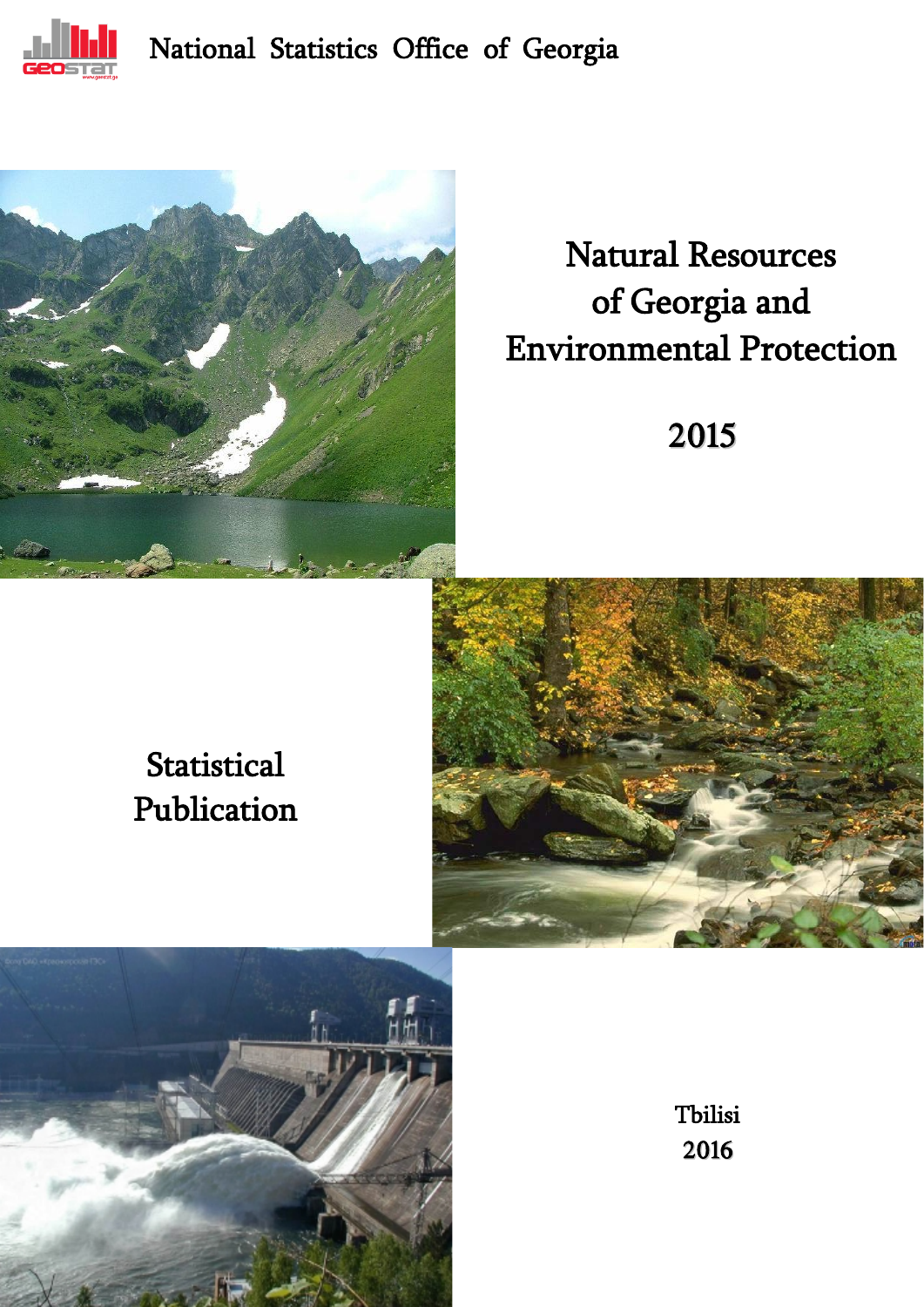

Statistical Publication

# Natural Resources of Georgia and Environmental Protection

Editor: Maia Guntsadze Vasil Tsakadze

Person responsible for the publication: Vasil Tsakadze Nino Kverghelidze

Prepared by: Nino Kverghelidze

Georgia, Tbilisi 0180, Tsotne Dadiani Ave. 30 Telephone: 2 36 72 10 (500) E-mail: info@geostat.ge Website: www.geostat.ge

National Statistic Office of Georgia, 2016.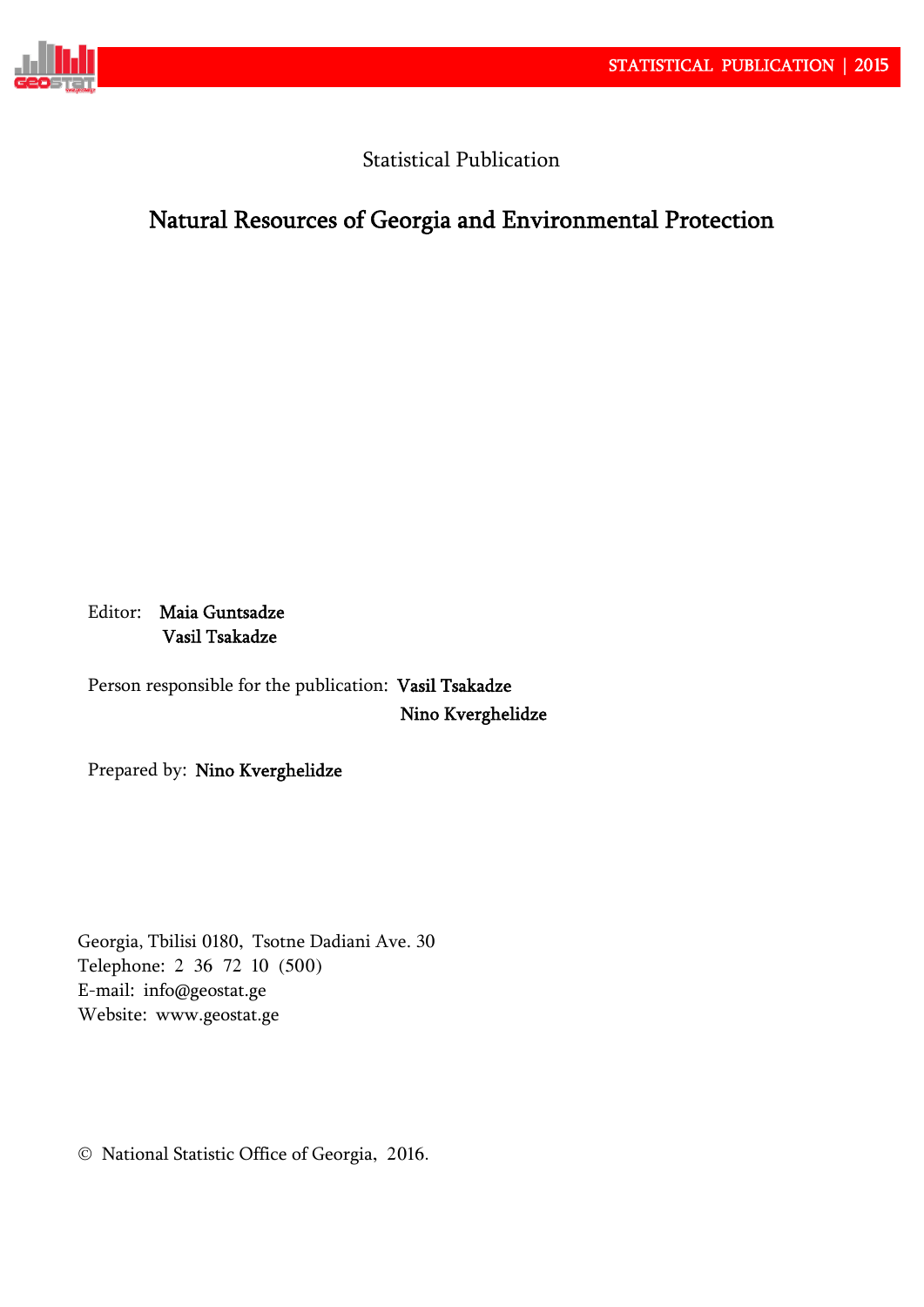

### **FOREWORD**

The present statistical publication, "Natural Resources of Georgia and Environmental Protection" provides data on use and protection of land, forest and water resources, protected areas and natural hazards. It also provides some methodological explanations from different scientific sources.

The data given in the publication reflect the main trends in the field of natural resources of Georgia and environmental protection activities in 1995-2015.

#### Notation keys:

|                          | No data              |
|--------------------------|----------------------|
| $\overline{\phantom{0}}$ | Event does not exist |
| 0.0                      | Insignificant value  |

An insignificant difference between the summation result and the sum of the summands in some cases can be explained by rounding of the data values.

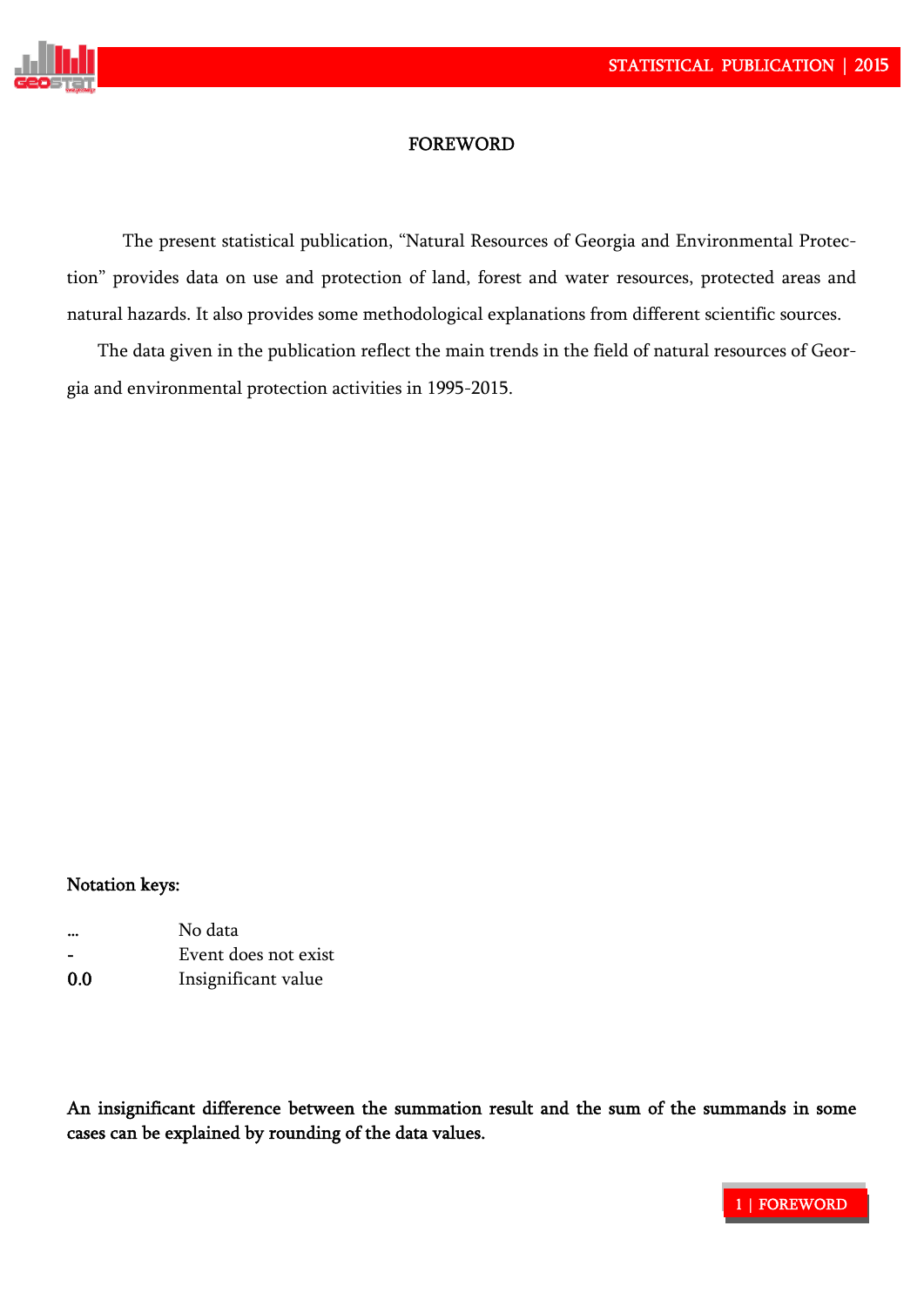

## TABLE OF CONTENTS

| 3.1. Structure of protected areas of Georgia by administrative units, 2015 ----------------------------------32 |  |
|-----------------------------------------------------------------------------------------------------------------|--|
|                                                                                                                 |  |
|                                                                                                                 |  |
|                                                                                                                 |  |
| 3.5. Expenses on maintenance of protected areas and number of employees, 2015 ----------------------40          |  |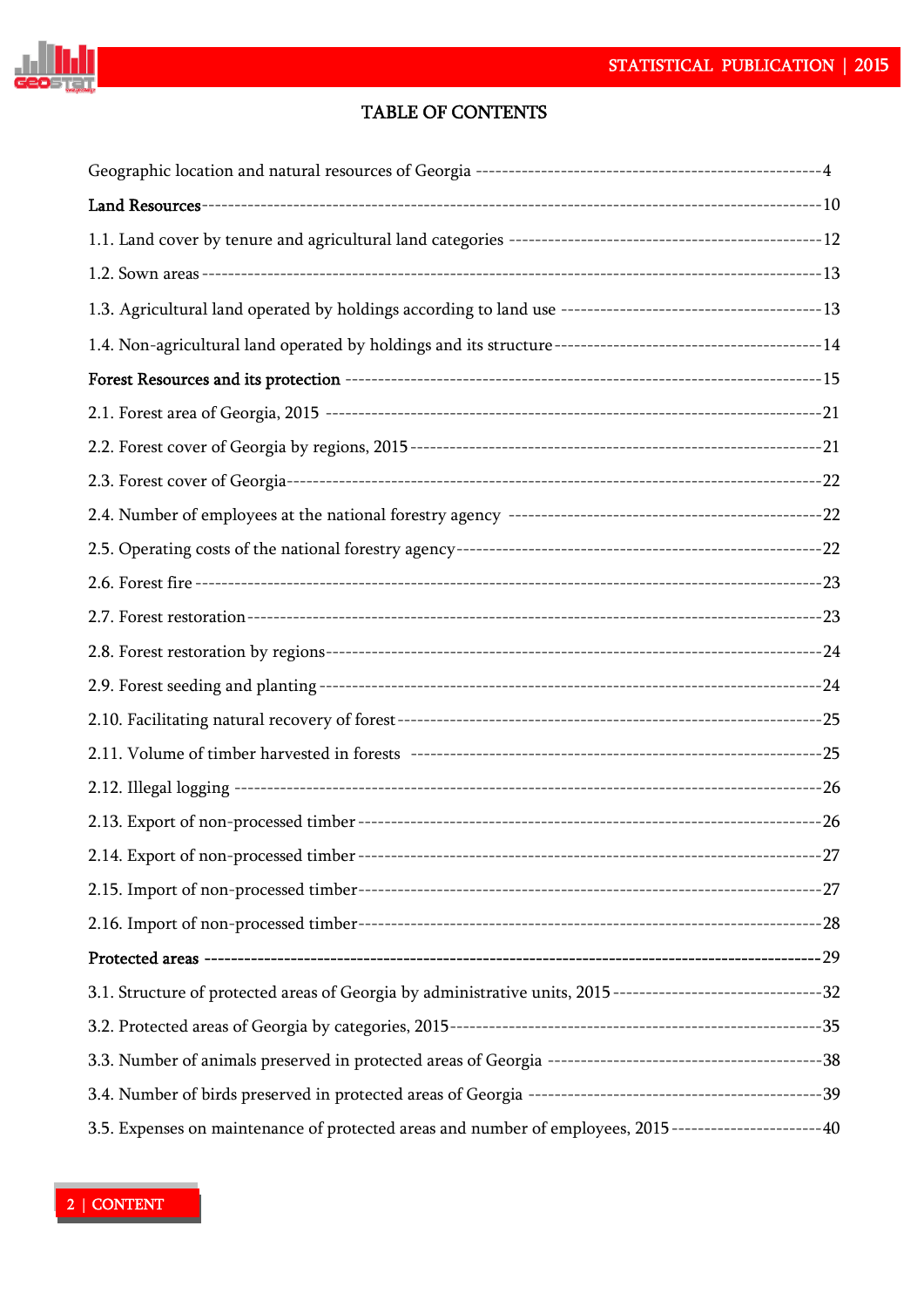

| 4.4. Indicators for water extraction, use, and discharged wastewaters by administrative-territorial |  |
|-----------------------------------------------------------------------------------------------------|--|
|                                                                                                     |  |
|                                                                                                     |  |
|                                                                                                     |  |
| 5.2. Main indicators of generation of hazardous substances in stationary sources and protection of  |  |
|                                                                                                     |  |
| 5.3. Decontamination of hazardous substances generated in stationary sources and emission into the  |  |
|                                                                                                     |  |
| 5.4. Decontamination and emission into the atmosphere of hazardous substances generated in          |  |
|                                                                                                     |  |
| 5.5. Decontaminated and emitted hazardous substances generated in stationary sources in cities, and |  |
|                                                                                                     |  |
|                                                                                                     |  |
|                                                                                                     |  |
| 6.1. Frequency of geological phenomena (landslide, mudflow), number of human fatalities and         |  |
|                                                                                                     |  |
|                                                                                                     |  |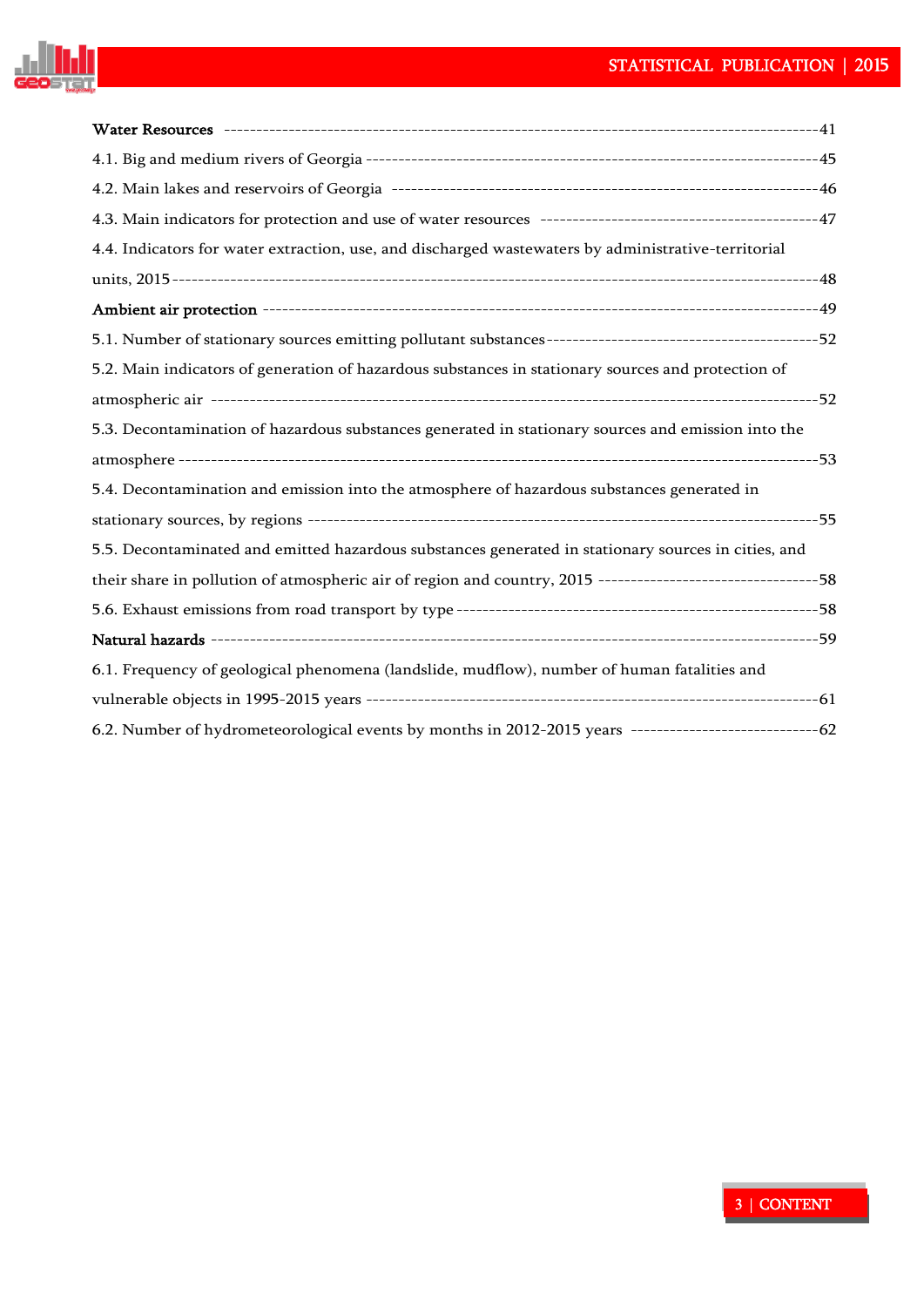

# GEOGRAPHIC LOCATION AND NATURAL RESOURCES OF GEORGIA (BRIEF OVERVIEW)

Georgia is located in the Central and western part of the South Caucasus. Total length of the border of Georgia is 2 148 kilometres, out of these 1 839 kilometres on land. To the west Georgia is bounded by the Black Sea – between the estuary of the river Psou and village Sarpi, to the north – by the Russian Federation, to the east – by Azerbaijan, to the south – by Armenia, and to the south west - by Turkey. The extreme west and east borders go through eastern latitude 40°05' and 46°44', and north and south borders – through north longitude  $41^{\circ}07'$  and  $43^{\circ}35'$ .

The territory of Georgia is spread up vertically to 5 068.8 m from sea level (peak Shkhara). Georgia is distinguished with complexity of relief – about 2/3 of its territory is mountainous. Along the north border, more than 1/3 of the country area is occupied by the Caucasus Mountain System. The relief of Georgia is represented by high, medium and low mountains, uplands and plains. There are following principal orographic units in Georgia: the Caucasus Mountains, the intermountain plains divided by Likhi Ridge into Kolkheti and Iveria Valleys and Trialeti Ridges (part of the Small Caucasus Mountain System). Some of the peaks of the main watershed ridge of the Caucasus Mountains in Georgia are higher than 5 000 m. Relief

 Georgia is characterized by almost every climate zone existing on the earth, from humid sub tropical climate to eternal snow and glaciers zone. Diversity of the climate in Georgia is determined by its location on the northern border of the subtropical zone between the Black and the Caspian Seas on the one hand and by complexity of its relief on the other hand. Average temperature in January is +3°C (on Kolkheti Valley), and in August – +23°C - +26°C. The ridges of various direction and height play an important role in climate formation. **Climate** 

A local climate is determined by the Caucasus Mountains which protects Georgia from cold air masses incursion and by the Black Sea which makes the temperature moderate and facilitates to greater precipitation, especially in western Georgia, where annual amount of precipitation is 2 800 mm, while in eastern Georgia it is only 300 mm.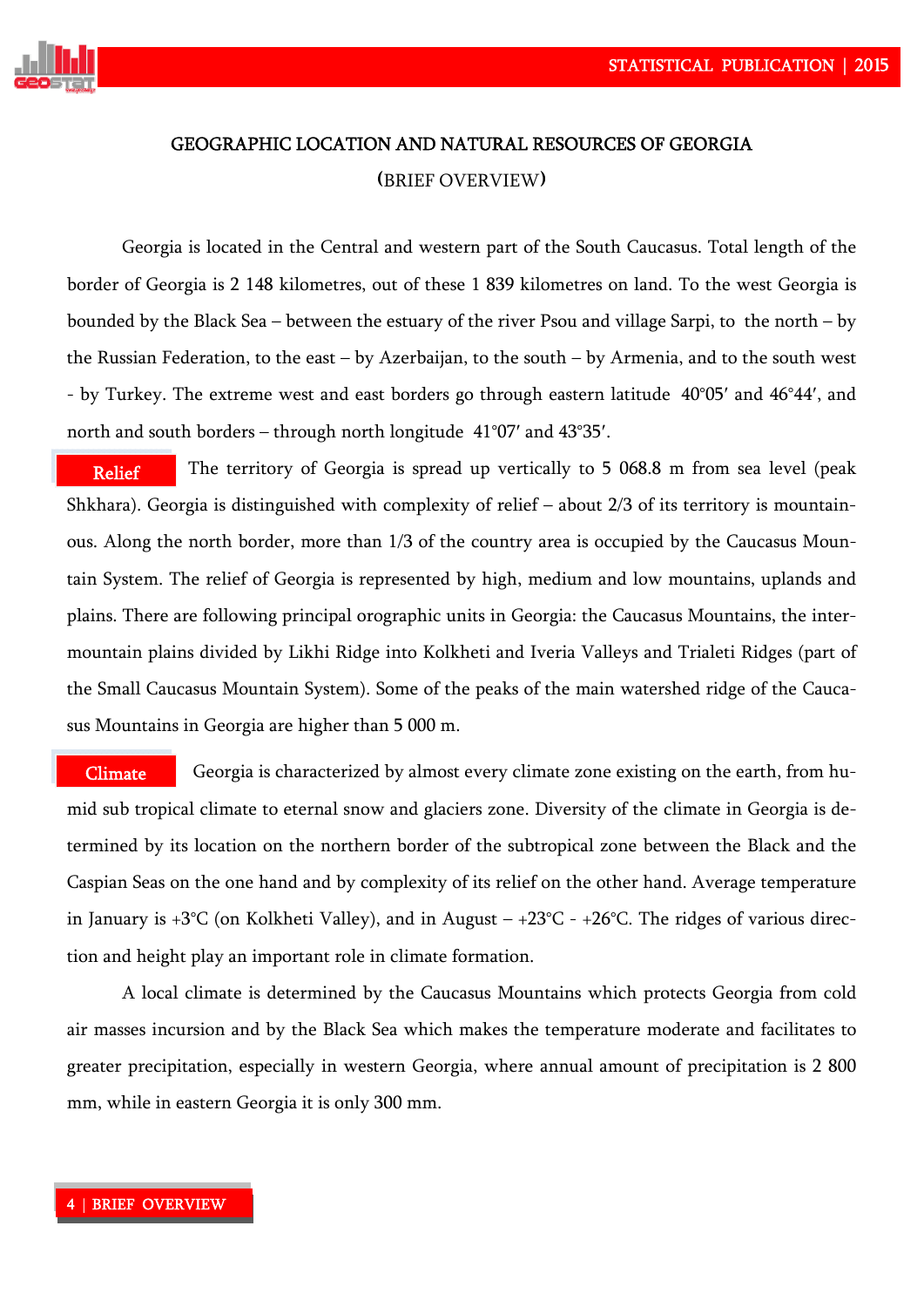

Due to its location on a relatively lower longitude and temperate cloudiness, Georgia receives a significant warmth form the sun. Average annual sunshine is  $1\,350 - 2\,520$  hours.

There are plenty of mineral resources available in Georgia; out of them the following have industrial importance: oil, coal, non ferrous and rare metals, mining and chemical raw materials, inert materials and other mines. Mineral Resources

 Ground waters have a great importance in the mineral treasure of Georgia. They are very important for development of national economy of the country is highly dependent on the ground water. Georgia is also rich in thermal waters that can have a wide range of use in agriculture and energy sector. There is a big amount of fresh ground water resources in Georgia. Its distribution is very unequal – it increases from the east to the west. Ground Waters

River network in Georgia is unequally distributed; out of 26 060 rivers with total length of about 60 000 km, 18 109 rivers are in western Georgia, and 7 951 rivers – in eastern Georgia. Length of 25 923 rivers is less than 25 km, of 121 rivers – about 25-100 km, and of 16 rivers – 100 -500 km. The rivers of Georgia belong to the Black and the Caspian Sea basins. Almost all rivers of eastern Georgia form the entire system of Mtkvari and flow into the Caspian Sea, while the rivers of western Georgia independently join the Black Sea. The biggest river of Georgia (as well as of the South Caucasus) is Mtkvari. Only its middle part (400 km) is on the territory of Georgia, its origin is in Turkey and flows into the Caspian Sea, on the territory of Azerbaijan. The rivers of Georgia are fed by glaciers, snow, rain and ground waters. Water resources of Georgia are not equally distributed. Run-off of the rivers of western Georgia (together with transit) compiles 49.8 cubic kilometres, and run-off of eastern Georgia – 16.5 cubic kilometres. Rivers

The most voluminous river is Rioni; Mtkvari is much less voluminous, its run-off near Georgian-Azerbaijan border is 8.3 cubic kilometres. The following rivers - Enguri, Kodori, Bzipi, Tskhenistskali, Kvirila, Liakhvi, Aragvi, Ktsia-Khrami, and Alazani - are worth mentioning as well.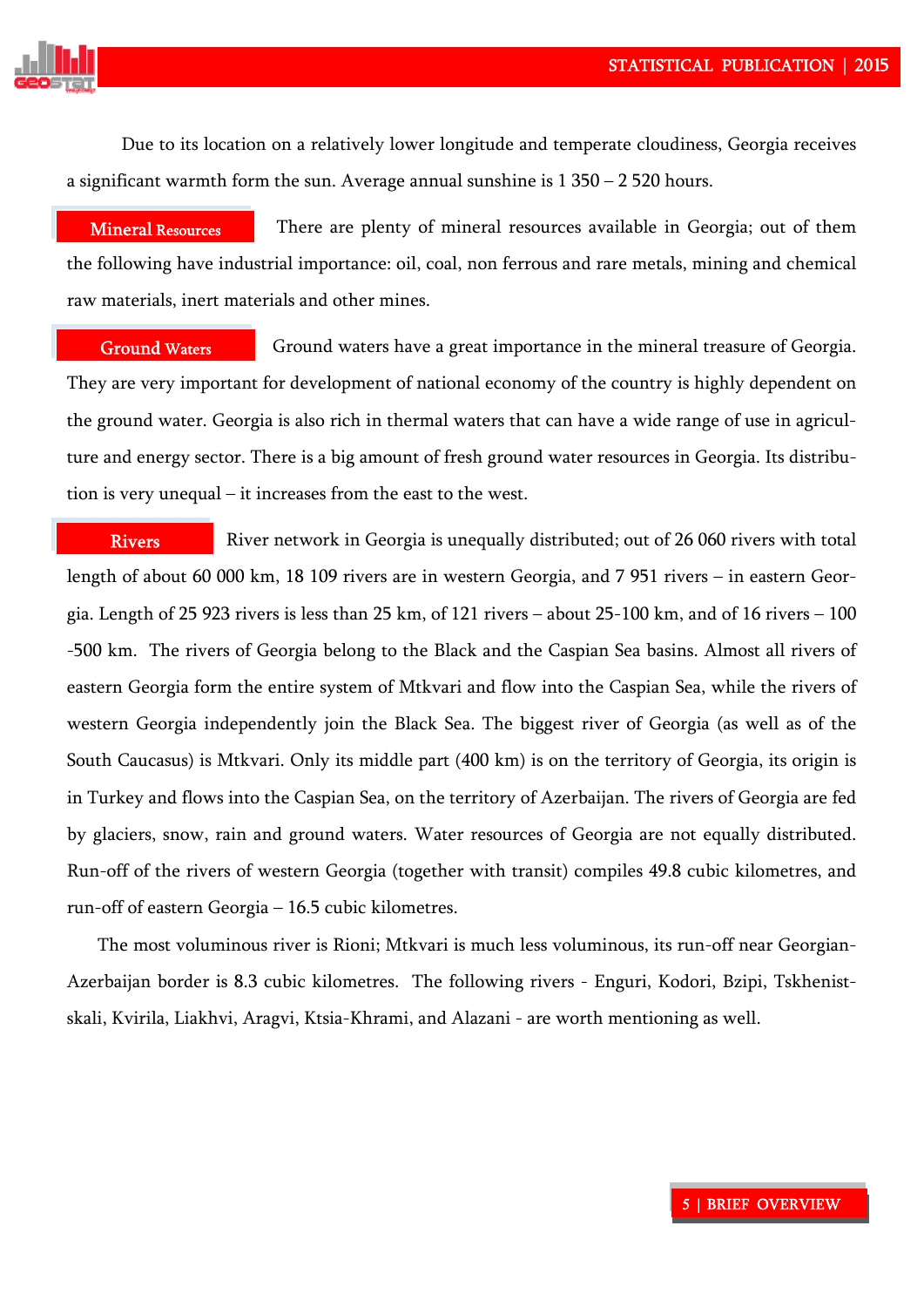

 There are about 860 lakes in Georgia. Most of them are very small; therefore a total area of the lakes does not exceed 170 square kilometres (0.24% of the country territory). The lakes of Georgia are remarkable with their diverse origins. The majority of lakes in Georgia are fresh water, and part of them contains very little salt. The largest lake in area in Georgia is Lake Paravani, in volume – Lake Tabatskuri, in depth – Lake Ritza, that it is the deepest lake in the South Caucasus. **Lakes** 

 There are 44 reservoirs on the territory of Georgia, their total area is 163 square kilometres, and the total volume of water is 3 315 million cubic metres. Reservoirs

There are 734 glaciers in Georgia and they all are located in the Caucasus Mountains. Their cumulative area is 511 square kilometres that is 0.7 % of the country territory.

Wetlands in Georgia are located on the Kolkheti Valley and its total area is 627 square kilometres. Georgia is bounded to the west by the Black Sea. The length of the coastline is 330 km. Within the territory of Georgia the following rivers flow into the Black Sea: Rioni, Bzipi, Kodori, Enguri and Chorokhi.

Winter is **mild and warm** on the coast of the Black Sea. An average temperature in January is + 4-7°C. The amount of precipitation is large during all seasons; South part of Kolkheti is especially rainy, where the annual precipitation is more than 2 500 mm.

An average value of surface layer **salinity** of water in an open sea fluctuates from  $17.8\%$  (in spring) to 18.3% (in winter). From the surface to the depth of 200 metres the salinity increases up to 21.30/00. Rivers of Georgia make the sea significantly fresher near the coast, especially in spring and in the first half of summer. However, water stays salty beyond 2-4 miles from the coast.

 Due to diversity of physical-geographic and climatic conditions, the flora of Georgia is very rich and miscelanous. Diversification of relief and complex condfiguration of mountain ringes caused geographic and ecological isolation of ecosystems in Georgia and high level of local endemism. There are preserved some species in Georgian flora that became extinct in west Eurasia million years ago. Flora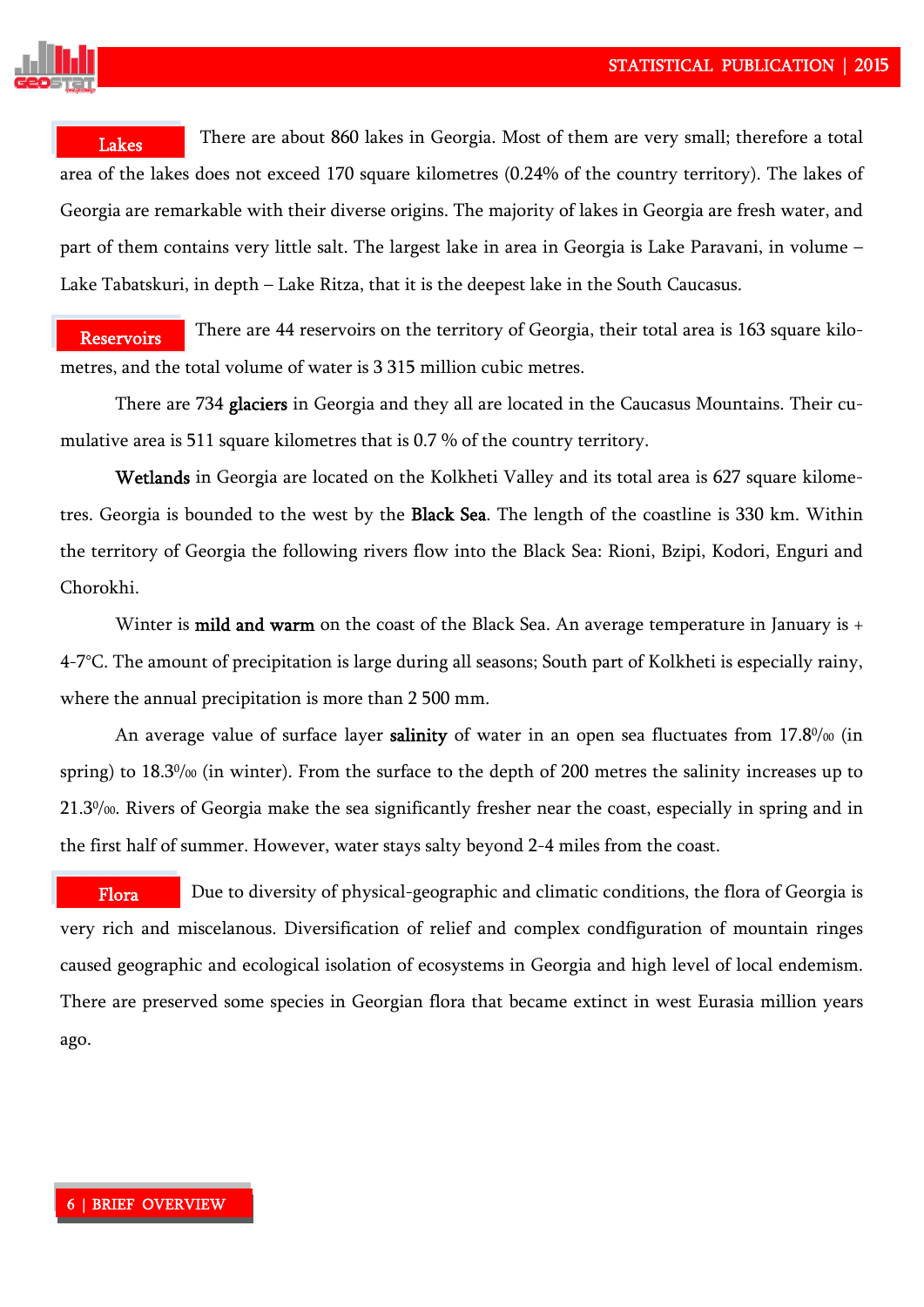

Fauna

There is a rich and diverse fauna in Georgia, mainly represented by the elements of sub district of Mediterranean Sea of Pale arctic district, but in north part of the country the representatives of European and Siberian sub districts are also frequently met, while in south east district – species of Central Asian sub district fauna or others similar to them.

There are around 100 mammal species, more than 330 bird species, about 48 reptile species, 11 amphibian species, and 160 fish species known in Georgia. Thousands of invertebrate species are met, but an exact number is not determined yet. Animals are distributed by zones, but the species with a great ecologic valence inhabit in several zones.

The idea about necessity of protecting the nature in Georgia was formed in ancient past followed by a gradual development of legal norms. Old Georgian sources provide interesting information concerning a legal protection of single objects of nature. "The forest guards" are mentioned in the Book of King Tamar, dated 1189, and "the senior guardians" are mentioned even earlier in 1078. Norms regulating the use of water and pastures are provided in the document of the XVIII century ("Dasturmali"). One of the articles of this document protects hawks' and peregrines' nests. King Vakhtang's Book of Laws also takes into account protecting water, forest and pastures. In Ioane Bagrationi's Book of Laws (the project of public reforms in Kartl-Kakheti Kingdom) the following is mentioned: "there should be a person responsible for hunting forests and fields; nobody can hunt in the royal hunting lands without their permission". Hunting was prohibited in a reproduction period of birds and animals.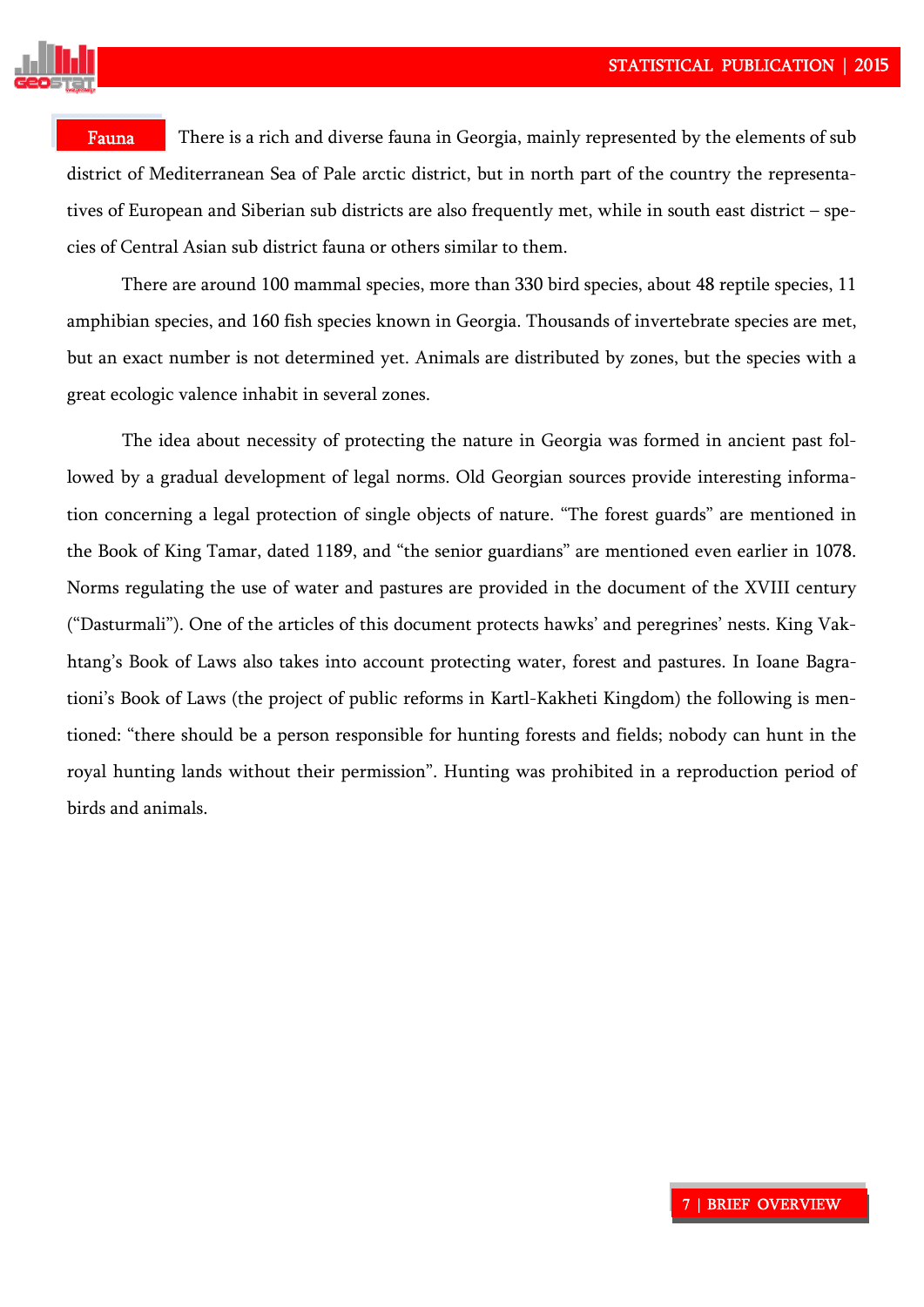

ý.

## DEFINITION OF TERMS!

| Anthropogenic  | Created as a result of human activity, for example: landscape, vegetation,   |
|----------------|------------------------------------------------------------------------------|
|                | and soils.                                                                   |
| Arid           | Vegetation spread under dry climate conditions (desert, valley), where       |
|                | amount of evaporated humidity exceeds the precipitation.                     |
| Atmosphere     | The gaseous mass or envelope surrounding the earth or any other celes-       |
|                | tial body.                                                                   |
| Climate        | The meteorological conditions, including temperature, precipitation, and     |
|                | wind that characteristically prevail in a particular region.                 |
| Ecology        | Social science, studies interrelations of human and nature and technical     |
|                | economic aspects of mentioned process.                                       |
| Endemic        | A plant or animal peculiar to a particular geographic area.                  |
| Epiphyte       | A plant that grows on another plant upon which it depend for mechani-        |
|                | cal support but not for nutrients.                                           |
| Fauna          | Animal life. Animals, characteristic of a region, period, or special envi-   |
|                | ronment.                                                                     |
| Flora          | All the plants that live in a particular area, time, period, or environment. |
| <b>Genesis</b> | The origination.                                                             |
| Hydrosphere    | The aqueous envelope of the earth (oceans, seas, lakes, rivers).             |
| Landscape      | A general view of any place, part of the earth surface characterized by a    |
|                | particular combination of relief, climate, and animals.                      |
| Meteorite      | A stony or metallic mass of matter that has fallen to the earth surface      |
|                | from cosmic space.                                                           |
| Mile           | A unit of length, employed mainly for marine navigation. The Interna-        |
|                | tional Nautical Mile equals to 1.85 km.                                      |
| Mineral        | A natural chemical substance or element that is naturally formed under       |
|                | the ground.                                                                  |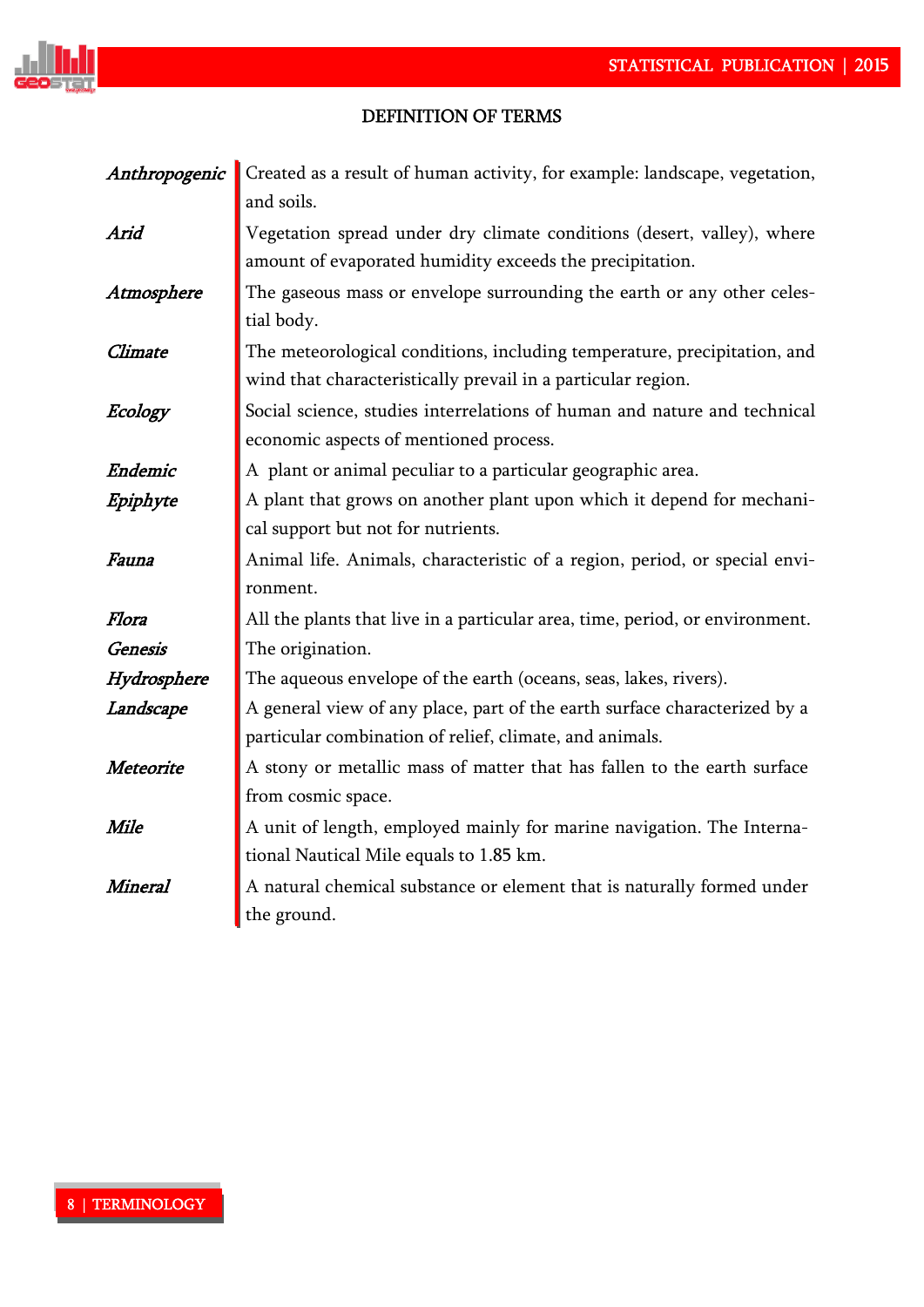

| Nival                                    | Associated with a great cold; for example: nival zone – the highest natu-<br>ral zone of mountains, which normally is located above the snow zone<br>(otherwise: permanent snow belt). |
|------------------------------------------|----------------------------------------------------------------------------------------------------------------------------------------------------------------------------------------|
| Orography                                | The study of the physical geography which studies the relief of the<br>earth surface.                                                                                                  |
| Phitocenosis                             | Unity of such plants that grow together and have close relations with<br>one another and environment. A plant community.                                                               |
| Photosynthesis                           | The process by which a green plant turns water and carbon dioxide into<br>food when the plant is exposed to light.                                                                     |
| Promile, $\frac{\partial u}{\partial n}$ | A tenth of a percent or one part per thousands.                                                                                                                                        |
| Radiation                                | Emission of electromagnetic energy by a particular body.                                                                                                                               |
| Steppe                                   | A large, flat area of land with grass and very few trees especially in a dry<br>climate zone.                                                                                          |
| Tectonic                                 | 1. Related to movement and deformation of the earth crust. 2. Related<br>to with composition and development of the earth crust.                                                       |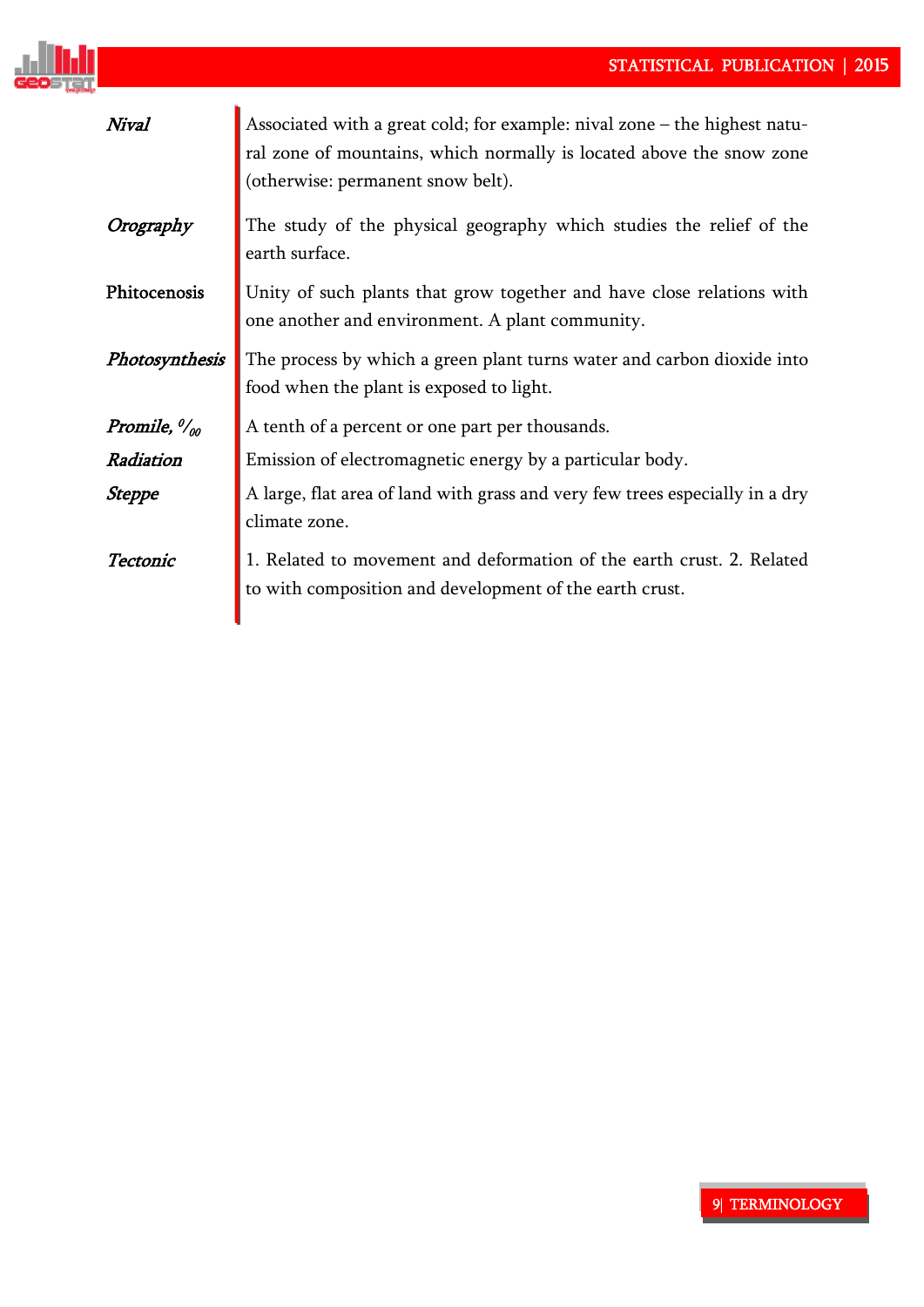

# 1. LAND RESOURCES 1. LAND RESOURCES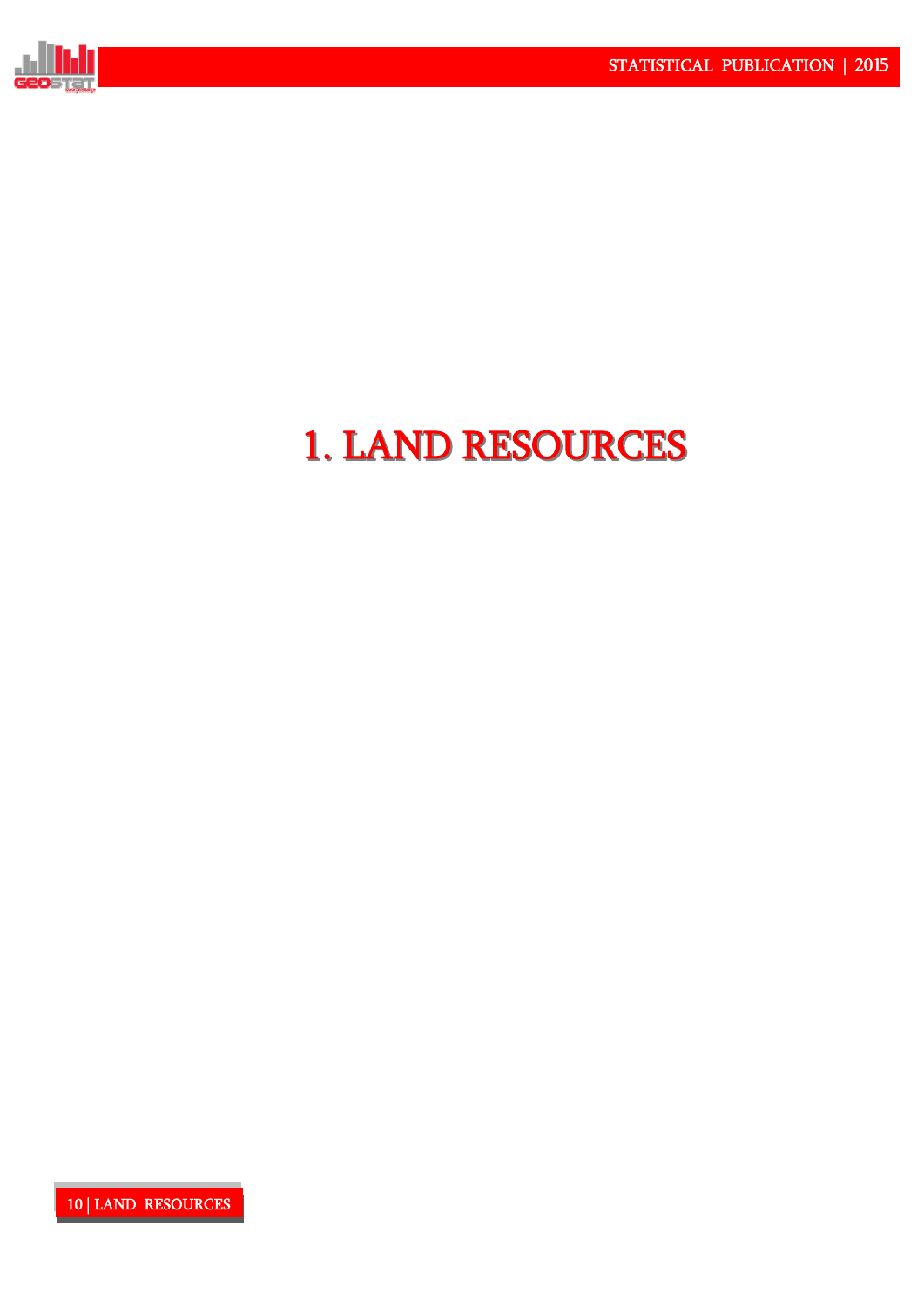

Land resources play an important role in human life and activities. While using the land, man uses its chemical, physical and biological features. Thus, final result of the land cultivation – harvest - depends on thickness of the fertile layer, its mechanical composition, availability of chemical substances, i.e. soil fertility. Land represents the territorial-spatial basis in industrial activities (except the mining industry), in construction and infrastructure sectors. Land is one of the main national wealth that needs special care and protection; almost half of natural wealth of Georgia counts on soil.

Georgia is a highland country. Lowland zone covers only 46% of the country territory. The land resources are characterized by a high level of agricultural utilization and high natural fertility of arable lands. Territorial distribution of lands in Georgia, similarly to other components, is subject to the rule on vertical zoning:

I zone (up to 250 m above sea level) – mainly characterized by sub tropical cultures of western Georgia.

II zone (250-500 m) – area of horticulture, viticulture, market-gardening and intensive field activities.

III zone (500-1 000 m) – dominates cereals, arable lands, and animal husbandry.

IV zone (1 000-1 500 m) - grasslands; field activities are weakly developed;

V zone  $(1\,500-2\,000\,\mathrm{m})$  – mainly grasslands.

VI zone (above 2 000 m) – agriculture does not exist.

The territory of Georgia can be divided into three parts according to utilization types:

- 1. Agricultural land 15.8%;
- 2. Natural farming area (forest, shrubbery, hay pastures) 70.6%;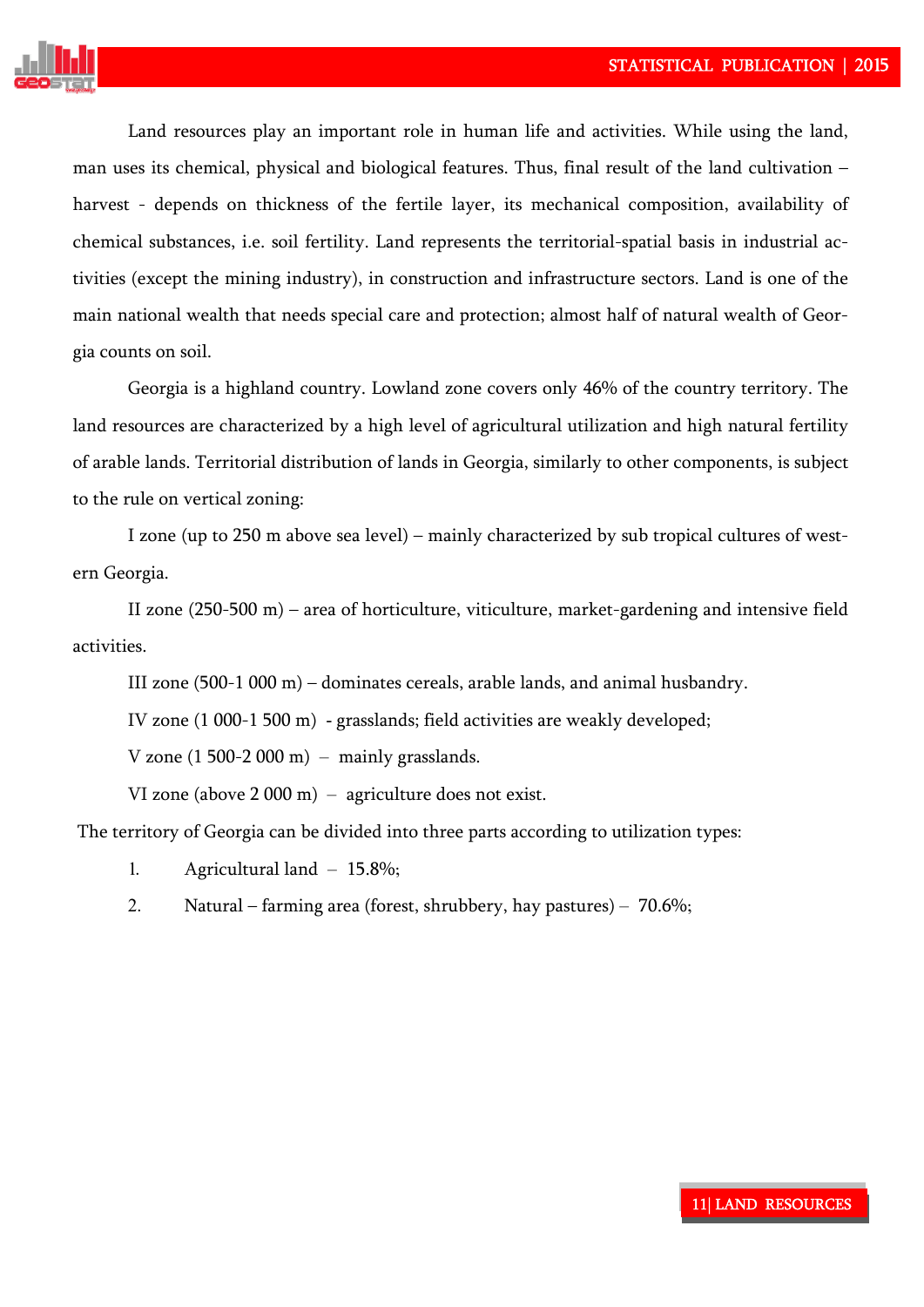

## 1.1. LAND COVER BY TENURE AND AGRICULTURAL LAND CATEGORIES

(On April 1, 2004)

Thousand hectare

|                                            | Of which:  |                   |             |                 |        |         |                                                |                       |
|--------------------------------------------|------------|-------------------|-------------|-----------------|--------|---------|------------------------------------------------|-----------------------|
|                                            |            | Of which:         |             |                 |        |         |                                                |                       |
|                                            | Total area | Agricultural land | Arable land | Permanent crops | Meadow | Pasture | Residential or farming<br>facilities and yards | Non agricultural land |
| Total area*                                | 7628.4     | 3 0 2 5 .8        | 801.8       | 263.8           | 143.8  | 1796.6  | 19.8                                           | 4 602.6               |
| Of which:                                  |            |                   |             |                 |        |         |                                                |                       |
| Private land                               | 948.9      | 767.3             | 438.5       | 180.5           | 44.0   | 84.5    | 19.8                                           | 181.6                 |
| Public land                                | 6679.5     | 2 2 5 8 . 5       | 363.3       | 83.3            | 99.8   | 1712.1  |                                                | 4 4 2 1 .0            |
| Of which:                                  |            |                   |             |                 |        |         |                                                |                       |
| Agricultural organizations                 | 2822.3     | 2 172.1           | 358.8       | 76.1            | 92.7   | 1 644.5 |                                                | 650.2                 |
| Non agricultural                           | 3857.2     | 86.4              | 4.5         | 7.2             | 7.1    | 67.6    |                                                | 3770.8                |
| Of which:                                  |            |                   |             |                 |        |         |                                                |                       |
| Settlements                                | 88.4       | 1.6               | 0.4         | 0.7             |        | 0.5     |                                                | 85.9                  |
| Protected areas                            | 300.7      | 15.6              | 0.1         | 0.1             | 1.1    | 14.3    |                                                | 285.1                 |
| Forest                                     | 2 4 5 6.2  | 55.9              | 2.8         | 6.1             | 5.1    | 41.9    | $\blacksquare$                                 | 2 400.3               |
| Industry, transport, communications, radio |            |                   |             |                 |        |         |                                                |                       |
| broadcasting, TV, other media, energy,     |            |                   |             |                 |        |         |                                                |                       |
| defence and other                          | 171.9      | 12.8              | 1.2         | 0.3             | 0.9    | 10.4    | ٠                                              | 159.1                 |
| Religious organizations                    | 4.9        |                   |             |                 |        |         |                                                | 4.9                   |
| Water (including territorial waters)       | 835.1      | 0.5               |             |                 |        | 0.5     |                                                | 834.6                 |

Source: State Department for Land Management of Georgia.

\* Including internal waters.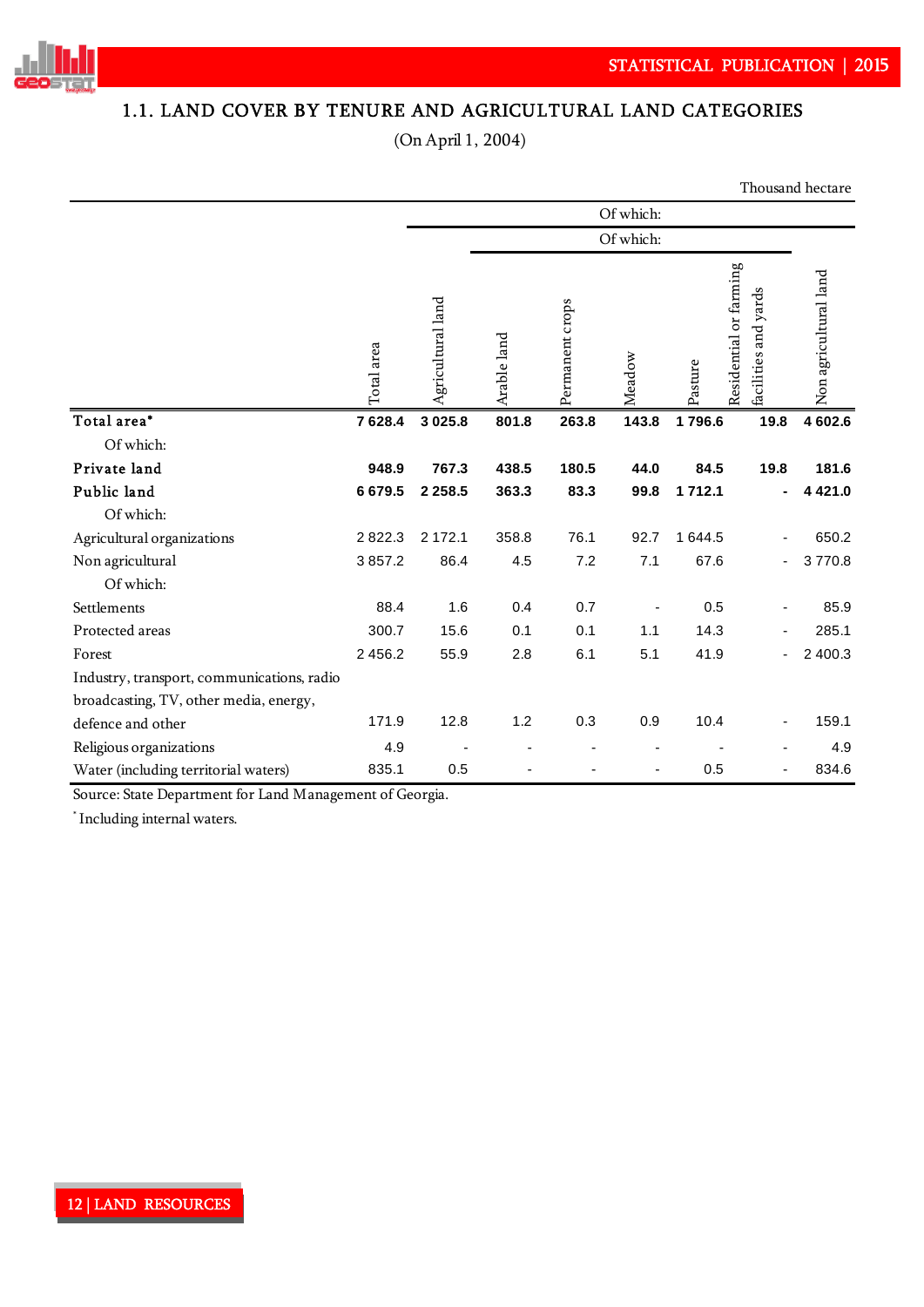

## 1.2. SOWN AREAS

|                               |       |       |       |       |       |       |       | Thousand hectare |       |
|-------------------------------|-------|-------|-------|-------|-------|-------|-------|------------------|-------|
|                               | 1990  | 1995  | 2000  | 2005  | 2010  | 2012  | 2013  | 2014             | 2015  |
| Sown area, total              | 701.9 | 453.1 | 610.8 | 539.6 | 256.7 | 259.6 | 310.7 | 316.6            | 308.4 |
| Grain and leguminous crops    | 269.8 | 259.9 | 386.4 | 354.9 | 191.4 | 186.9 | 236.3 | 246.1            | 234.0 |
| Potato, vegetables and melons | 70.0  | 54.3  | 93.1  | 94.4  | 48.3  | 52.6  | 48.6  | 46.9             | 48.7  |
| Other crops                   | 362.1 | 138.9 | 131.3 | 90.3  | 17.0  | 20.1  | 25.8  | 23.6             | 25.7  |

Source: National Statistics Office of Georgia.

### 1.3. AGRICULTURAL LAND OPERATED BY HOLDINGS ACCORDING TO LAND USE

(Holdings of all types, on October 1, 2014)

Hectare

|                                        |                             | Of which:   |                               |                |                                    |  |  |  |
|----------------------------------------|-----------------------------|-------------|-------------------------------|----------------|------------------------------------|--|--|--|
|                                        | Agricultural land,<br>total | Arable land | Land under<br>permanent crops | Greenhouses    | Natural<br>meadows and<br>pastures |  |  |  |
| Georgia - total                        | 787714                      | 377 445     | 109 567                       | 699            | 300 004                            |  |  |  |
| Tbilisi                                | 2817                        | 2 1 5 9     | 258                           | 15             | 385                                |  |  |  |
| Adjara AR                              | 19731                       | 6054        | 9011                          | 12             | 4653                               |  |  |  |
| Guria                                  | 26 909                      | 13474       | 12 3 6 6                      | $\overline{7}$ | 1 0 6 0                            |  |  |  |
| Imereti                                | 65737                       | 51 033      | 8831                          | 462            | 5410                               |  |  |  |
| Kakheti                                | 315 499                     | 133 099     | 33 117                        | 53             | 149 230                            |  |  |  |
| M tskheta-M tianeti<br>Racha-Lechkhumi | 20829                       | 12 253      | 1 2 3 8                       | 25             | 7313                               |  |  |  |
| and Kvemo Svaneti                      | 5757                        | 2700        | 901                           | 0.0            | 2 1 5 6                            |  |  |  |
| Samegrelo-                             |                             |             |                               |                |                                    |  |  |  |
| Zemo Svaneti                           | 66 662                      | 36 608      | 27 003                        | 24             | 3027                               |  |  |  |
| Samtskhe-Javahketi                     | 76 057                      | 28 6 26     | 687                           | $\overline{c}$ | 46742                              |  |  |  |
| Kvemo Kartli                           | 122 316                     | 50 087      | 2 0 9 8                       | 88             | 70 043                             |  |  |  |
| Shida Kartli                           | 65 400                      | 41 351      | 14 056                        | 11             | 9983                               |  |  |  |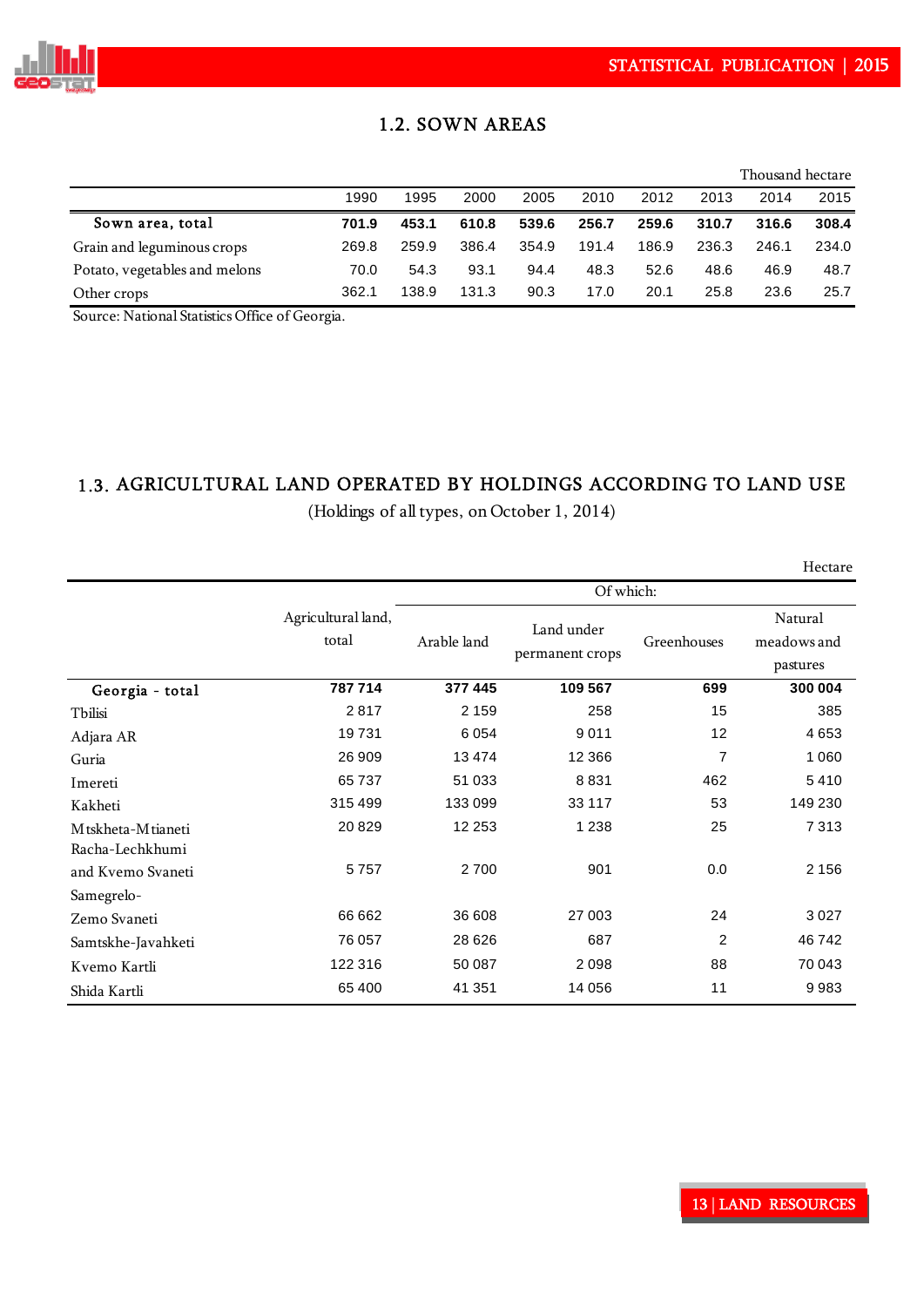

## 1.4. NON-AGRICULTURAL LAND OPERATED BY HOLDINGS AND ITS STRUCTURE

(Holdings of all types, on October 1, 2014)

|                    |                          |                        |                |                               | Hectare                         |  |  |
|--------------------|--------------------------|------------------------|----------------|-------------------------------|---------------------------------|--|--|
|                    |                          | Of which:              |                |                               |                                 |  |  |
|                    | Non-agricultural<br>land | Buildings and<br>yards | Woodland       | Reservoirs for<br>aquaculture | Other non-<br>agricultural land |  |  |
| Georgia - total    | 54 575                   | 42 945                 | 9023           | 1492                          | 1 1 1 5                         |  |  |
| Tbilisi            | 1 3 4 1                  | 1 3 2 6                | 1              | 0.0                           | 13                              |  |  |
| Adjara AR          | 2212                     | 1497                   | 468            | 7                             | 240                             |  |  |
| Guria              | 3844                     | 2893                   | 637            | 166                           | 149                             |  |  |
| Imereti            | 11 4 5 4                 | 9861                   | 1 3 0 6        | 102                           | 186                             |  |  |
| Kakheti            | 13 2 9 6                 | 6755                   | 5 3 5 2        | 1 0 3 5                       | 154                             |  |  |
| Mtskheta-Mtianeti  | 1412                     | 1 3 0 2                | 8              | 1                             | 100                             |  |  |
| Racha-Lechkhumi    |                          |                        |                |                               |                                 |  |  |
| and Kvemo Svaneti  | 964                      | 901                    | 27             | 19                            | 17                              |  |  |
| Samegrelo-         |                          |                        |                |                               |                                 |  |  |
| Zemo Svaneti       | 10 130                   | 8694                   | 1 2 1 3        | 48                            | 175                             |  |  |
| Samtskhe-Javahketi | 2076                     | 2042                   | $\overline{2}$ | 25                            | $\overline{7}$                  |  |  |
| Kvemo Kartli       | 4 2 4 9                  | 4 1 6 1                | 6              | 41                            | 42                              |  |  |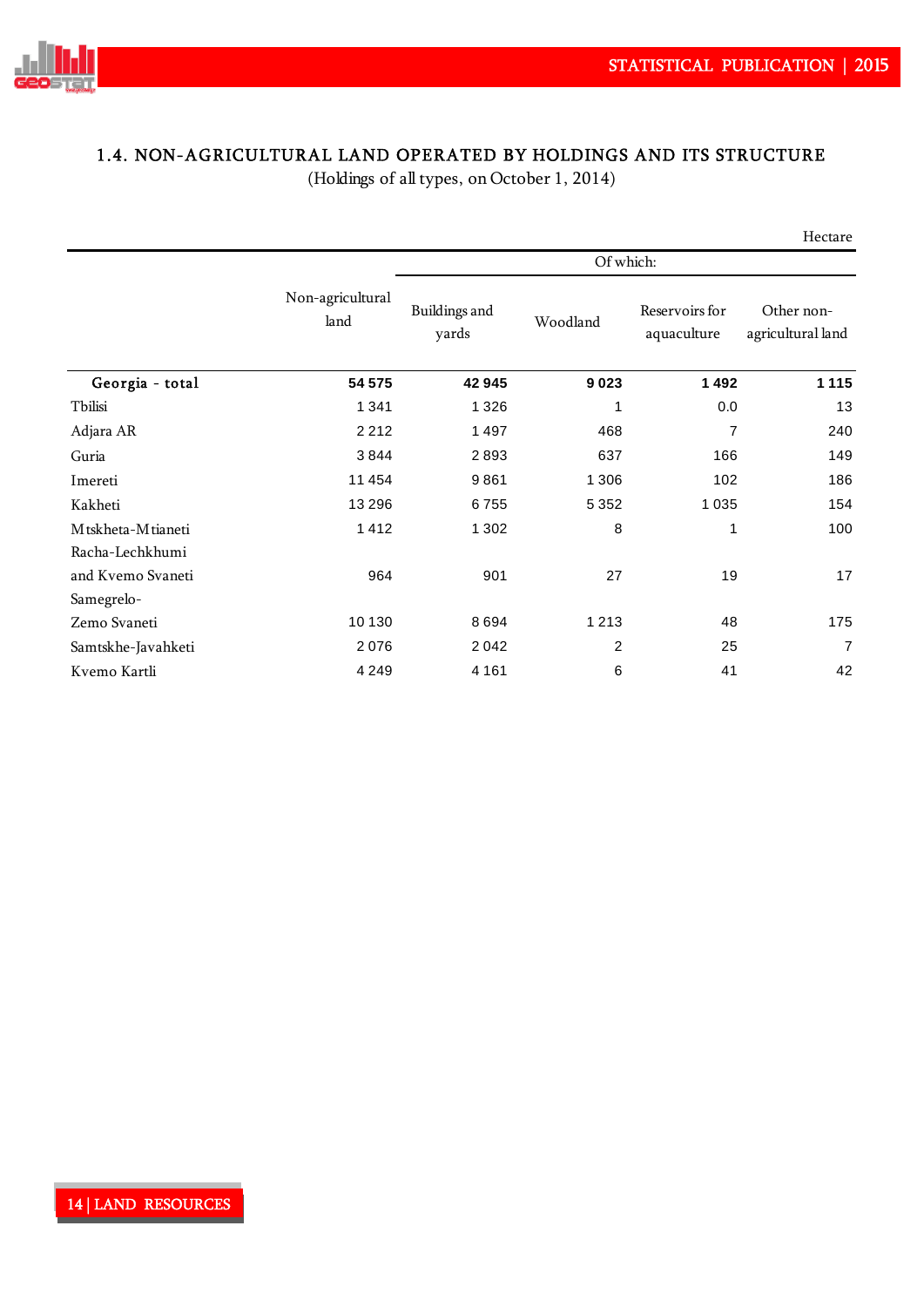

# 2. FOREST RESOURCES AND 2. FOREST RESOURCES AND **ITS PROTECTION**

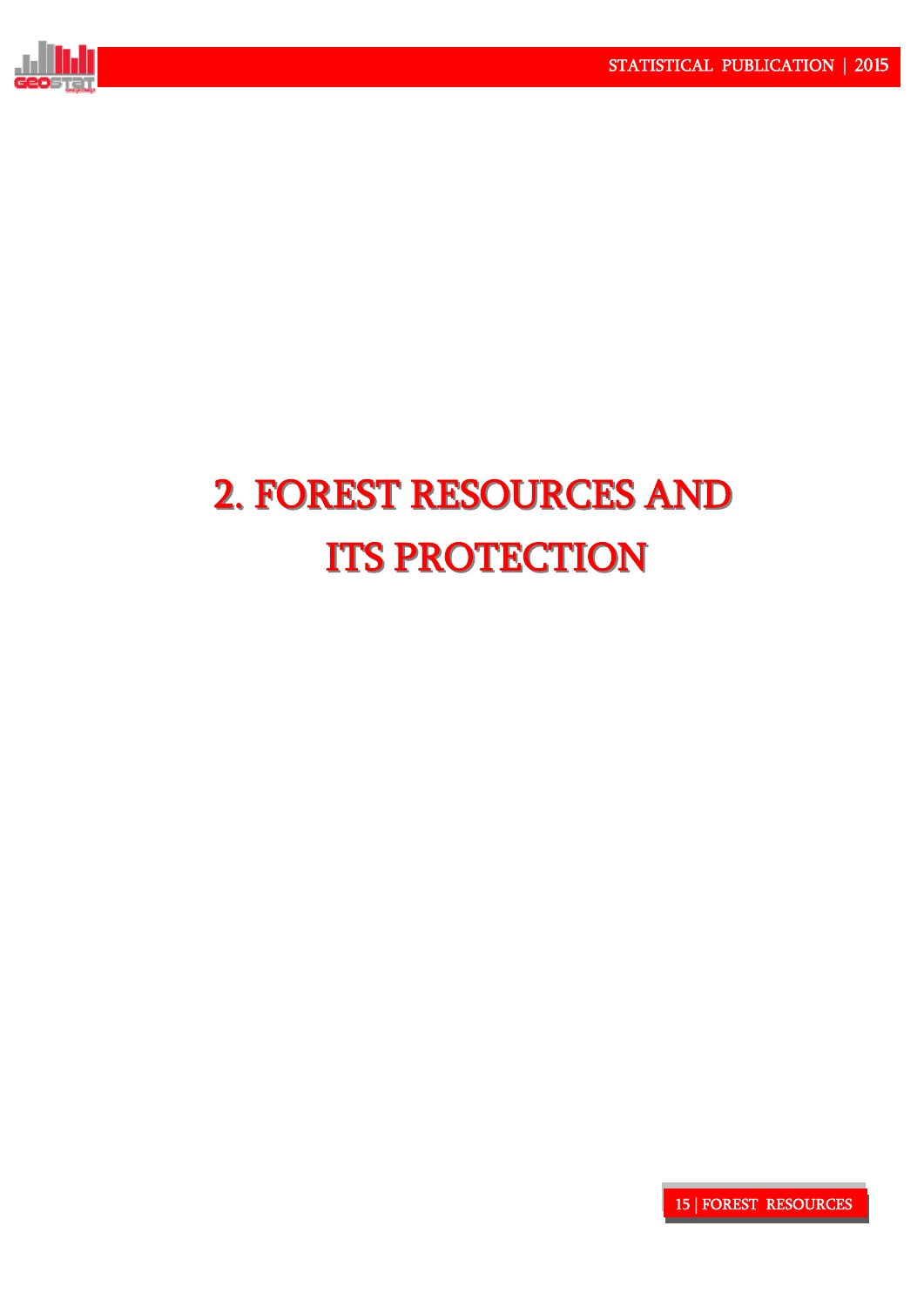

Forest is one of the important components of the biosphere. Forest area is 4.1 billion hectares in the world, i.e. about half of the total land cover. World reserve of wood is around 360 billion cubic metres, and annual growth – 3 200 million cubic metres. There are about 30 000 species of timber and shrubs, and thousands of bird and animal species. According to modern understanding, forest is a part of geographic landscape, unity of trees, bushes, grass, animals, birds and micro organisms which are biologically interconnected in the process of their development and affect one another and environment.

A quantitative accumulation of wood species creates new qualitative features in a forest. This ecological complex has significant and versatile impact on the environment. A forest differs from parks and gardens since the trees in a forest create a specific functional interconnections.

There are several tiers in a forest that are developed according to the species composition, the biological features of the basic plants, their age and the particular physical geographic conditions. In complex forests of moderate zone the following tiers are identified: the first one consists of trees that develop first value forest (pine, spruce, fur, beech, oak, etc.); the second one is developed by second value trees (lime, maple, hornbeam, elm, etc.); the third or under wood one is composed by bushes (nut, cornel, hawthorn and so on, etc.); the fourth and fifth ones consist of grass and moss cover. One can meet climbing plants and mosses, mushrooms and algae on the branches in the different tiers of forest.

Forests become nonhomogenous on a relatively big territory. Forests differ in species composition (pure – of one species or mixed – composed with several species), form (simple – one tier and complex – multi tier), age (one aged and various aged), origin (seeds and vegetation), frequency, productivity, etc.

The species composition and ecological features of forest vegetation change sharply according to the geographic longitudes, i.e. horizontal zones.

Georgia is a highland country, thus almost all forest (97.7%) are located on the mountain slopes. In western Georgia forests begin from sea level and cover lowlands and foothill slopes up to 500 m above sea level. In lowland swampy areas we meet willow, poplar in some places Imeretian oak, ash and beech; Elevated places and foothills are covered by Colchis forests. In under wood rhododendron, bilberry, etc. are growing. There are lots of climbing plants as well.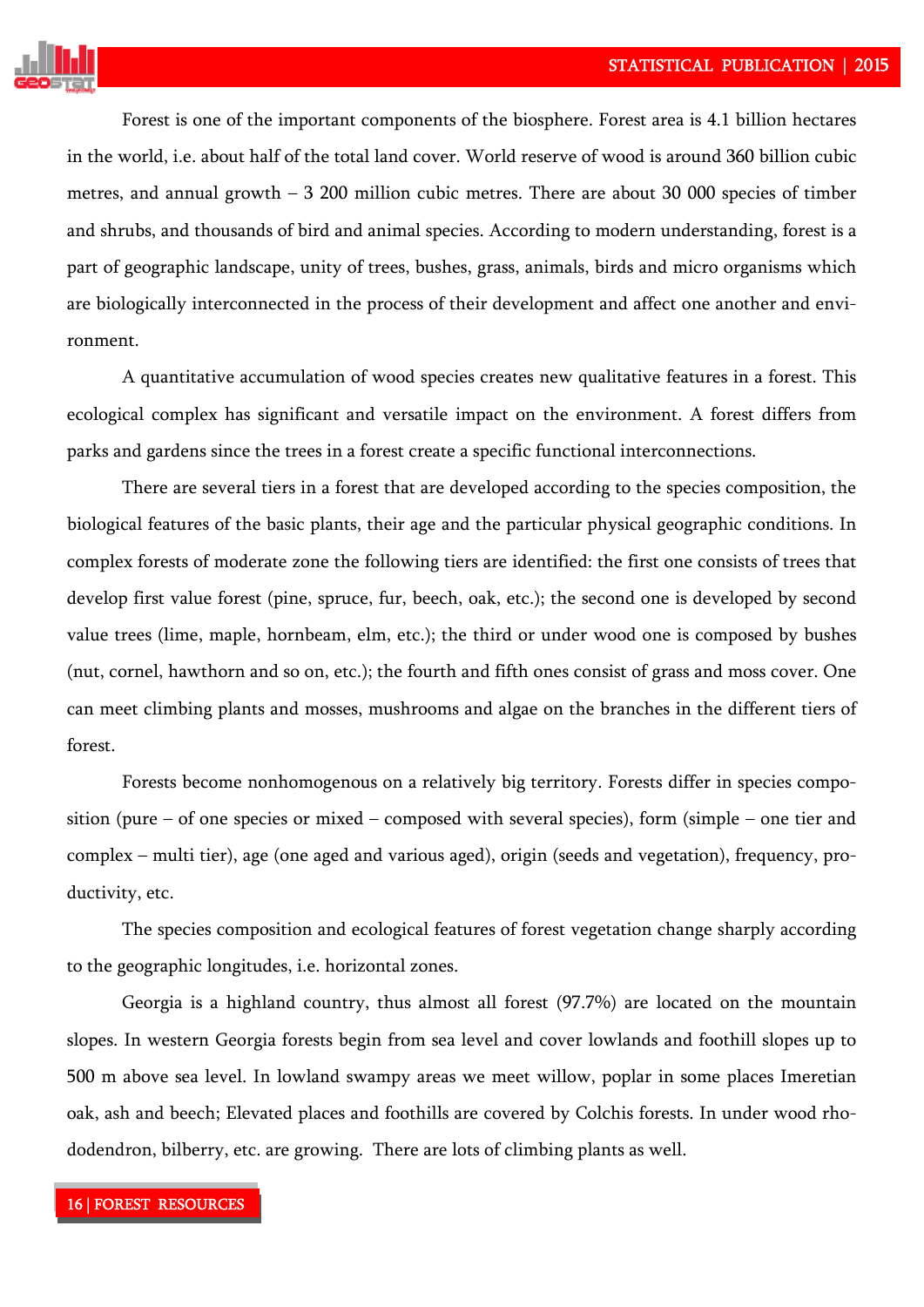

On lowlands and foothill slopes of dry regions of eastern Georgia (Shiraki, Eldari, Mtskheta, etc.), up to 400 – 600 m above sea level light forests are spread, mostly composed of Georgian maple, pomegranate, pistacia, junipoerus, etc. In lower zone of mountains (from 500 to  $900 - 1000$  m) there are oak and chestnut forests. Chestnuts are met in both eastern (Kakheti) and western Georgia. On lime soils of western Georgia and dry districts of eastern Georgia (Kartli, Gare Kakheti) oaks and hornbeams are spread instead of chestnuts. Medlar, hawthorn, cornel, nuts, etc. grow in lower zone of mountains. In middle zone of mountains  $(900 - 1000 - 1500 - 1600$  m) beech is growing in some cases purely and in some cases mixed with hornbeam, field maple, lime, spruce, etc.

In Georgia one cannot meet the beech zone only in Meskhet-Javakheti, here it is replaced by spruce, fir and pine. High zone of mountain is represented by dark coniferous forests. In western Georgia it begins from 1 400 m and often reaches high margin of forest distribution. These forests are composed with the Eastern spruce and Caucasian fir, that form multiaged, highly productive, diverse pure and mixed zones. Beeches, elms, limes as well as pines are also growing here. Great number of pines is also distributed in the mountainous part of Tusheti, Meskheti and Trialeti ridge. In the districts where there are no spruces and firs (Gare and Shida Kakheti) beeches are spread. Upper zone of mountain (from 1 900 – 2 100 to 2 400 m) is covered by subalpine forests. Crooked forests that are spread in all districts are mainly presented by birches and beeches. Subalpine light is more typical for western Georgia and is composed with highland maple, highland oak.

Forest is a global and vital factor for the entire ecological system of the earth. It is one of the live substance accumulators on our planet, as it retains a large amount of chemicals and water in the biosphere. A forest actively interrelates with the troposphere and determines the level of oxygen and carbon balance. Land vegetation and its main component – forest, provide more than 60% of the oxygen in the biosphere. One hectare mixed forest absorbs 13-17 tons of carbon dioxide and generates 10-15 tonnes of oxygen. Forest is the most productive formation of our planet and is characterised by the highest intensity of the biological circle. A biomass accumulated in the forest considerably exceeds the biomass of grass and other vegetations. Annual growth of one hectare forest phitomass is 10-30 tonnes on average, of vegetation  $-9$  tonnes and of tundra  $-2$  tonnes.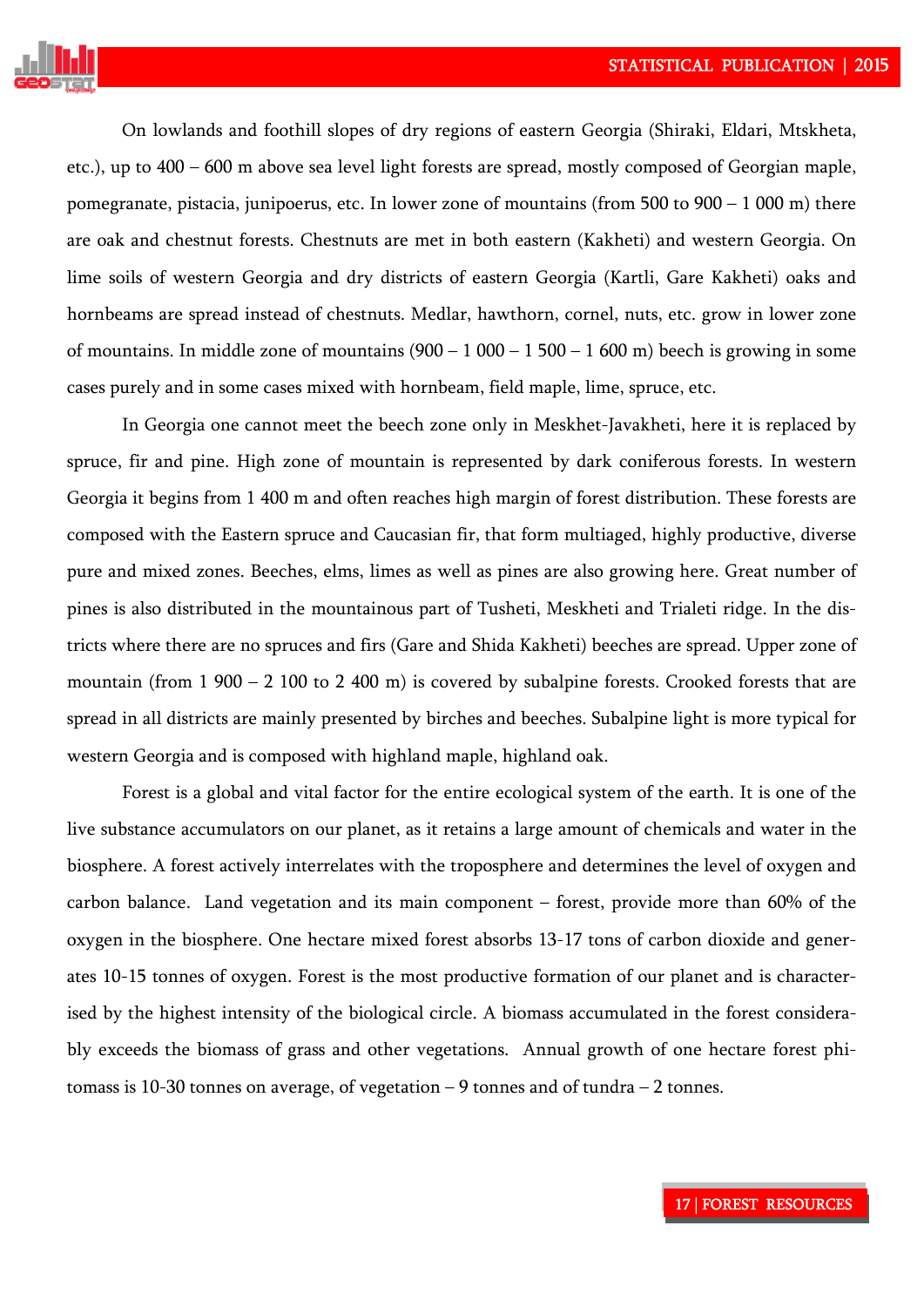

Forest has various functions: forest is a strong accumulator of the solar energy. It has a significant influence on climate formation, on water turnover in nature, and air circulation in the atmosphere; thus, forest ensures the conditions necessary for human life. The starting point of this circle is the process of photosynthesis that generates oxygen. While in 30-50s forest was generating just 30% of planet's oxygen, now forest provides 60% of biologically active oxygen, the rest is supplied by marine and oceanic plankton, and field and garden plants. Oxygen generated by a forest is qualitatively different from marine and ocean oxygen, since it is full of negative ions. This significantly increases biological features of forest, since a positive influence of negative ions on the human organism is proved by scientists. Ionization of forest oxygen is 2-3 times more than marine one and 5-10 times more than ionization of urban atmosphere.

Forest cleans the air form dust. One hectare forest filters 50-70 tonnes of dust annually, and consequently forests of Georgia filter about 135-190 million tonnes of dust.

Forest regulates intensity of snow melting, significantly reduces speed of air circulation and protects useful fauna and microorganisms. A lot of forest plants restrain disease-causing organisms and make the environment healthier. Forest is a powerful sanitary factor that ensures human life and health.

Water protecting function of forest is very important. It facilitates normal and equal supply of water to the rivers and other water resources (lakes, springs, etc.), prevents floods, improves water quality and protects it from pollution. The role of forest is also important for increasing the soil fertility and protecting it from water and wind erosion. A majority of the arable lands are located in unstable and insufficient humidity zones. A protective forest planting belongs to the activities directed against draught and erosion. Forest is distributed on all continents, except Antarctica. In the past times forest was spread over a larger area, part of which was later occupied by agricultural lands, cities and industrial complexes.

Forest is a source of many resources: timber, bark, branches, leaves, fruit, seeds, mushrooms, etc. It is widely used in industry and other sectors. Forest is one of the biological resources that have regeneration ability. It has biochemical function, participates in formation of diverse landscapes, has a great water preserving, soil protecting, climate regulating and sanitary hygienic importance; thus, protection of forest and its rational use has a great economic and vital importance.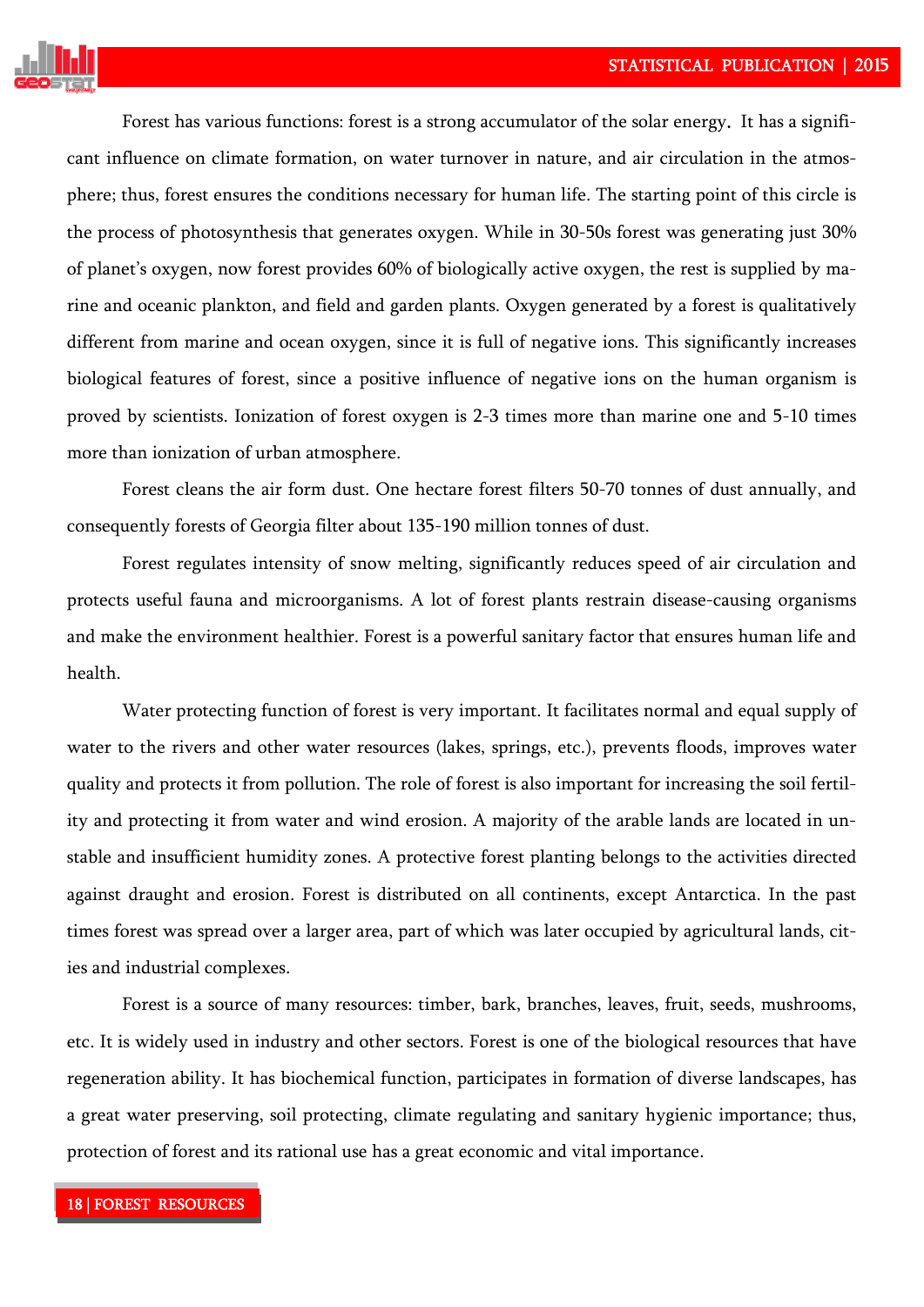

In Georgia forest fund is registered in every ten years. For the first time this was done in 1959 in Borjomi, Akhaltsikhe and Abastumani forests. Statistical survey of the Borjomi forests was a first attempt of organizing processing forestry information on mountain forests in the Caucasus. Organizing forest parks is one of the forms of arranging forests in Georgia.

The main goal of the forestry is meeting the demand for forest products of national economy and population, without exhausting the forest resources. This problem should be solved without reducing the forest area, preserving forest productivity, and protecting its environmental, sanitaryhygienic and other useful characteristics. Forestry, as a production sector, has a peculiarity – a significantly long period of forest growth. One turnover of forestry takes as much time as necessary for 80 – 150 turnovers of agriculture. Changes in the forestry are basically unnoticeable for one generation.

Forest is a renewable natural resource  $-$  in case of a rational use, it retains and improves its natural features and ensures a proper change of generations. A miscellaneous importance, the length of growth, and the need for a rational use of forest determine specificity of relations between human and forest. Timber logging should be done carefully in order to encourage development of highly productive forests.

Lack of adequate road infrastructure hinders proper logging in Georgia. Road construction in mountainous regions is very expensive, thus agencies interested in a complex utilization of highland areas should cooperate.

Protecting forests from fire has a great ecological importance – fire destroys young trees and burns vegetation; this of course worsens physical – chemical, water preserving, and soil protecting features of soil. Danger of wind and water erosion also increases. In the past wildfire was quite frequent in Georgia and was spread on large areas. For example, there was a strong forest fire in 1884, named "Gujareti". It covered 30 thousand hectares of forest from Tsagvery-Bakuriani to ravine of the River Tana. The wildfire was active for several months, population of Kartli and the military divisions were mobilized for its localization.

Implementation of forestry activities is very important for fighting against forest fires. Fire brigades should be organized and properly equipped, public awareness should be improved concerning these issues.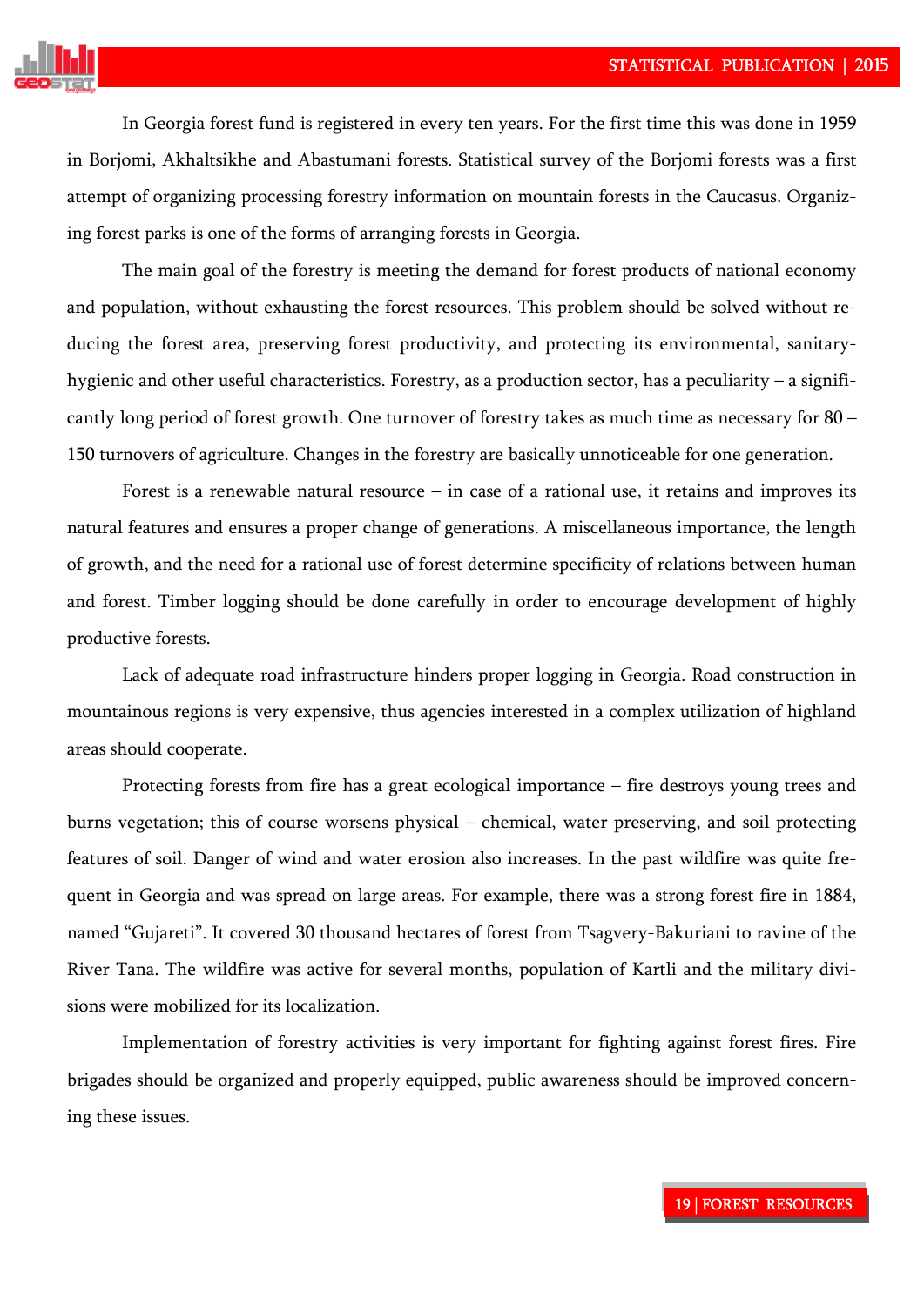

## DEFINITION OF TERMS USED IN TABLES!

| Forest                                                                      | Part of geographic landscape with a high density of trees, bushes, grass, ani-<br>mals and others that are biologically connected and have an impact on one an-<br>other.                                                                                                                                                                                                |
|-----------------------------------------------------------------------------|--------------------------------------------------------------------------------------------------------------------------------------------------------------------------------------------------------------------------------------------------------------------------------------------------------------------------------------------------------------------------|
| Area covered by<br>forest                                                   | Part of the forest fund that in fact is covered by forest-forming species.                                                                                                                                                                                                                                                                                               |
| Area not covered by<br>forest                                               | Part of the forest fund that is covered by felled areas, valleys, sparse places,<br>dead plants, etc.                                                                                                                                                                                                                                                                    |
| <b>Forest restoration</b>                                                   | Conducting activities for forest restoration: cleaning the felled, burnt and un-<br>planted areas. Forest restoration activities include forest planting and seeding,<br>as well as facilitating natural recovery.                                                                                                                                                       |
| Facilitating natural<br>recovery of forest                                  | The activities facilitating to reproduction and preservation of growing and<br>young valuable species. These activities include partial loosening of soil after<br>felling the trees, facilitating tree seeding, protecting the valuable growing spe-<br>cies.                                                                                                           |
| <b>Forest seeding</b>                                                       | The process of sowing tree seeds in the forest area. It can be done both manu-<br>ally and mechanically.                                                                                                                                                                                                                                                                 |
| <b>Forest planting</b>                                                      | The process of planting tree seedlings on the forest area.                                                                                                                                                                                                                                                                                                               |
| <b>Forest area</b>                                                          | Part of the country territory covered by forest, as well as the part that is not<br>covered by forest but is intended for the forestry needs; Forest fund includes<br>state forests (managed by public agencies and protected forests) and forests<br>owned by public and other forestry. Forest fund is registered according to the<br>covered areas and timber volume. |
| Logging                                                                     | Cutting down the trees according to their age categories (young, middle aged,<br>matured, and aged) and cutting types, for processing and wood purposes.                                                                                                                                                                                                                 |
| Illegal logging                                                             | Cutting down the trees without permission.                                                                                                                                                                                                                                                                                                                               |
| Operational<br>expenses of the<br><b>National Forestry</b><br><i>Agency</i> | Expenditures on operation of the National Forestry Agency, such as: forest ar-<br>rangements, forest restoration, development of forest protection lines, protect-<br>ing forest form fire, pests, diseases, etc. as well as expenses on the office of the<br>agency.                                                                                                    |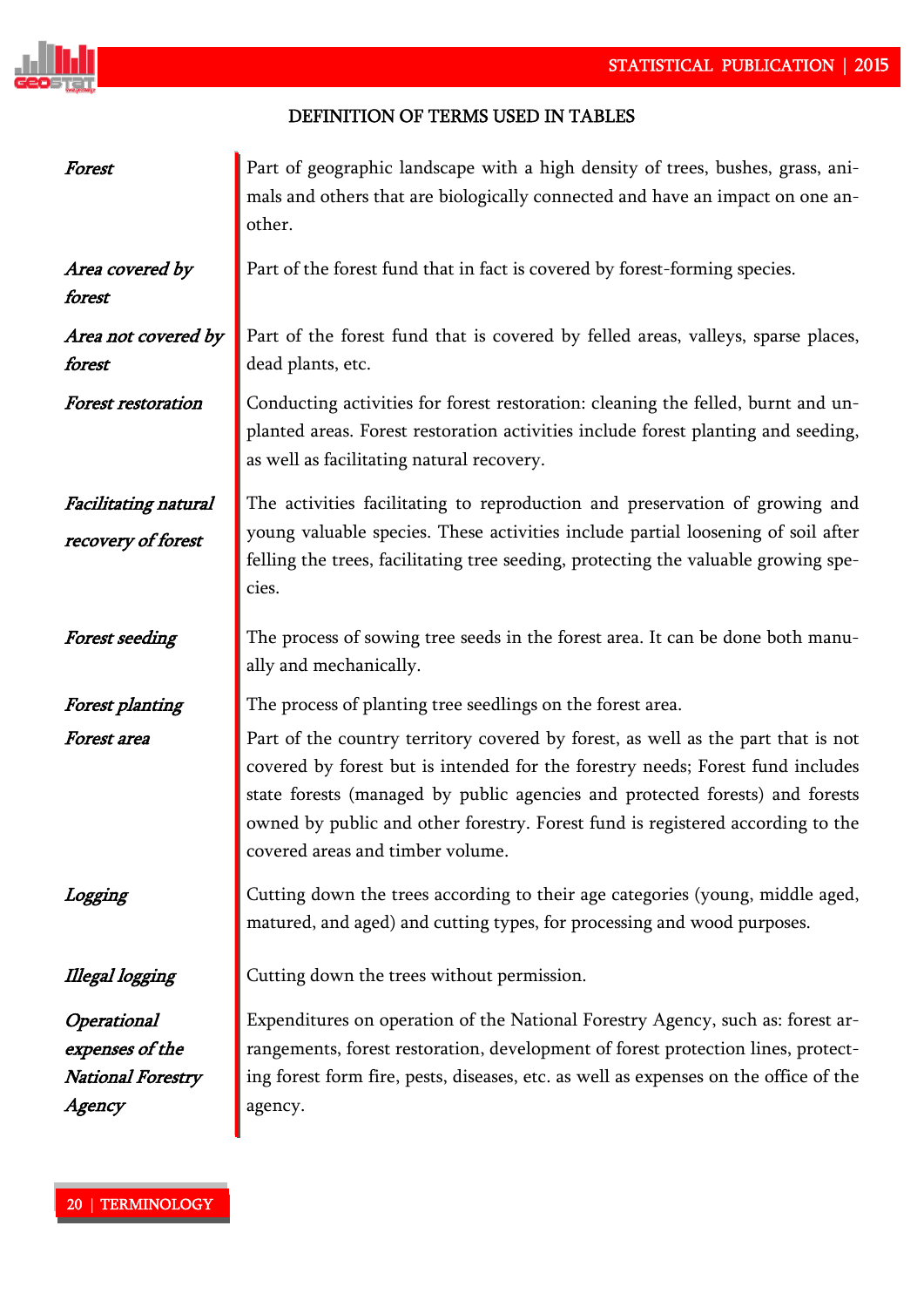

|                                                                              | Thousand hectare |
|------------------------------------------------------------------------------|------------------|
|                                                                              | Forest area      |
| Forest area, total                                                           | 2629.6           |
| Of which:                                                                    |                  |
| Under the National Forestry Agency                                           | 2 0 0 5 .8       |
| Under the Adjarian Forestry Agency                                           | 149.5            |
| Under the Agency of Protected Areas                                          | 474.3            |
| Abkhazia A/R                                                                 | $\cdots$         |
| Source: Ministry of Environment and Natural Resources Protection of Georgia. |                  |
| National Forestry Agency.                                                    |                  |

## 2.1. FOREST AREA OF GEORGIA, 2015

Adjarian Forestry Agency.

Agency of Protected Areas.

### 2.2. FOREST COVER OF GEORGIA BY REGIONS, 2015

|                                   |             | Thousand hectare |
|-----------------------------------|-------------|------------------|
|                                   | Forest area | Of which covered |
|                                   |             | by forest        |
| Forest cover, total               | 2 1 5 5.4   | 2015.4           |
| Abkhazia A/R                      | $\cdots$    | $\cdots$         |
| Adjara A/R                        | 149.5       | 139.1            |
| Samegrelo-Zemo Svaneti            | 272.8       | 256.4            |
| Guria                             | 86.1        | 82.7             |
| Imereti                           | 312.7       | 301.2            |
| Racha-Lechkhumi and Kvemo Svaneti | 282.1       | 268.0            |
| Shida Kartli                      | 237.3       | 213.6            |
| M tskheta-M tianeti               | 250.6       | 238.0            |
| Kakheti                           | 288.4       | 268.2            |
| Kvemo Kartli                      | 144.1       | 131.0            |
| Samtskhe-Javakheti                | 131.8       | 117.2            |

Source: Ministry of Environment and Natural Resources Protection of Georgia.

National Forestry Agency.

Note: table does not include forest cover under protected areas.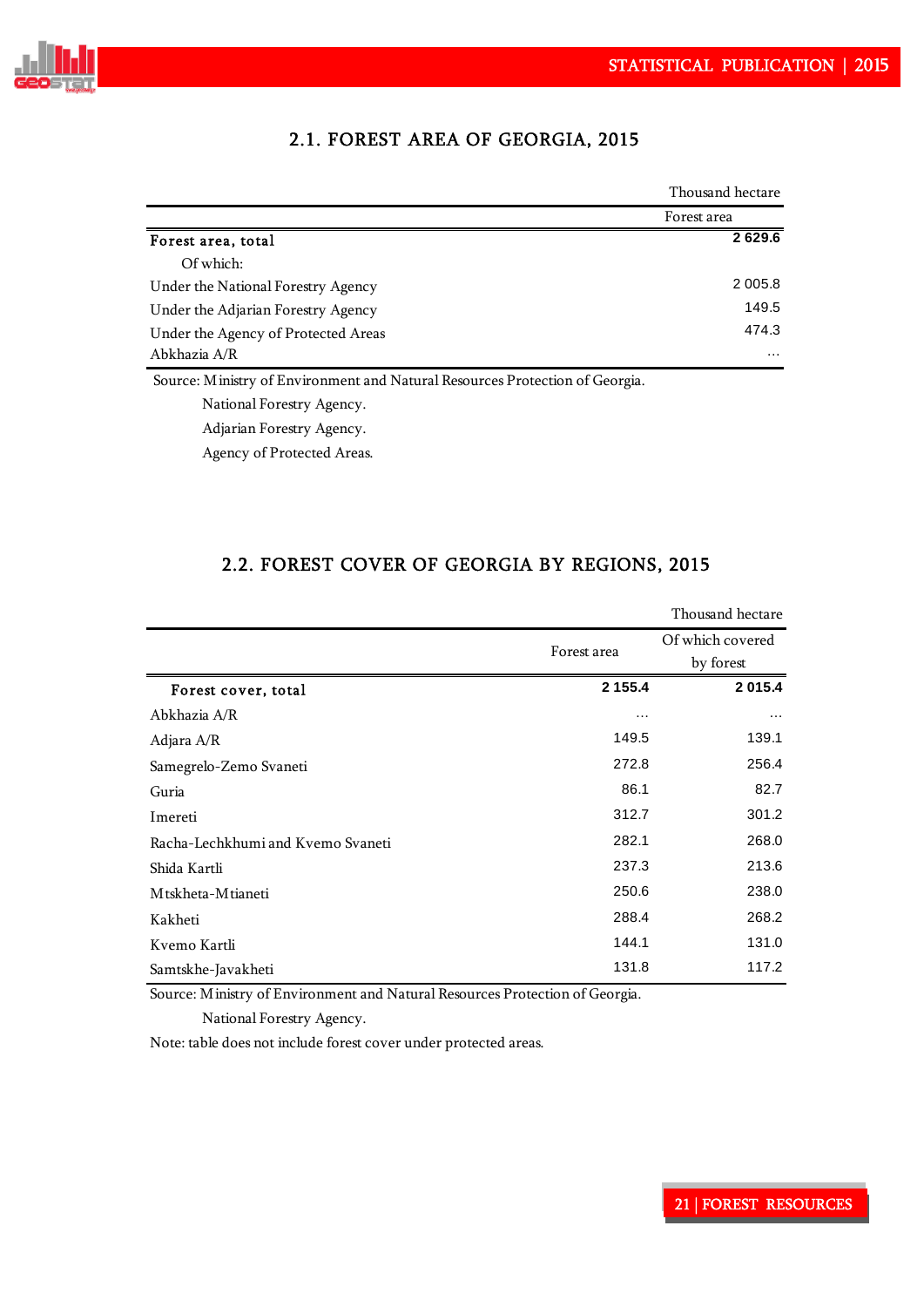

|      | Forest cover          |                                 |  |  |  |  |  |  |
|------|-----------------------|---------------------------------|--|--|--|--|--|--|
| Year | Area, million hectare | Percentage share in the country |  |  |  |  |  |  |
|      |                       | territory                       |  |  |  |  |  |  |
| 2000 | 2.77                  | 39.7                            |  |  |  |  |  |  |
| 2005 | 2.77                  | 39.7                            |  |  |  |  |  |  |
| 2010 | 2.77                  | 39.7                            |  |  |  |  |  |  |
| 2012 | 2.82                  | 40.5                            |  |  |  |  |  |  |
| 2013 | 2.66                  | 38.2                            |  |  |  |  |  |  |
| 2014 | 2.34                  | 33.6                            |  |  |  |  |  |  |
| 2015 | 2.36                  | 33.9                            |  |  |  |  |  |  |

## 2.3. FOREST COVER OF GEORGIA

Source: Ministry of Environment and Natural Resources Protection of Georgia.

National Forestry Agency.

Adjarian Forestry Agency.

Agency of Protected Areas.

### 2.4. NUMBER OF EMPLOYEES AT THE NATIONAL FORESTRY AGENCY

|                     |      |      |      |      |      |      |      | Thousand person |
|---------------------|------|------|------|------|------|------|------|-----------------|
|                     | 1995 | 2000 | 2005 | 2010 | 2012 | 2013 | 2014 | 2015            |
| Number of employees | 3.5  | ۰.4  | 2.0  | 0.7  | 0.8  | 0.9  | . .0 | 1.0             |

Source: Ministry of Environment and Natural Resources Protection of Georgia.

National Forestry Agency.

## 2.5. OPERATING COSTS OF THE NATIONAL FORESTRY AGENCY

|                        |      |      |         |      |         |       |        | Thousand GEL |
|------------------------|------|------|---------|------|---------|-------|--------|--------------|
|                        | 1995 | 2000 | 2005    | 2010 | 2012    | 2013  | 2014   | 2015         |
| <b>Operating costs</b> | 2081 | 940  | 3 2 3 7 | 6574 | 10 5 24 | 8 007 | 14 114 | 15 5 29      |

Source: Ministry of Environment and Natural Resources Protection of Georgia.

National Forestry Agency.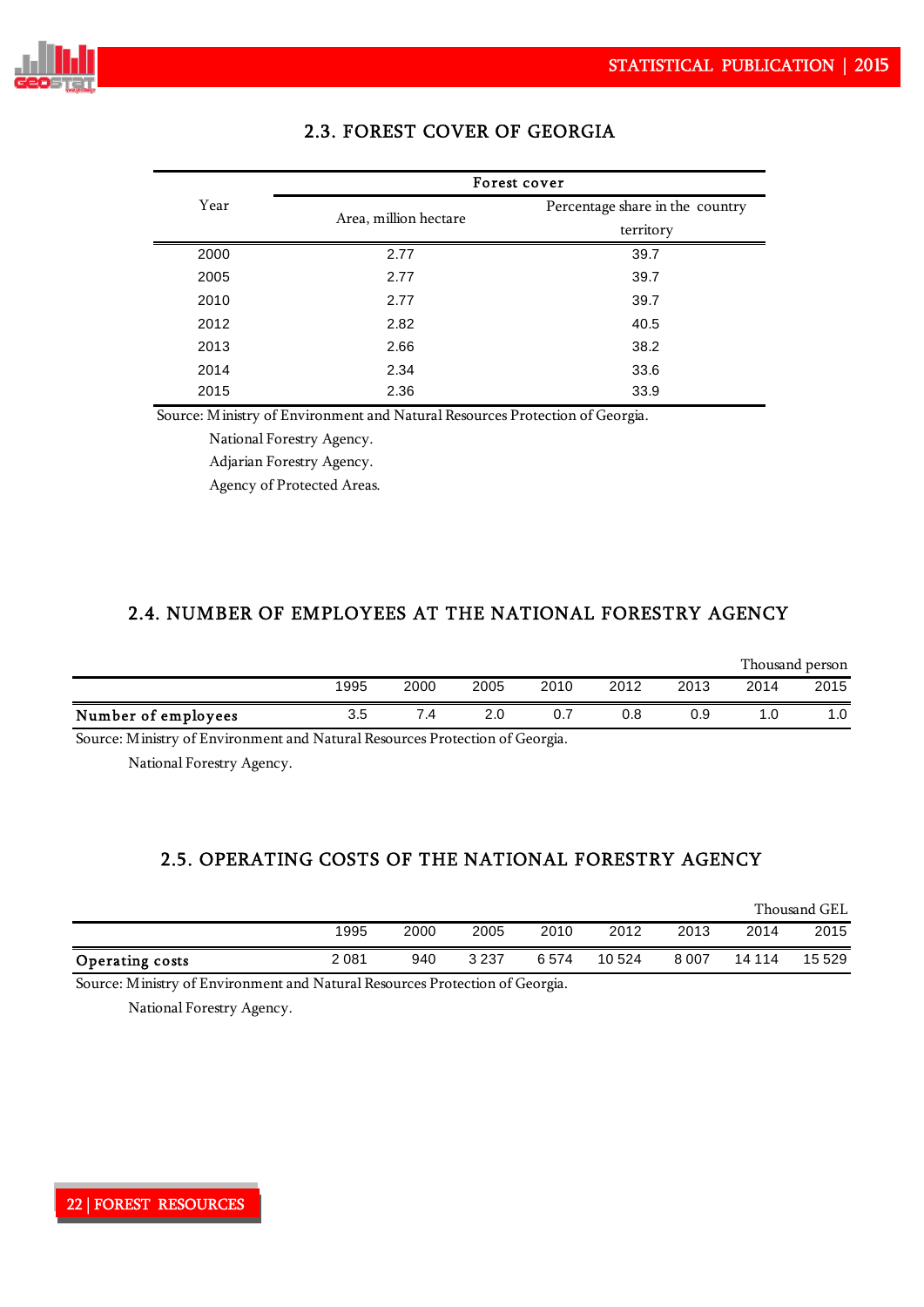

|                                      | 1995 | 2000 | 2005 | 2010     | 2012 | 2013 | 2014     | 2015 |
|--------------------------------------|------|------|------|----------|------|------|----------|------|
| Number of fire cases, unit           |      | 34   | 16   | 6        |      | 35   | 69       | 62   |
| Forest area covered by fire, hectare |      | 85   | 26   | 370      | 199  | 88   | 705      | 169  |
| Monetary loss of forestry caused by  |      |      |      |          |      |      |          |      |
| forest fires, thousand GEL           | 0.3  | 11.3 | 0.6  | $\cdots$ |      |      | $\cdots$ | .    |

### 2.6. FOREST FIRE

Source: Ministry of Environment and Natural Resources Protection of Georgia.

National Forestry Agency.

Adjarian Forestry Agency.

Note: table includes forest only cover under the National Forestry Agency.

#### 2.7. FOREST RESTORATION

|      |                              |                                | Hectare                                    |
|------|------------------------------|--------------------------------|--------------------------------------------|
|      |                              | Of which                       |                                            |
| Year | Forest restoration,<br>total | Forest seeding and<br>planting | Facilitating natural<br>recovery of forest |
| 1995 | 13912                        | 1 0 0 2                        | 12910                                      |
| 2000 | 1 1 5 8                      | 258                            | 900                                        |
| 2005 | 74                           | 10                             | 64                                         |
| 2012 | 4                            | 4                              |                                            |
| 2013 | 50                           | 15                             | 35                                         |
| 2014 | 180                          | 80                             | 100                                        |
| 2015 | 142                          | 21                             | 121                                        |

Source: Ministry of Environment and Natural Resources Protection of Georgia.

National Forestry Agency.

Adjarian Forestry Agency.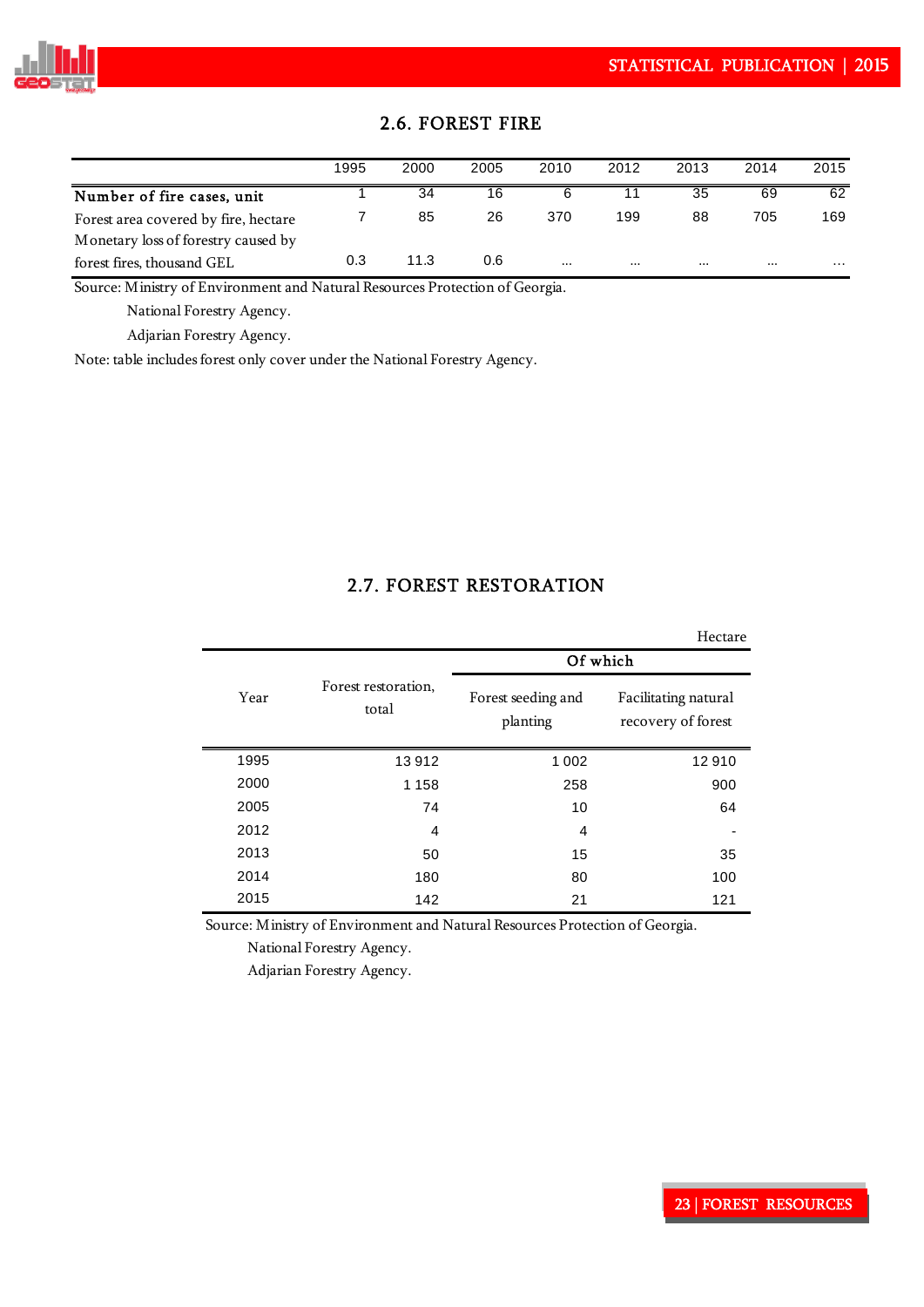

|                                   |          |         |      |          |                |                          |          | Hectare        |
|-----------------------------------|----------|---------|------|----------|----------------|--------------------------|----------|----------------|
|                                   | 1995     | 2000    | 2005 | 2010     | 2012           | 2013                     | 2014     | 2015           |
| Georgia, total                    | 13912    | 1 1 5 8 | 74   | 165      | 4              | 50                       | 180      | 142            |
| Tbilisi                           | 125      | 18      | 1    |          | ٠              | $\blacksquare$           |          |                |
| Abkhazia A/R                      | $\cdots$ |         |      | $\cdots$ | $\cdots$       | $\cdots$                 | $\cdots$ | $\cdots$       |
| Adjara A/R                        | 3070     | 11      | 1    | ۰        | $\blacksquare$ | 34                       | 118      | 125            |
| Samegrelo-Zemo Svaneti            | 2 1 2 1  | 173     | 4    |          |                | $\overline{\phantom{0}}$ |          |                |
| Guria                             | 1 1 2 5  | 163     | -    | ۰        | $\blacksquare$ | $\overline{\phantom{a}}$ | 0.0      |                |
| Imereti                           | 1 1 8 0  | 81      |      |          |                | ٠                        | 0.0      |                |
| Racha-Lechkhumi and Kvemo Svaneti | 2533     | 247     |      |          |                | $\blacksquare$           | ٠        |                |
| Shida Kartli                      | 854      | 133     | 64   |          | 4              | $\overline{\phantom{a}}$ |          | 0.0            |
| M tskheta-M tianeti               | 700      | 68      | 4    | 0.0      |                | $\overline{\phantom{a}}$ | 0.0      |                |
| Kakheti                           | 1090     | 47      | 0.0  | 163      |                | $\overline{\phantom{0}}$ | 1        | $\overline{7}$ |
| Kvemo Kartli                      | 400      | 75      | -    |          |                |                          |          | 0.0            |
| Samtskhe-Javakheti                | 714      | 142     | -    | 2        |                | 16                       | 60       | 10             |

## 2.8. FOREST RESTORATION BY REGIONS

Source: Ministry of Environment and Natural Resources Protection of Georgia.

National Forestry Agency.

Adjarian Forestry Agency.

## 2.9. FOREST SEEDING AND PLANTING

|                                   |         |          |                |          |      |                          |          | Hectare        |
|-----------------------------------|---------|----------|----------------|----------|------|--------------------------|----------|----------------|
|                                   | 1995    | 2000     | 2005           | 2010     | 2012 | 2013                     | 2014     | 2015           |
| Georgia, total                    | 1 0 0 2 | 258      | 10             | 111      | 4    | 15                       | 80       | 21             |
| Tbilisi                           | 35      | 18       | 1              |          |      | -                        |          |                |
| Abkhazia A/R                      |         | $\cdots$ | $\cdots$       | $\cdots$ |      |                          | $\cdots$ | $\cdots$       |
| Adjara A/R                        | 70      | 11       | 1              |          |      | $\blacksquare$           | 18       | $\overline{7}$ |
| Samegrelo-Zemo Svaneti            | 211     | 43       |                |          |      | ٠                        |          |                |
| Guria                             | 25      | 5        |                |          |      | $\overline{\phantom{0}}$ | 0.0      |                |
| Imereti                           | 130     | 59       |                |          |      | $\overline{\phantom{0}}$ | 0.0      |                |
| Racha-Lechkhumi and Kvemo Svaneti | 33      | 17       |                |          | ۰    |                          |          |                |
| Shida Kartli                      | 44      | 23       | 4              |          | 4    |                          |          | 0.0            |
| M tskheta-M tianeti               | 90      | 18       | 4              | 0.0      |      | $\overline{\phantom{0}}$ | 0.0      |                |
| Kakheti                           | 220     | 27       | 0.0            | 109      |      | $\blacksquare$           | 1        | 7              |
| Kvemo Kartli                      | 110     | 25       |                |          |      |                          |          | 0.0            |
| Samtskhe-Javakheti                | 34      | 12       | $\overline{a}$ | 2        | ٠    | 15                       | 60       | 7              |

Source: Ministry of Environment and Natural Resources Protection of Georgia.

National Forestry Agency.

Adjarian Forestry Agency.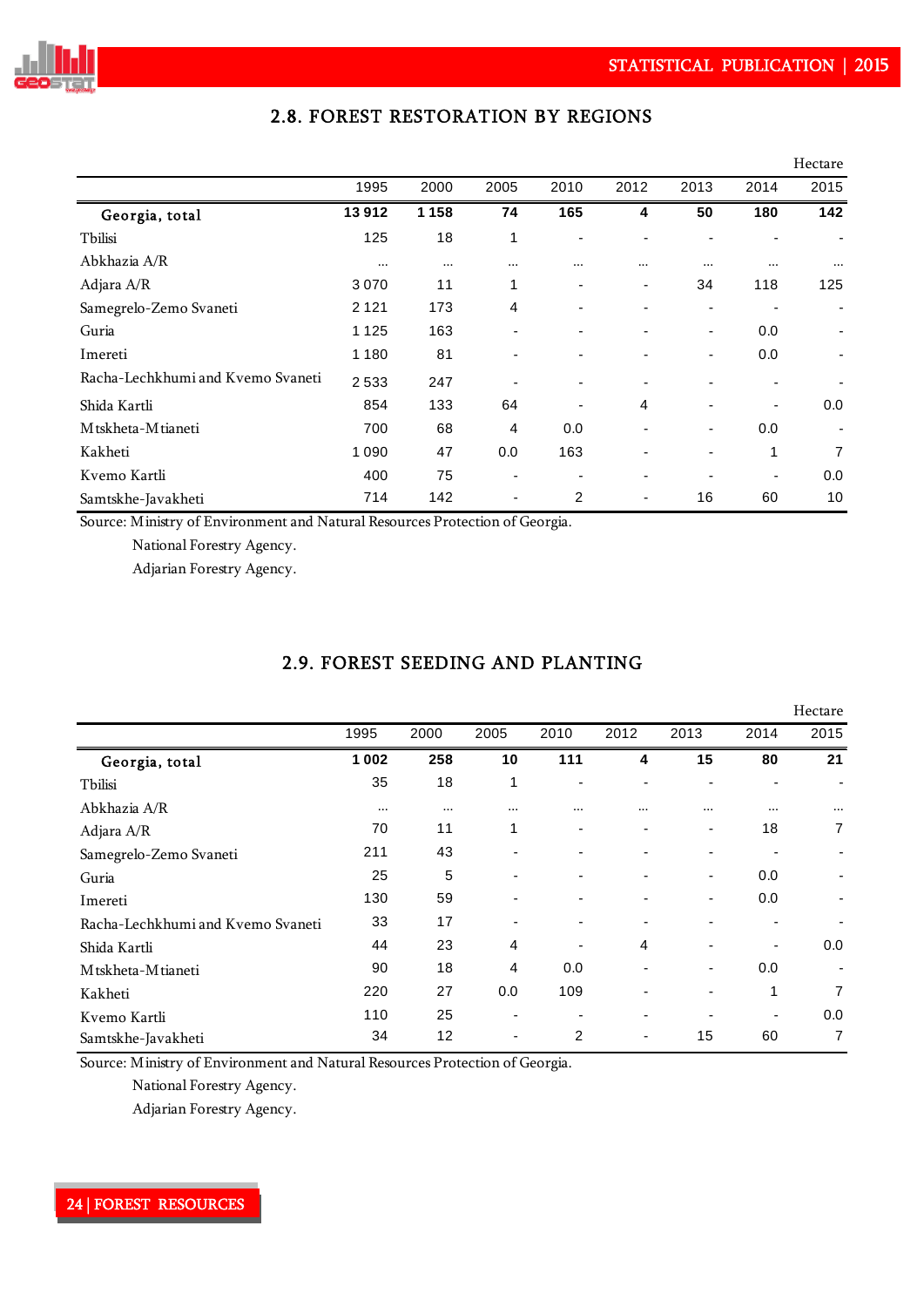

|                                   |          |                          |                          |                |                          |                          |          | Hectare  |
|-----------------------------------|----------|--------------------------|--------------------------|----------------|--------------------------|--------------------------|----------|----------|
|                                   | 1995     | 2000                     | 2005                     | 2010           | 2012                     | 2013                     | 2014     | 2015     |
| Georgia, total                    | 12910    | 900                      | 64                       | 54             | Ξ.                       | 35                       | 100      | 121      |
| Tbilisi                           | 90       | $\overline{\phantom{a}}$ | $\overline{\phantom{0}}$ | ۰              | ۰                        | $\blacksquare$           |          |          |
| Abkhazia A/R                      | $\cdots$ | $\cdots$                 |                          |                |                          | $\cdots$                 | $\cdots$ | $\cdots$ |
| Adjara A/R                        | 3 0 0 0  | ٠                        | ٠                        | ٠              | -                        | 34                       | 100      | 118      |
| Samegrelo-Zemo Svaneti            | 1910     | 130                      | 4                        | $\blacksquare$ | $\overline{\phantom{0}}$ | $\overline{\phantom{0}}$ |          |          |
| Guria                             | 1 1 0 0  | 158                      | ٠                        | $\blacksquare$ | ٠                        | $\overline{\phantom{0}}$ |          |          |
| Imereti                           | 1 0 5 0  | 22                       | $\overline{\phantom{0}}$ | ۰              | ٠                        |                          |          |          |
| Racha-Lechkhumi and Kvemo Svaneti | 2500     | 230                      | ٠                        | ۰              | $\overline{\phantom{0}}$ | $\blacksquare$           |          |          |
| Shida Kartli                      | 810      | 110                      | 60                       | ۰              | -                        |                          |          |          |
| M tskheta-M tianeti               | 610      | 50                       | $\overline{\phantom{0}}$ |                | ۰                        | $\blacksquare$           |          |          |
| Kakheti                           | 870      | 20                       | ٠                        | 54             | ۰                        |                          |          |          |
| Kvemo Kartli                      | 290      | 50                       | ٠                        | ۰              | ۰                        |                          |          |          |
| Samtskhe-Javakheti                | 680      | 130                      |                          |                | ۰                        | 1                        |          | 3        |

### 2.10. FACILITATING NATURAL RECOVERY OF FOREST

Source: Ministry of Environment and Natural Resources Protection of Georgia.

National Forestry Agency.

Adjarian Forestry Agency.

### 2.11. VOLUME OF TIMBER HARVESTED IN FORESTS

|                        |          |          |          |          |          |         |          | Cubic metre |
|------------------------|----------|----------|----------|----------|----------|---------|----------|-------------|
|                        | 1995     | 2000     | 2005     | 2010     | 2012     | 2013    | 2014     | 2015        |
| Georgia, total         | 289712   | 442 140  | 810 615  | 876749   | 518792   | 702 137 | 670 241  | 691861      |
| Tbilisi                | 19 192   | 4741     | 6 2 7 8  |          |          |         |          |             |
| Abkhazia A/R           | $\cdots$ | $\cdots$ | $\cdots$ | $\cdots$ | $\cdots$ |         | $\cdots$ | $\cdots$    |
| Adjara A/R             | 24 4 64  | 44 648   | 73 007   | 77868    | 71 313   | 75894   | 77981    | 75 510      |
| Samegrelo-Zemo Svaneti | 22 175   | 55 923   | 110 376  | 91 524   | 44 2 2 9 | 57709   | 49 1 24  | 29 0 19     |
| Guria                  | 4952     | 24 4 63  | 56 384   | 16 193   | 26 836   | 10 150  | 12 4 25  | 12 2 6 9    |
| Imereti                | 19098    | 45 270   | 103718   | 97440    | 34 580   | 90 449  | 77744    | 80775       |
| Racha-Lechkhumi and    |          |          |          |          |          |         |          |             |
| Kvemo Svaneti          | 16509    | 52706    | 52713    | 37 148   | 51 067   | 54 165  | 58 545   | 60919       |
| Shida Kartli           | 13623    | 23 2 27  | 52 369   | 103848   | 43911    | 85883   | 66871    | 76 661      |
| M tskheta-M tianeti    | 20 341   | 36 0 29  | 68938    | 86 944   | 45 517   | 52772   | 63897    | 74 956      |
| Kakheti                | 44 8 90  | 61893    | 119 479  | 181706   | 91 0 25  | 136938  | 124 109  | 140 086     |
| Kvemo Kartli           | 32 552   | 20757    | 44 100   | 89704    | 46 622   | 46 980  | 56817    | 52 496      |
| Samtskhe-Javakheti     | 71916    | 72483    | 123 253  | 94 374   | 63 692   | 91 197  | 82728    | 89 170      |

Source: Ministry of Environment and Natural Resources Protection of Georgia.

National Forestry Agency.

Adjarian Forestry Agency.

Note: table does not include forest cover under protected areas.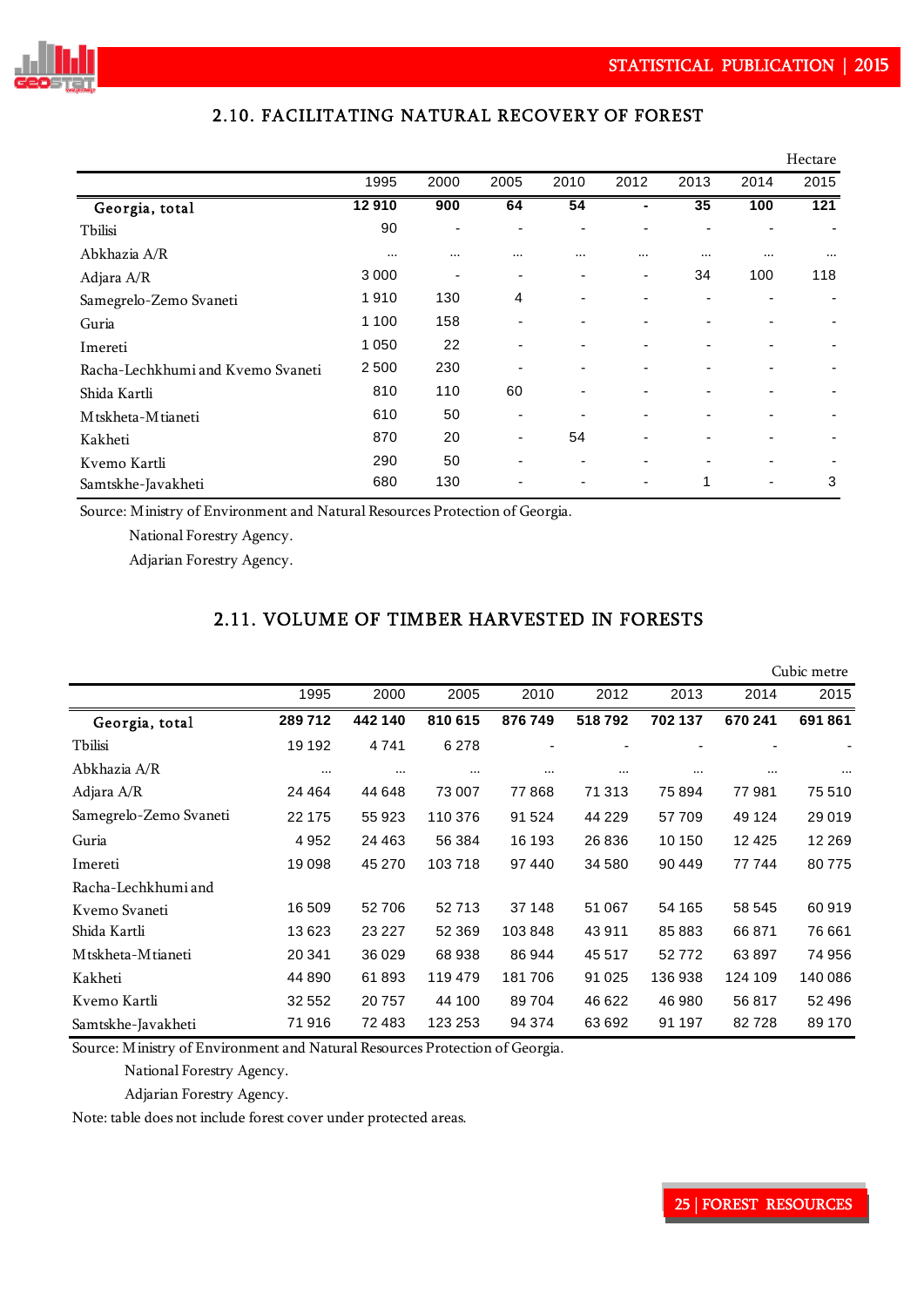

|                                   |          |         |         |         | Cubic metre |
|-----------------------------------|----------|---------|---------|---------|-------------|
|                                   | 2005     | 2012    | 2013    | 2014    | 2015        |
| Georgia, total                    | 62764    | 6 1 0 4 | 5 2 8 3 | 45443   | 43729       |
| Tbilisi                           | 1722     |         |         |         |             |
| Abkhazia A/R                      | $\cdots$ |         |         |         |             |
| Adjara A/R                        | 2676     | 339     | 1671    | 1895    | 1880        |
| Samegrelo-Zemo Svaneti            | 3052     | 396     | 236     | 2 2 9 1 | 1766        |
| Guria                             | 1436     | 220     | 225     | 474     | 729         |
| Imereti                           | 8673     | 571     | 1 1 8 2 | 9 1 0 5 | 3 0 8 7     |
| Racha-Lechkhumi and Kvemo Svaneti | 1672     | 649     | 268     | 802     | 1993        |
| Shida Kartli                      | 3665     | 550     | 188     | 1596    | 1581        |
| M tskheta-M tianeti               | 8480     | 168     | 102     | 20498   | 1576        |
| Kakheti                           | 13 299   | 946     | 432     | 565     | 18686       |
| Kvemo Kartli                      | 1747     | 1608    | 229     | 6636    | 1783        |
| Samtskhe-Javakheti                | 16 342   | 657     | 752     | 1583    | 10648       |

## 2.12. ILLEGAL LOGGING

Source: Ministry of Environment and Natural Resources Protection of Georgia.

National Forestry Agency.

Adjarian Forestry Agency.

Note: table does not include forest cover under protected areas.

## 2.13. EXPORT OF NON-PROCESSED TIMBER

|              |             |      |      |      |      |      | Thousand USD |
|--------------|-------------|------|------|------|------|------|--------------|
|              | 2000        | 2005 | 2010 | 2011 | 2012 | 2013 | 2014         |
| Total export | 3 0 6 5 . 3 | 49.5 |      | 15.3 | Ξ.   | 0.0  | 6.1          |
| <b>USA</b>   |             | 0.2  |      |      |      |      |              |
| China        | 94.6        | -    |      |      |      |      |              |
| Spain        | 77.8        | ٠    |      | -    |      |      |              |
| UK           | 1.2         |      |      |      |      |      |              |
| Germany      | 26.8        |      |      |      |      | 0.0  | 0.2          |
| Iran         |             | 5.6  |      |      |      |      |              |
| Israel       | 8.9         |      |      |      |      |      |              |
| Italy        | 87.5        |      |      | 8.1  |      |      |              |
| Latvia       | 1.6         |      |      |      |      |      |              |
| Russia       | 9.6         |      |      |      |      |      |              |
| Greece       | 60.3        |      |      |      |      |      |              |
| Armenia      |             | 43.7 |      | 7.2  |      |      | 5.9          |
| Switzerland  | 1.0         | ٠    |      | ٠    |      |      |              |
| Turkey       | 2694.3      |      |      |      |      |      |              |
| Ukraine      | 1.7         |      |      |      |      |      |              |

Source: National Statistics Office of Georgia.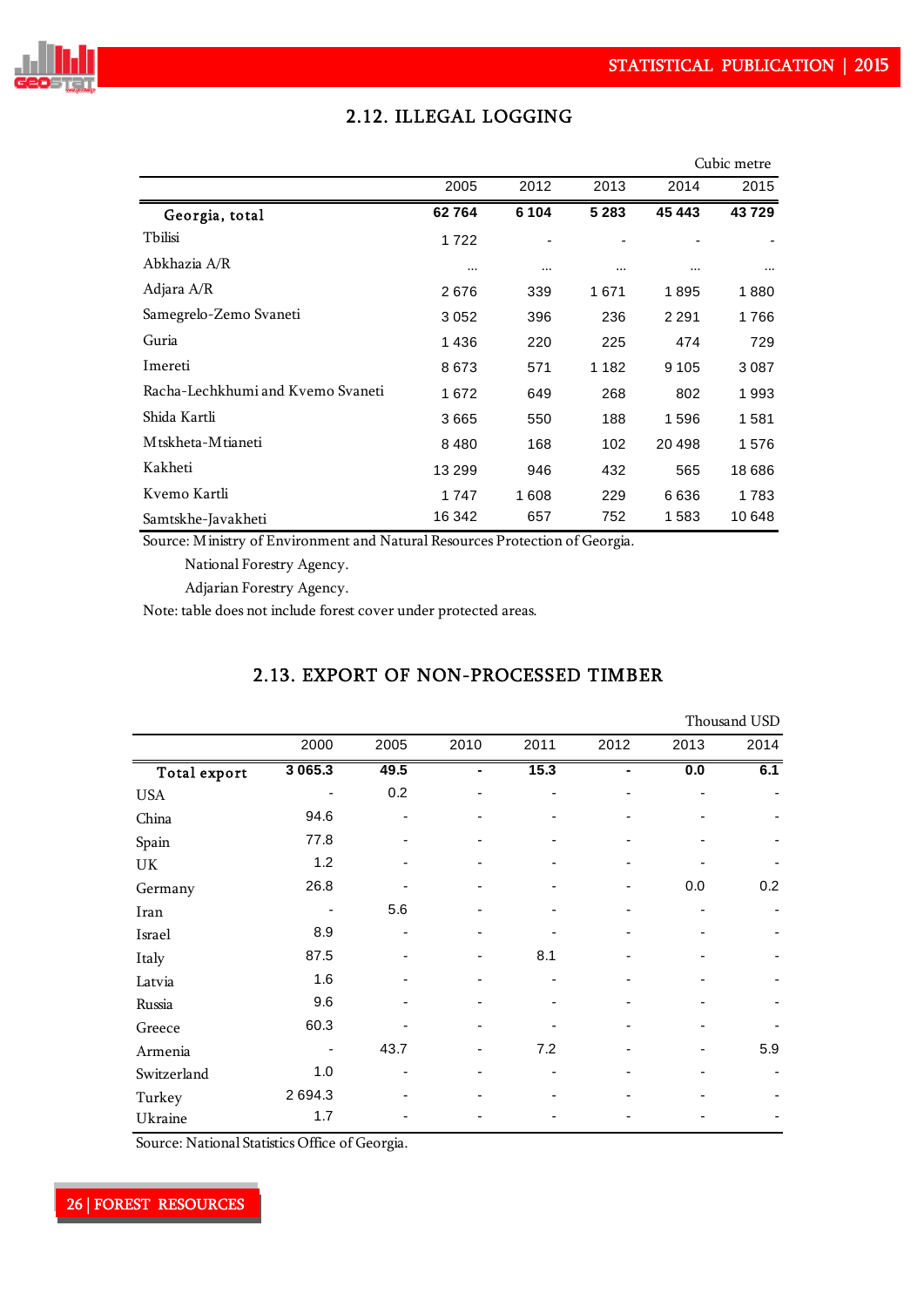

## 2.14. EXPORT OF NON-PROCESSED TIMBER

(Volume)

|              |        |      |      |      |                |      | Cubic metre |
|--------------|--------|------|------|------|----------------|------|-------------|
|              | 2000   | 2005 | 2010 | 2012 | 2013           | 2014 | 2015        |
| Total export | 39 033 | 559  | ٠    | 75   | $\overline{a}$ | 0.0  | 33          |
| <b>USA</b>   |        | 1    |      |      |                |      |             |
| China        | 787    |      |      |      |                |      |             |
| Spain        | 588    |      |      |      |                |      |             |
| UK           | 17     |      |      |      |                |      |             |
| Germany      | 251    |      |      |      |                | 0.0  | 0.0         |
| Iran         |        | 71   |      |      |                |      |             |
| Israel       | 64     |      |      |      |                |      |             |
| Italy        | 755    |      |      | 15   |                |      |             |
| Latvia       | 24     |      |      |      |                |      |             |
| Russia       | 78     |      |      |      |                |      |             |
| Greece       | 721    |      |      |      |                |      |             |
| Armenia      |        | 487  |      | 60   |                |      | 33          |
| Switzerland  | 13     |      |      |      |                |      |             |
| Turkey       | 35 693 |      |      |      |                |      |             |
| Ukraine      | 42     |      |      |      |                |      |             |

Source: National Statistics Office of Georgia.

## 2.15. IMPORT OF NON-PROCESSED TIMBER

|                |                          |                          |            |             |            |            | Thousand USD |
|----------------|--------------------------|--------------------------|------------|-------------|------------|------------|--------------|
|                | 2000                     | 2005                     | 2010       | 2012        | 2013       | 2014       | 2015         |
| Total import   | 7.7                      | 632.3                    | 2 2 2 2 .8 | 5 3 6 4 . 1 | 2 2 0 7 .3 | 5788.5     | 4 0 5 8 . 4  |
| Czech Republic |                          | ۰                        | 567.0      | 1 0 2 3 .9  | 847.7      | 1 0 8 9.4  |              |
| Russia         | 7.7                      | 43.9                     |            |             |            | ٠          | 12.8         |
| Ukraine        | ٠                        | 588.4                    | 1 655.8    | 4 3 3 0.2   | 158.2      | 4 4 6 1 .6 | 4 0 4 3 .8   |
| Germany        | $\overline{\phantom{a}}$ | $\overline{\phantom{0}}$ |            |             | ۰          | 0.1        | 1.8          |
| Turkey         | $\overline{\phantom{a}}$ | $\overline{\phantom{0}}$ | ۰          | 10.0        | 201.4      | 237.4      |              |

Source: National Statistics Office of Georgia.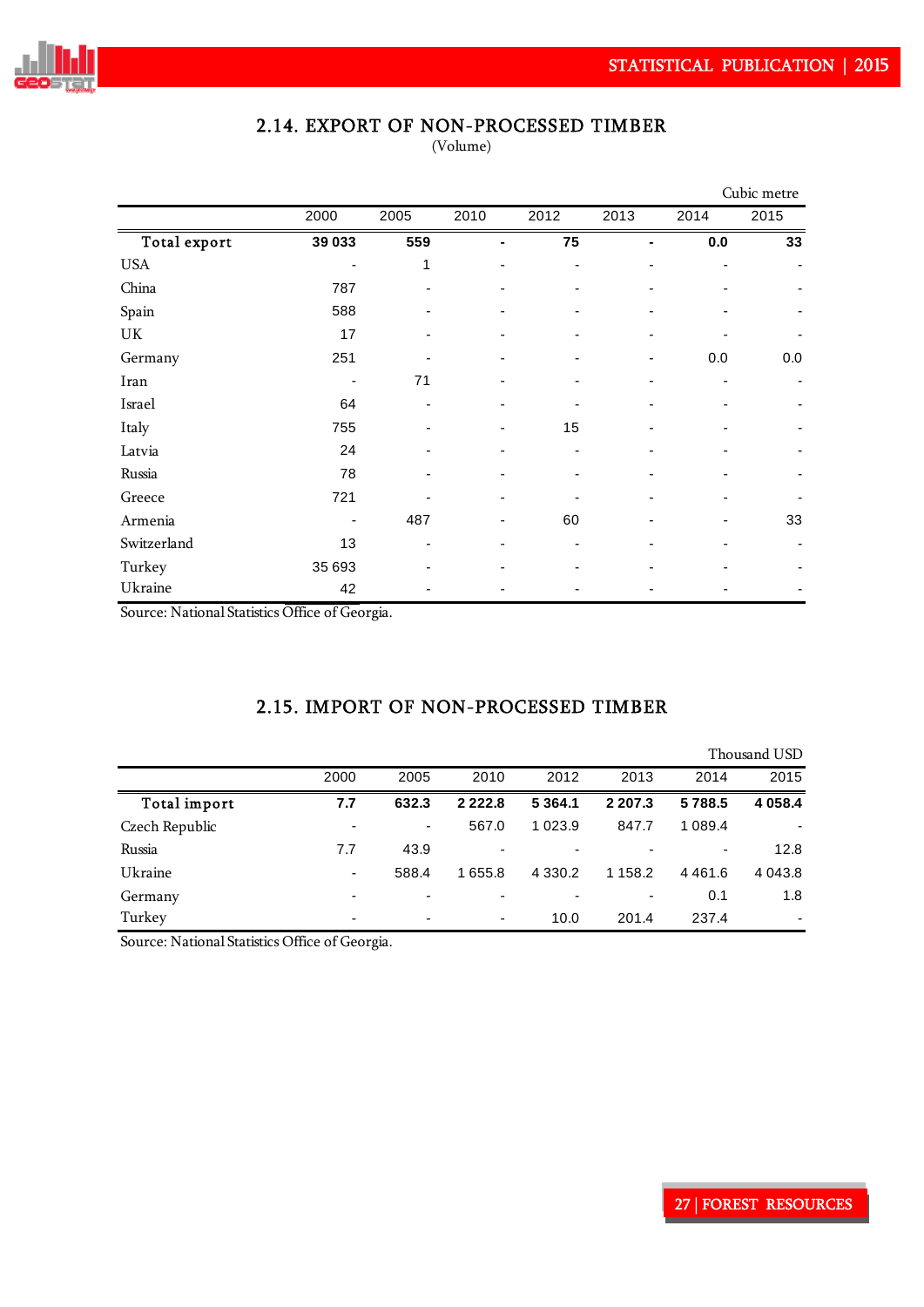

## 2.16. IMPORT OF NON-PROCESSED TIMBER

(Volume)

|                |                          |                          |       |          |         |         | Cubic metre |
|----------------|--------------------------|--------------------------|-------|----------|---------|---------|-------------|
|                | 2000                     | 2005                     | 2010  | 2012     | 2013    | 2014    | 2015        |
| Total          | 212                      | 8430                     | 18803 | 33 7 7 1 | 10784   | 35 505  | 27 052      |
| Czech Republic | -                        | $\overline{\phantom{a}}$ | 888   | 1 206    | 1 1 6 1 | 1 3 5 2 |             |
| Russia         | 212                      | 429                      | -     |          |         |         | 32          |
| Ukraine        | $\overline{\phantom{a}}$ | 8 0 0 1                  | 17915 | 32 530   | 8487    | 32 805  | 27 017      |
| Germany        |                          |                          |       |          |         | 0.0     | 3           |
| Turkey         | $\overline{\phantom{a}}$ | $\overline{\phantom{0}}$ | ٠     | 35       | 1 1 3 6 | 1348    |             |

Source: National Statistics Office of Georgia.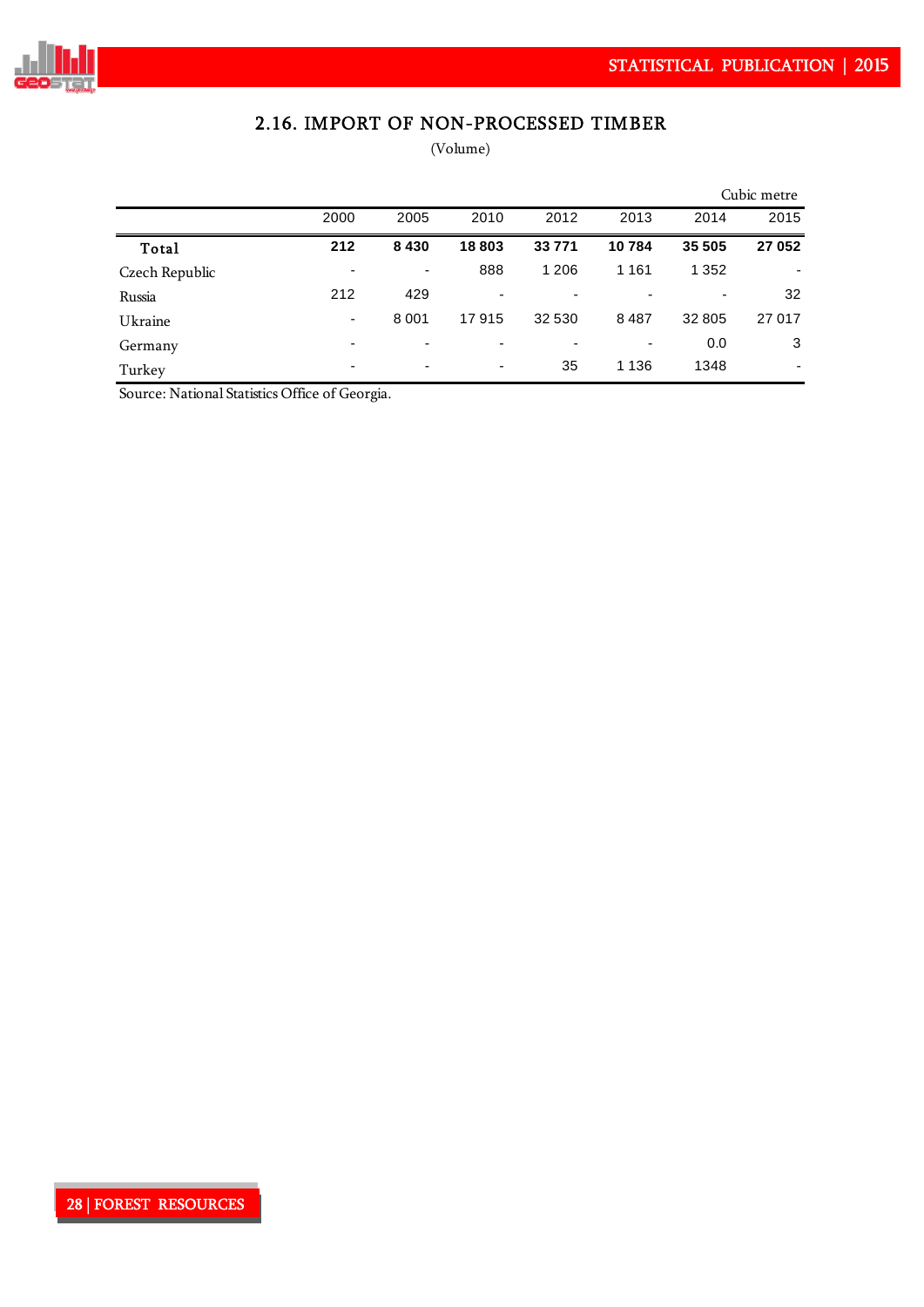

# 3. PROTECTED AREAS 3. PROTECTED AREAS

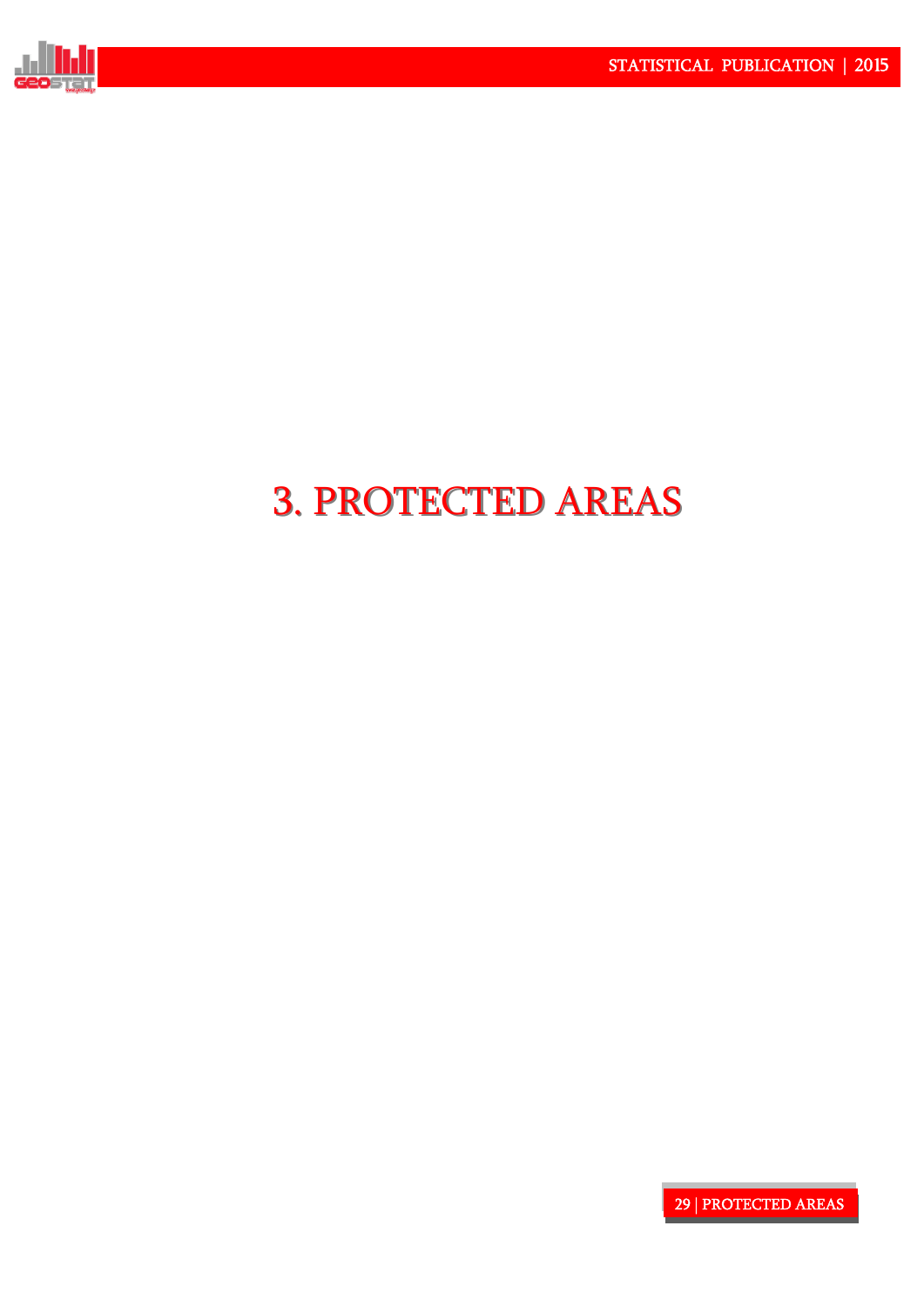

"Nature reserve is a plot of land separated from the area of general use and is declared as untouched territory. In the strict nature reserve each live (plant, field, and animal) and dead nature (cave, karst cave, stalactites, spring, rock, etc.) should be protected. Logging, hay cutting, grazing, collecting fruits and mushrooms, and hunting are prohibited there" – explained Niko Ketskhoveli and added: "but this does not mean that human will not interfere in the life of nature reserve – human is responsible for monitoring the nature reserve and should intervene when needed".

"Exotic plants should not be planted in the nature reserve. Restoration should be done using local species. Animals of other regions should not be allowed in the nature reserve, since it can cause a natural misbalance. It was definitely a great mistake when Alute squirrel was brought to Borjomi Ravine, and its enormous propagation implied elimination of a local squirrel," – said Ketskhoveli.

 Today the effective and flexible way for protecting the nature and using its resources is provided by the theory of sustainable development. It first of all means implementing development principles that makes possible the following:

- Guaranteed and consistent economic growth and not short term "jump" that is inevitably followed by ecological crisis and social-economic depression.
- Use of resources when the vital environment does not lose natural functioning skills and does not need compensating human activities.
- Mainly use of renewable natural recourses and extremely rational use of nonrenewable resources.
- The main principle of a sustainable development is recognizing the universal value of natural phenomenon and consequently, protecting the existing ecosystem from further modification. This implies preserving a natural condition of the landscape (geological and geomorphological composition, hydrographic network, vegetation, animal world, etc.). Protected areas, such as strict nature reserves and national parks, facilitate protection of ecosystem.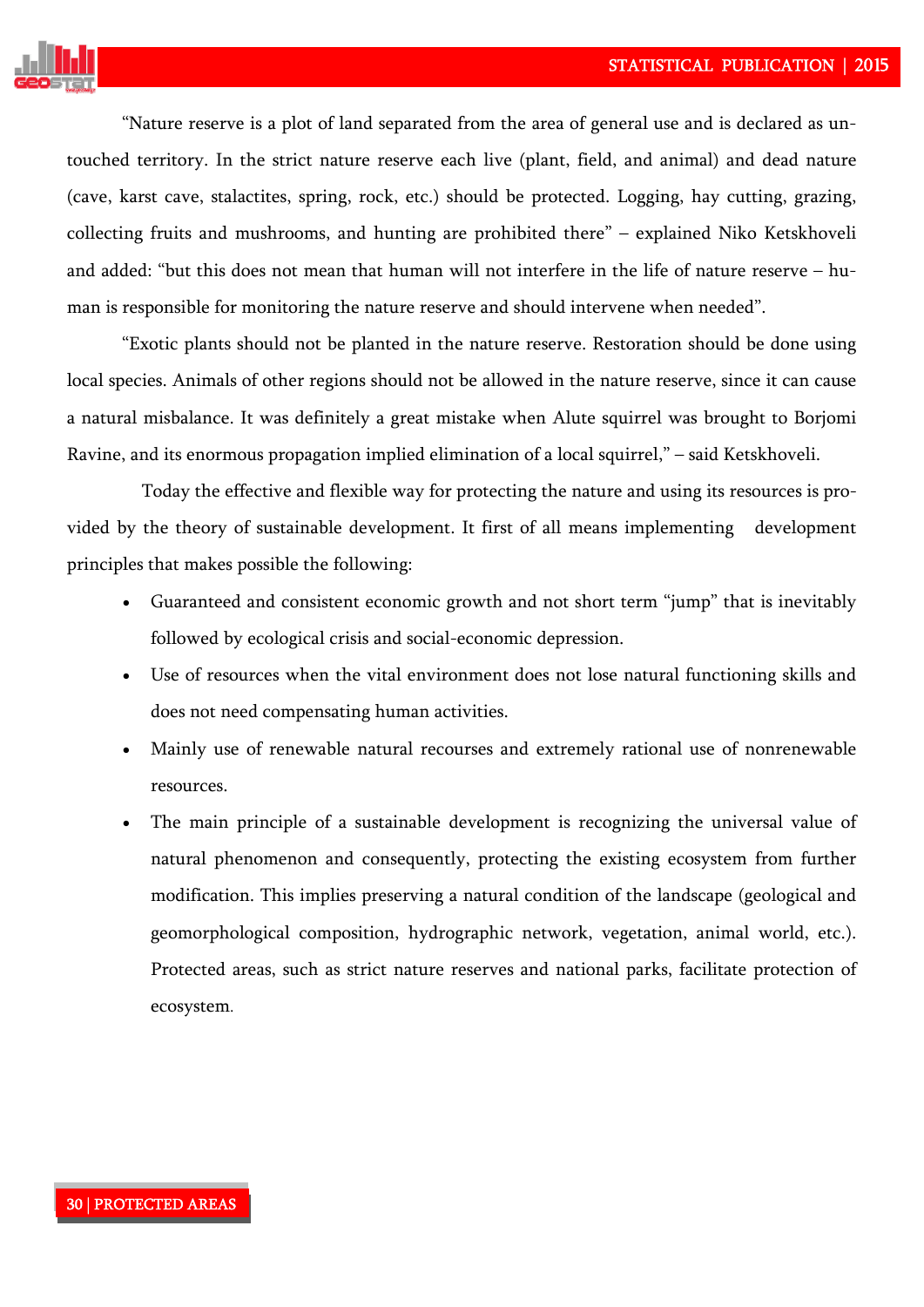

## DEFINITION OF TERMS USED IN TABLES!

| Biocenosis                 | Unity of plants and animals which exist in more or less similar conditions<br>(animals and plants of particular field or coast).                                                                                                                                                                                                                                                                                       |
|----------------------------|------------------------------------------------------------------------------------------------------------------------------------------------------------------------------------------------------------------------------------------------------------------------------------------------------------------------------------------------------------------------------------------------------------------------|
| Managed nature<br>reserve  | Protected area developed for the purpose of protecting natural conditions<br>for preservation of wild species, bio cenosis and non organic formations of<br>national importance, which from humans' side requires special restoration<br>and care activities. In reserve it is allowed to use particular renewable re-<br>courses in conditions of strict control.                                                     |
| National park              | Protected area developed for protection of relatively big and wonderful eco-<br>systems, of national and international importance, as well as for recreational<br>activities, where not or less damaged ecosystems, bio cenosis and plants and<br>animals included in "Red Book" of Georgia are presented.                                                                                                             |
| Natural monu-<br>ment      | Protected area developed for preservation of relatively small unique natural<br>territories and rare natural cultural formations.                                                                                                                                                                                                                                                                                      |
| Protected area             | Land territory or area of water having a special importance for preservation<br>of cultural phenomena involved in biological diversity, natural resources<br>and natural environment, which is protected and managed under long-term<br>and solid legal grounds. Categories of protected areas are the following: re-<br>stricted area, natural monument, national park, public reserve, and pro-<br>tected landscape. |
| Protected land-<br>scape   | Protected area developed for protecting natural cultural landscape devel-<br>oped as a result of harmonic interaction of human and nature, preservation<br>of vital environment, recreational tourism and traditional activities.                                                                                                                                                                                      |
| Strict nature re-<br>serve | A protected area created for sustaining natural and dynamic state of nature<br>and genetic resources. It is also intended for educational activities, environ-<br>ment monitoring, and scientific research, having an insignificant impact on<br>the nature.                                                                                                                                                           |
| Travertine                 | Dense, banded rock composed of calcium carbonate, formed by the<br>evaporation of river and spring waters.                                                                                                                                                                                                                                                                                                             |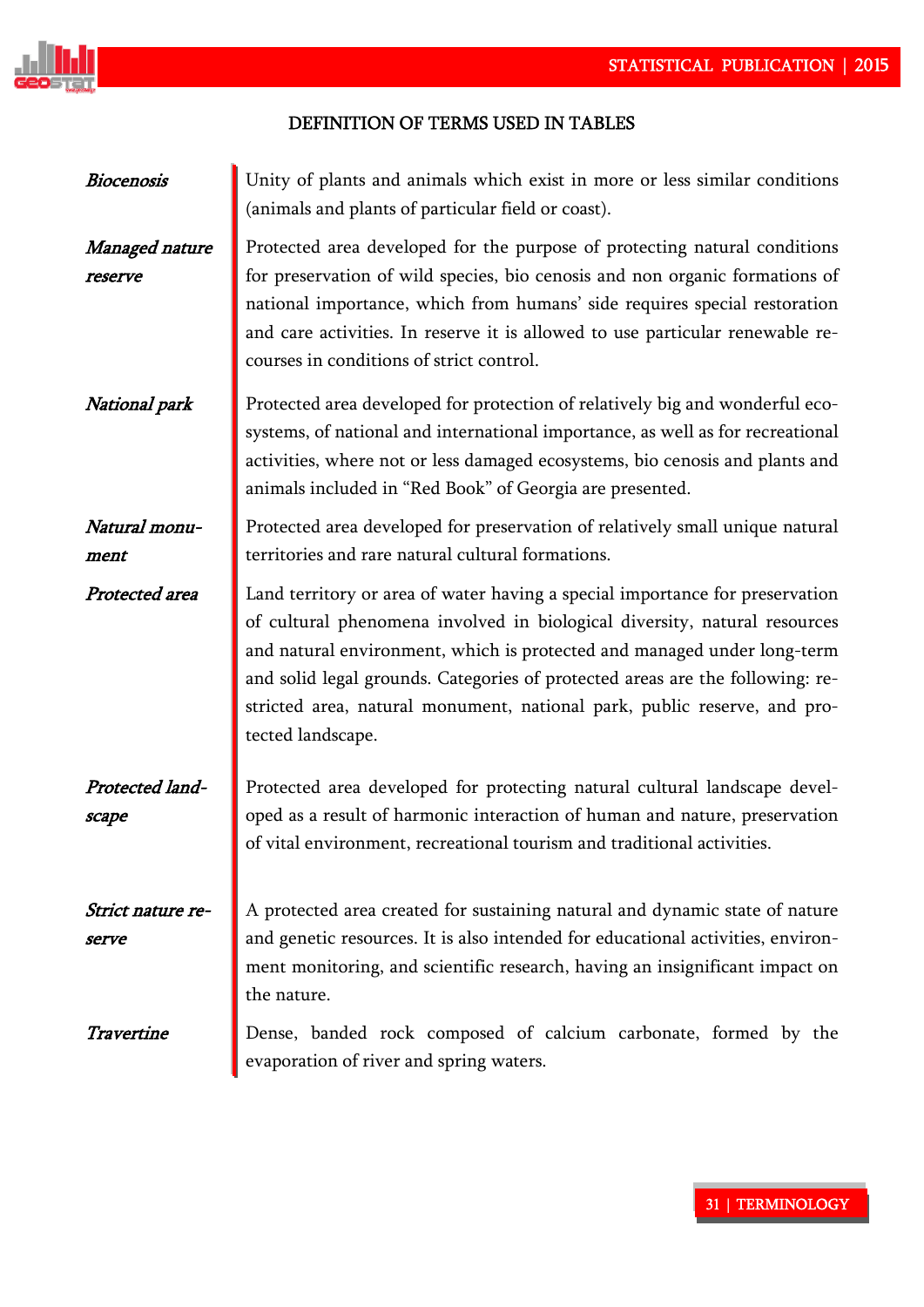

# 3.1. STRUCTURE OF PROTECTED AREAS OF GEORGIA BY ADMINISTRATIVE UNITS, 2015

|   | Name                                                |
|---|-----------------------------------------------------|
|   | Administration of Borjomi-Kharagauli National Park  |
|   | Protected areas under supervision:                  |
|   | Borjomi Strict Nature Reserve                       |
|   | Borjomi-Kharagauli National Park                    |
|   | Tetrobi Managed Nature Reserve                      |
|   | Nedzvi Managed Nature Reserve                       |
|   | Ktsia-Tabatskuri Managed Nature Reserve             |
| 2 | Administration of Tusheti Protected Areas           |
|   | Protected areas under supervision:                  |
|   | Tusheti Strict Nature Reserve                       |
|   | <b>Tusheti National Park</b>                        |
|   | Under the supervision of Local Municipality:        |
|   | <b>Tusheti National Park</b>                        |
| 3 | Administration of Vashlovani Protected Areas        |
|   | Protected areas under supervision:                  |
|   | Alazani Floodplains National Monument               |
|   | Eagle Gorge Natural Monument                        |
|   | Vashlovani National Park                            |
|   | Vashlovani Strict Nature Reserve                    |
|   | Takhti-Tepa Natural Monument                        |
| 4 | Administration of Kintrishi Protected Areas         |
|   | Protected areas under supervision:                  |
|   | Kintrishi Protected Landscape                       |
|   | Kintrishi Strict Nature Reserve                     |
| 5 | Administration of Lagodekhi Protected Areas         |
|   | Protected areas under supervision:                  |
|   | Lagodekhi Managed Nature Reserve                    |
|   | Lagodekhi Strict Nature Reserve                     |
| 6 | Administration of Mariamjvari Strict Nature Reserve |
|   | Protected areas under supervision:                  |
|   | Iori Managed Nature Reserve                         |
|   | Mariamjvari Strict Nature Reserve                   |
|   | Korughi Managed Nature Reserve                      |
| 7 | Administration of Batsara-Babaneuri Protected Areas |
|   | Protected areas under supervision:                  |
|   | Babaneuri Strict Nature Reserve                     |
|   | Batsara Strict Nature Reserve                       |
|   | Ilto Managed Nature Reserve                         |
| 8 | Administration of Kobuleti Protected Areas          |
|   | Protected areas under supervision:                  |
|   | Kobuleti Managed Nature Reserve                     |
|   | Kobuleti Strict Nature Reserve                      |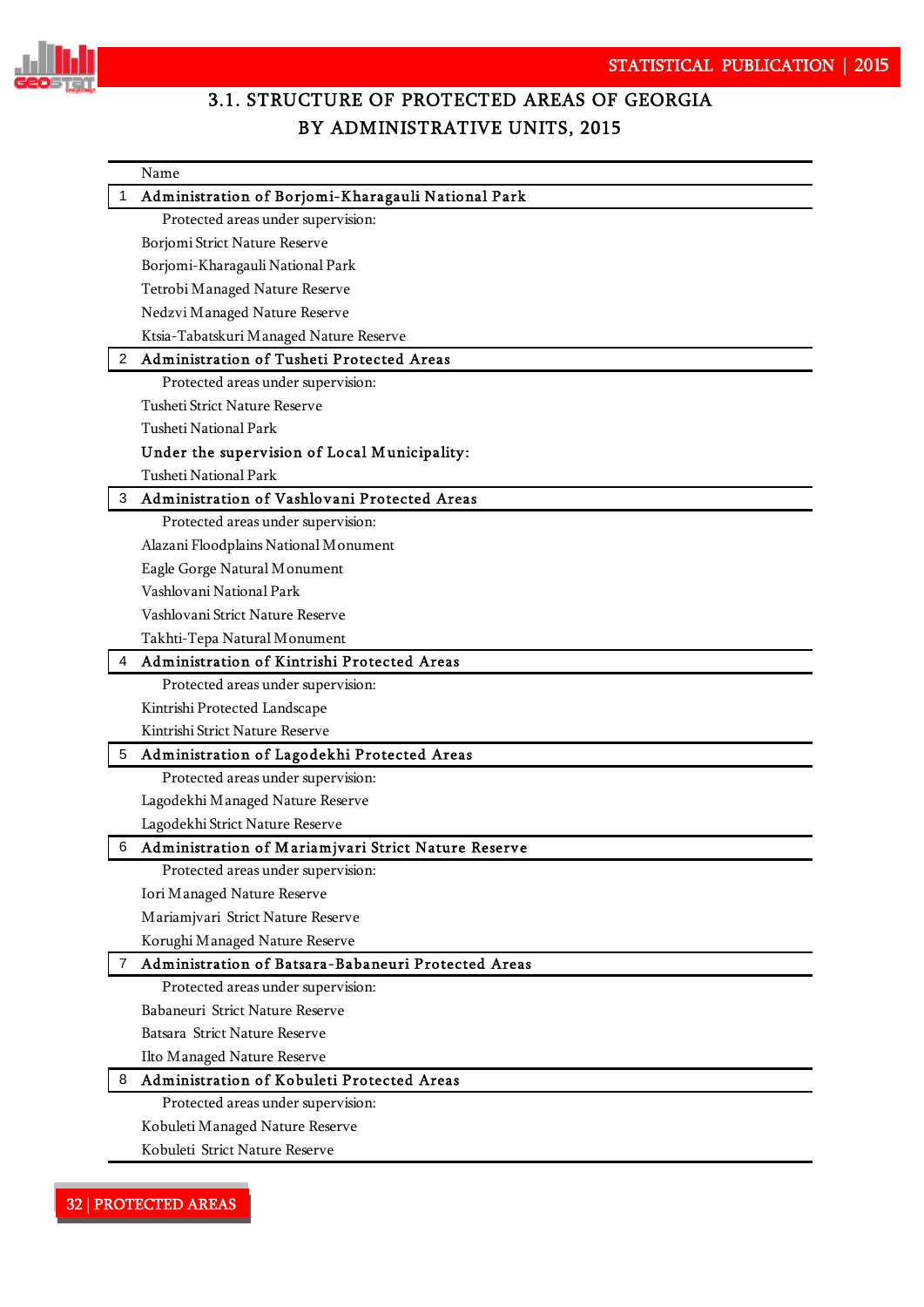

|   | continued                                                                             |
|---|---------------------------------------------------------------------------------------|
| 9 | Administration of Imereti Caves Protected Areas                                       |
|   | Protected areas under supervision:                                                    |
|   | Sataplia Strict Nature Reserve                                                        |
|   | Sataplia Managed Nature Reserve                                                       |
|   | Prometheus Natural Monument                                                           |
|   | White Cave Natural Monument                                                           |
|   | Khomuli Cave Natural Monument                                                         |
|   | Tsutskhvati Cave Natural Monument                                                     |
|   | Navenakhevi Cave Natural Monument                                                     |
|   | Nagarevi Cave Natural Monument                                                        |
|   | Jason's Cave Natural Monument                                                         |
|   | Sakazhia Cave Natural Monument                                                        |
|   | Tskaltsitela Gorge Natural Monument                                                   |
|   | Gabzaruli Lake Natural Monument                                                       |
|   | Satsurblia Cave Natural Monument                                                      |
|   | Solkota Cave Natural Monument                                                         |
|   | Didghele Cave Natural Monument                                                        |
|   | Melouri Cave Natural Monument                                                         |
|   | Bgheri Cave Natural Monument                                                          |
|   | Ghliana Cave Natural Monument                                                         |
|   | 10 Administration of Samegrelo Natural Monuments' Complex and Okatse Natural Monument |
|   | Protected areas under supervision:                                                    |
|   | Baldi Canion Natural Monument                                                         |
|   | Gochkadila Canion Natural Monument                                                    |
|   | Abasha River Waterfall Natural Monument                                               |
|   | Motena Cave Natural Monument                                                          |
|   | Nazodelao Cave Natural Monument                                                       |
|   | Okatse Canyon Natural Monument                                                        |
|   | Okatse Waterfall Natural Monument                                                     |
|   | Oniore Waterfall and the Tobas's First Cave Natural Monument                          |
|   | Ochxamuri Waterfall Natural Monument                                                  |
|   | Toba Waterfall and Arsen Okrojanashvili Natural Monument                              |
|   | Jortsku Cave Natural Monument                                                         |
|   | 11 Administration of Mtirala National Park                                            |
|   | 12 Administration of Algeti National Park                                             |
|   | 13 Administration of Kazbegi National Park                                            |
|   | Protected areas under supervision:                                                    |
|   | Abano Mineral Water Lake Natural Monument                                             |
|   | Truso Travertine National Monument                                                    |
|   | Sakhiznari Natural Monument                                                           |
|   | Kazbegi National Park                                                                 |
|   | 14 Administration of Tbilisi National Park                                            |
|   | Protected areas under supervision:                                                    |
|   | Gardabani Managed Nature Reserve                                                      |

Tbilisi National Park

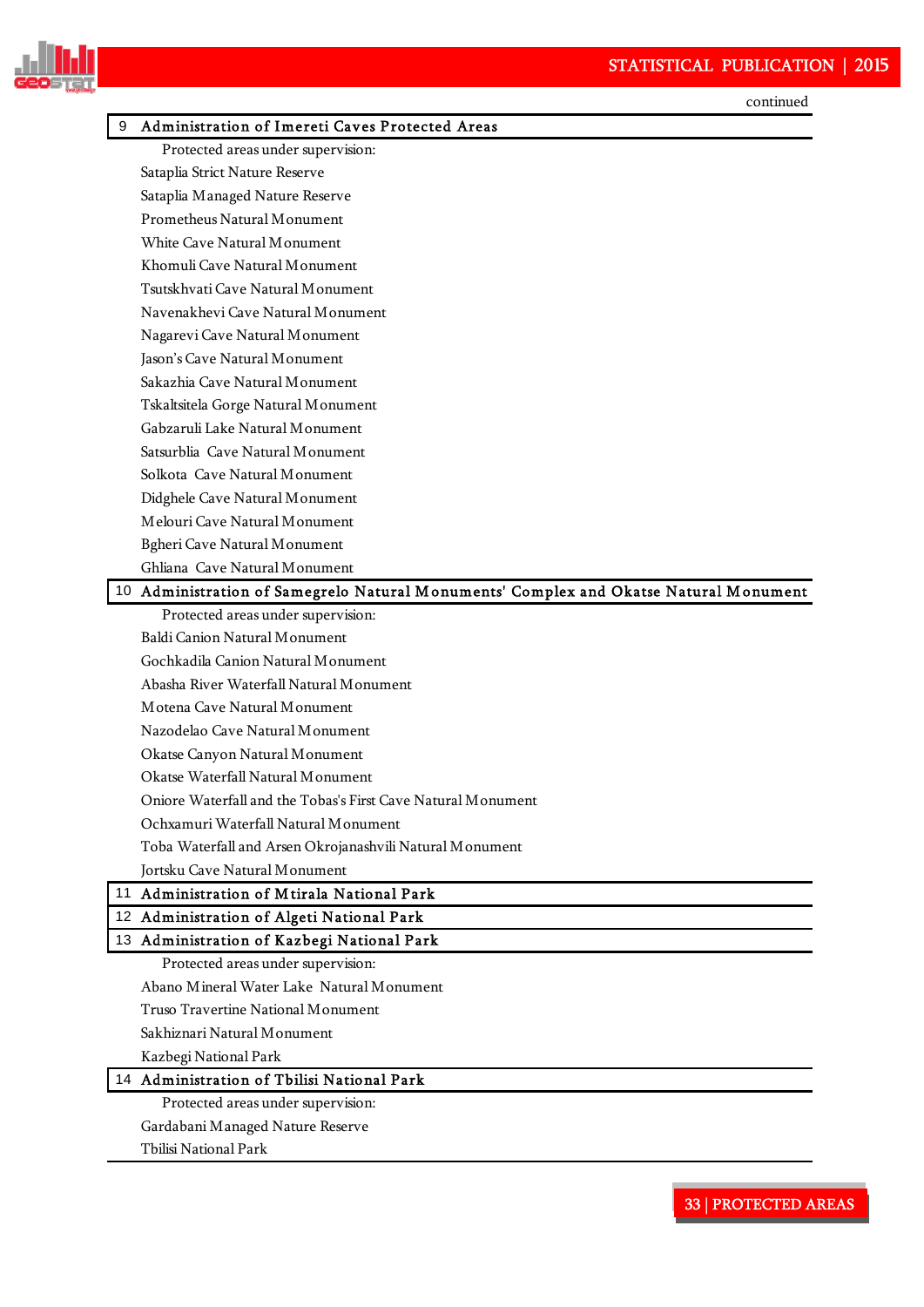

continued

#### 15 Administration of Kolkheti National Park

Protected areas under supervision:

Katsoburi Managed Nature Reserve

Kolkheti National Park

16 Administration of Ajameti M anaged Nature Reserve

17 Administration of Chachuna M anaged Nature Reserve

#### 18 Administration of Javakheti Protected Areas

Protected areas under supervision:

Bughdasheni Lake Managed Nature Reserves

Kartsakhi Lake Managed Nature Reserves

Madatafa Managed Nature Reserves

Sulda Lake Managed Nature Reserves

Khanchali Lake Managed Nature Reserves

Javakheti National Park

#### 19 M achakhela National Park

#### 20 Administration of Pshav-Khevsureti National Park

Protected areas under supervision:

Asa Managed Nature Reserve

Roshka Natural Monument

Pshav-Khevsureti National Park

#### 21 Administration of Liakhvi Strict Nature Reserve

#### 22 Administration of Pskhu-Gumista Strict Nature Reserve

Protected areas under supervision:

Gumista Strict Nature Reserve

Skurchi Strict Nature Reserve

Pskhu Strict Nature Reserve

23 Administration of Ritsa Strict Nature Reserve

#### 24 Administration of Bichvinta-M iusera Strict Nature Reserve

Protected areas under supervision:

Bichvinta Strict Nature Reserve

Lidzava Strict Nature Reserve

Miusera Strict Nature Reserve

Source: Ministry of Environment and Natural Resources Protection of Georgia.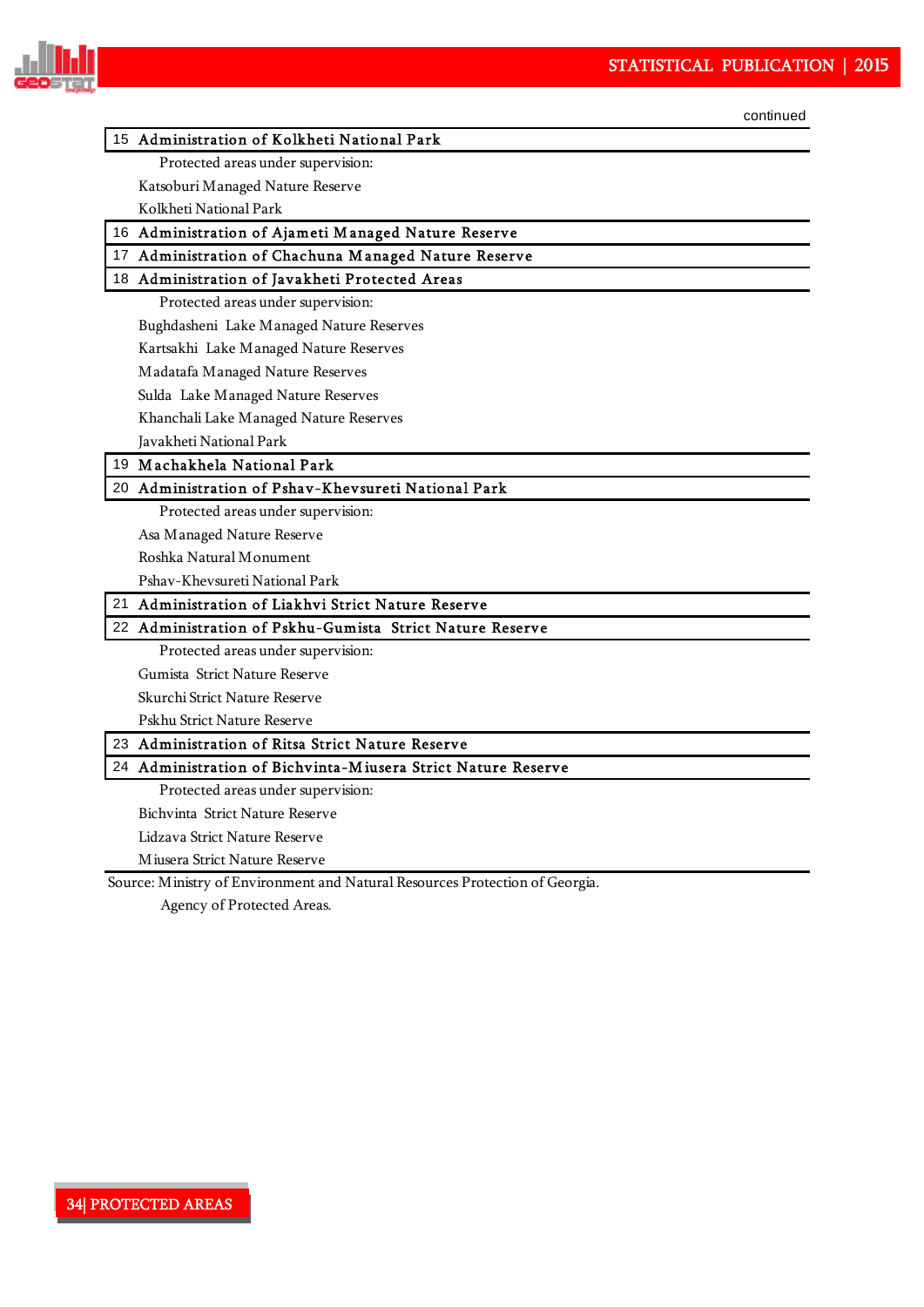

| $N_2$                   | Name                                 | Total area, hectare |
|-------------------------|--------------------------------------|---------------------|
|                         | Protected Areas, total               | 598 409             |
|                         | <b>Strict Nature Reserves, total</b> | 140 672             |
| 1                       | Babaneuri                            | 862                 |
| 2                       | <b>Batsara</b>                       | 2986                |
| 3                       | Bichvinta-Miusera                    | 3645                |
| 4                       | Borjomi                              | 14 8 20             |
| 5                       | Vashlovani                           | 10 143              |
| 6                       | Tusheti                              | 12627               |
| 7                       | Kintrishi                            | 10703               |
| 8                       | Lagodekhi                            | 19749               |
| 9                       | Liakhvi                              | 6388                |
| 10                      | Mariamjvari                          | 1 0 4 0             |
| 11                      | Ritsa                                | 16 2 29             |
| 12                      | Sataplia                             | 330                 |
| 13                      | Pskhu-Gumista                        | 40819               |
| 14                      | Kobuleti                             | 331                 |
|                         | National Parks, total                | 350 385             |
| 1                       | Algeti                               | 6822                |
| 2                       | Borjomi-Kharagauli                   | 61 235              |
| 3                       | Vashlovani                           | 24 610              |
| 4                       | Tbilisi                              | 21 036              |
| 5                       | Tusheti                              | 69515               |
| 6                       | Kolkheti                             | 44 600              |
| 7                       | Machakhela                           | 8733                |
| 8                       | M tirala                             | 15806               |
| 9                       | Pshav-Khevsureti                     | 75843               |
| 10                      | Kazbegi                              | 8687                |
| 11                      | Javakheti                            | 13498               |
|                         | Managed Nature Reserves, total       | 70 266              |
| $\mathbf{1}$            | Asa                                  | 3943                |
| $\overline{\mathbf{c}}$ | Ajameti                              | 4991                |
| 3                       | Bughdasheni                          | 119                 |
| 4                       | Gardabani                            | 3484                |
| 5                       | Tetrobi                              | 3 1 0 0             |
| 6                       | Ilto                                 | 6971                |
| $\overline{7}$          | Iori                                 | 1 3 3 6             |
| 8                       | Kartsakhi                            | 158                 |
| 9                       | Kacoburi                             | 295                 |
| 10                      | Lagodekhi                            | 4702                |

## 3.2. PROTECTED AREAS OF GEORGIA BY CATEGORIES, 2015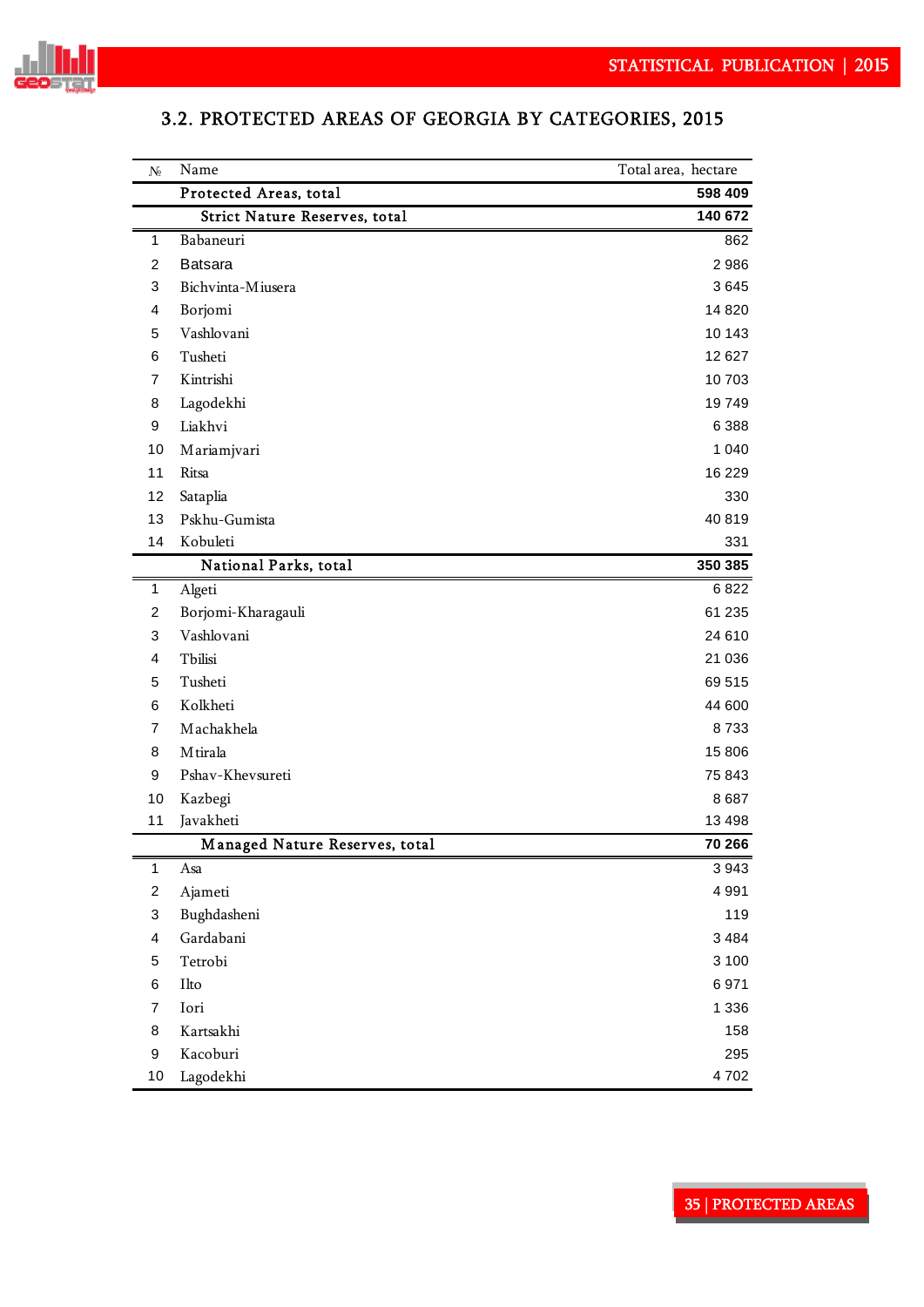

|    |                                          | continued |
|----|------------------------------------------|-----------|
| 11 | Madatapa                                 | 1 3 9 8   |
| 12 | Nedzvi                                   | 8992      |
| 13 | Sataplia                                 | 34        |
| 14 | Sulda                                    | 309       |
| 15 | Kobuleti                                 | 439       |
| 16 | Ktsia-Tabatskuri                         | 22 000    |
| 17 | Korughi                                  | 2068      |
| 18 | Chachuna                                 | 5 2 0 0   |
| 19 | Khanchali                                | 727       |
|    | Natural Monuments, total                 | 2 3 78*   |
| 1  | Abano Mineral Lake                       | 0.0       |
| 2  | Alazani Floodplain Forests               | 204       |
| 3  | Artsivi Gorge                            | 100       |
| 4  | Balda Canyon                             | 6         |
| 5  | Bodorna Rock Columns                     | 18        |
| 6  | <b>Bgheri</b> Cave                       |           |
| 7  | Gabzaruli Lake                           | $\ddotsc$ |
| 8  | Goderdzi Pertified Forest                | 36        |
| 9  | Gochkadili Canyon                        | 13        |
| 10 | Dashbashi Canyon                         | 669       |
| 11 | Didghele Cave                            | $\cdots$  |
| 12 | Tetri Cave                               | 2         |
| 13 | Truso Travertines                        | 4         |
| 14 | Iazoni Cave                              |           |
| 15 | The River Abasha Waterfall               | 99        |
| 16 | Melouri Cave                             |           |
| 17 | Motena Cave                              | 2         |
| 18 | Mukhura Waterfall                        | 14        |
| 19 | Nagarevi Cave                            | $\cdots$  |
| 20 | Navenakhevi Cave                         |           |
| 21 | Nazodealo Cave                           | 12        |
| 22 | Okatse Canion                            | 71        |
| 23 | Okatse Waterfall                         | $\cdots$  |
| 24 | Oniore Waterfall and the First Toba Cave | 33        |
| 25 | Ochkhomuri Waterfall                     | 9         |
| 26 | Prometheus Cave                          | 47        |
| 27 | Roshki                                   | 118       |
| 28 | Sakazhia Cave                            |           |
| 29 | Samshvilde Canyon                        | 475       |
| 30 | Satsurblia Cave                          |           |
|    |                                          |           |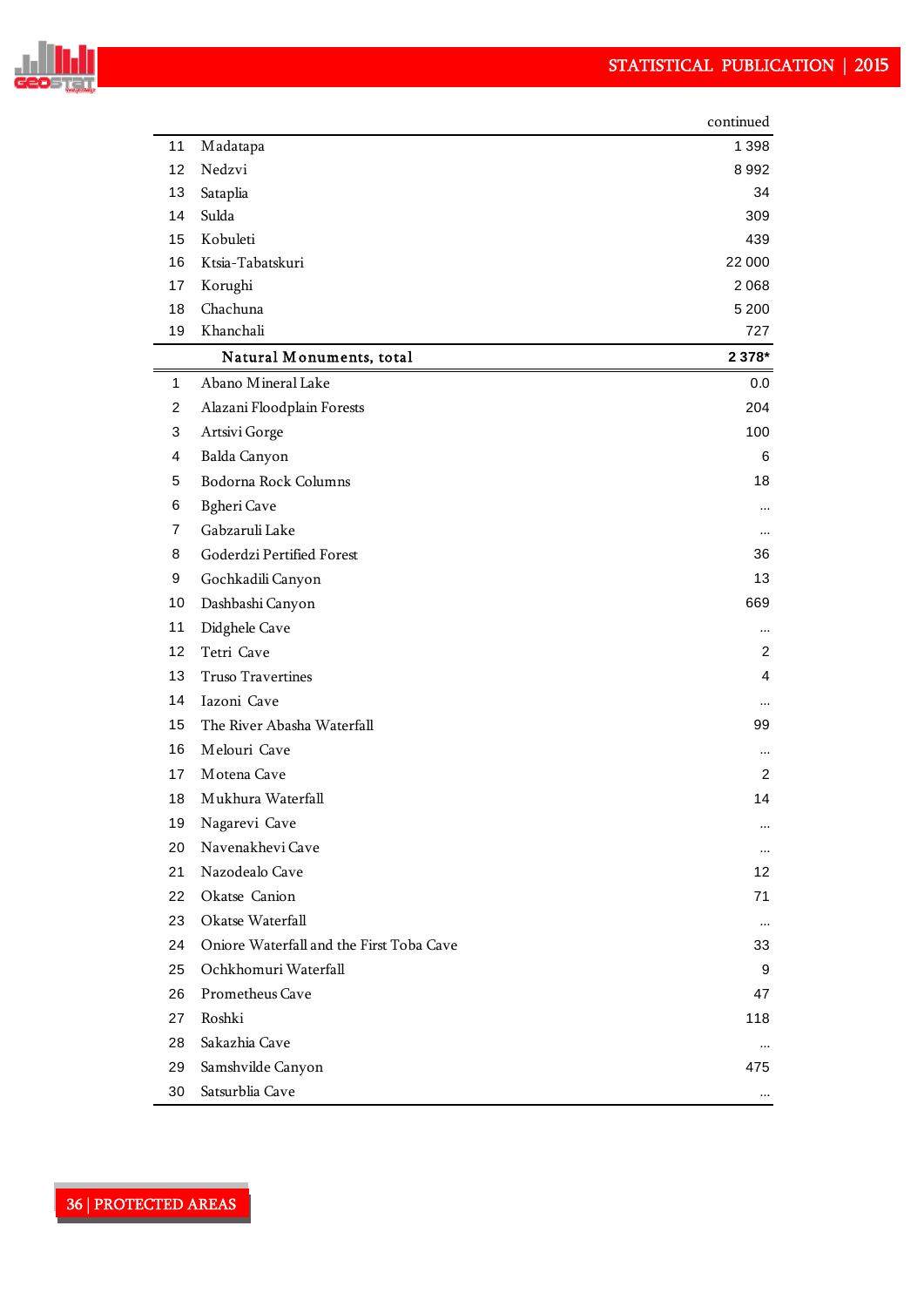

|    |                                              | continued |
|----|----------------------------------------------|-----------|
| 31 | Sakhizari Cliff                              | 336       |
| 32 | Solkota Cave                                 | $\cdots$  |
| 33 | Takhti-Tepa                                  | 10        |
| 34 | Toba Waterfall and Arsen Okrojanashvili Cave | 73        |
| 35 | Keterisi Mineral Travertine                  | 1         |
| 36 | Ghliana Cave                                 | $\cdots$  |
| 37 | Tsutskhvati Cave                             | $\cdots$  |
| 38 | Tskaltsitela Gorge                           | 22        |
| 39 | Khomuli Cave                                 | $\cdots$  |
| 40 | Jvari Overpass Travertine                    | 3         |
| 41 | Jortsku Cave                                 | 2         |
|    | Protected Landscapes, total                  | 34 708    |
| 1  | Tusheti                                      | 31 518    |
| 2  | Kintrishi                                    | 3 1 9 0   |

Source: Ministry of Environment and Natural Resources Protection of Georgia.

Agency of Protected Areas.

\*Includes only areas of the natural monuments with registered borderds and areas.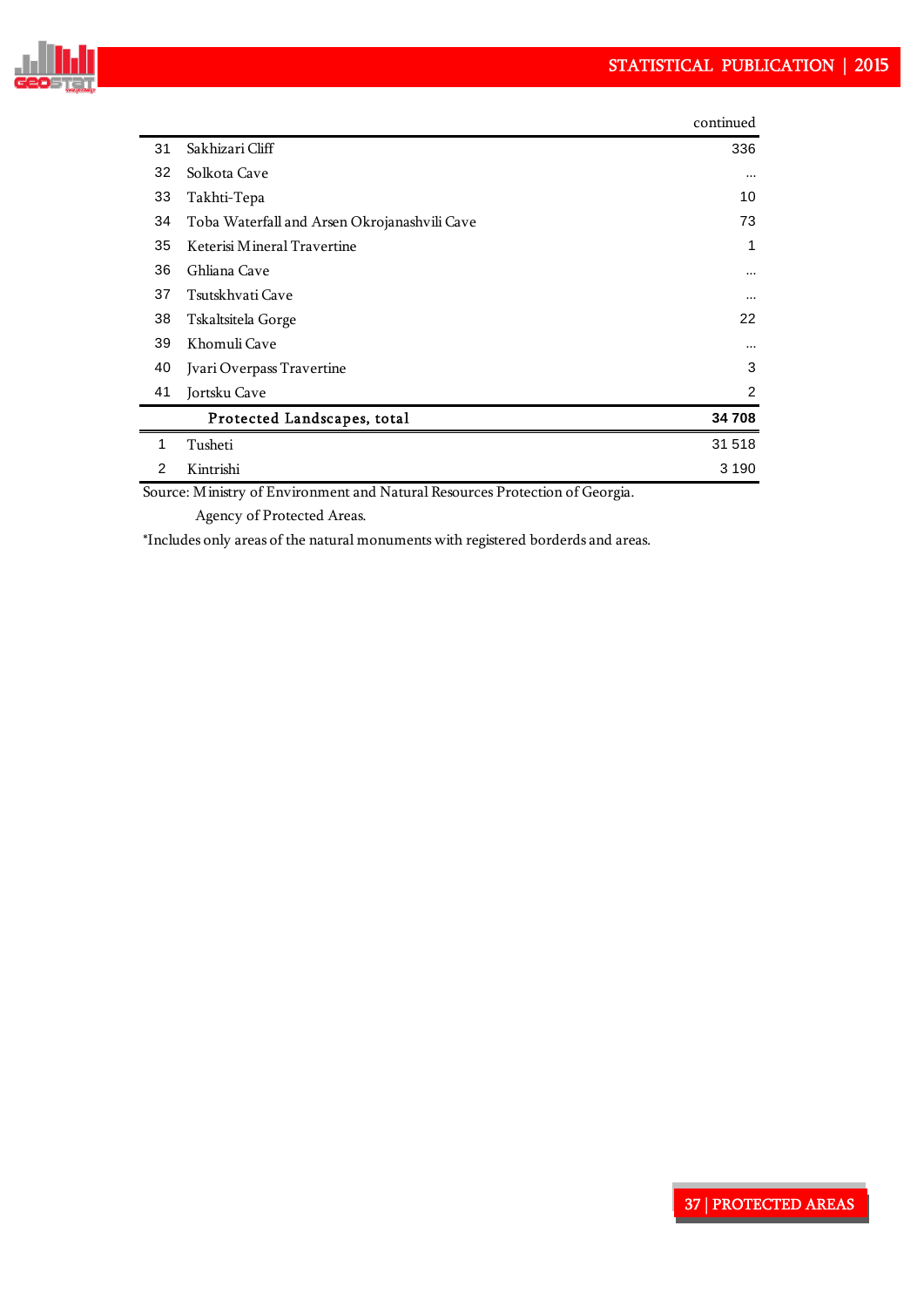

## 3.3. NUMBER OF ANIMALS PRESERVED IN PROTECTED AREAS OF GEORGIA

|               |         |                |         |         |         |         |         | Unit            |
|---------------|---------|----------------|---------|---------|---------|---------|---------|-----------------|
| Name          | 1995    | 2000           | 2005    | 2010    | 2012    | 2013    | 2014    | 2015            |
| Chamois       | 672     | 807            | 594     | 552     | 1 1 5 4 | 589     | 529     | 672             |
| Hyena         |         | $\overline{c}$ |         | 1       |         | 1       | 8       | $6\phantom{1}6$ |
| Brown bear    | 213     | 265            | 325     | 543     | 382     | 533     | 522     | 863             |
| Deer          | 776     | 194            | 299     | 554     | 613     | 657     | 779     | 877             |
| Wildcat       | 98      | 83             | 2 5 0 7 | 511     | 359     | 446     | 403     | 88              |
| Marten        | 475     | 476            | 1816    | 1598    | 1 1 1 3 | 728     | 1 1 5 7 | 827             |
| Hare          | 1 0 4 6 | 948            | 551     | 3599    | 1908    | 1 3 9 6 | 1 0 9 7 | 559             |
| <b>Badger</b> | 290     | 298            | 7018    | 828     | 594     | 725     | 545     | 274             |
| Grey wolf     | 210     | 310            | 224     | 626     | 260     | 586     | 630     | 702             |
| Fox           | 340     | 694            | 275     | 667     | 739     | 646     | 748     | 513             |
| Wild goat     | 130     | 150            | 170     | 150     | 150     | 150     | 215     | 419             |
| Nutria        | 30      | 40             |         | 1 2 9 3 | 950     | 1600    | 425     | 885             |
| Jackal        | 282     | 187            | 4 1 7 3 | 9 1 5 1 | 9088    | 10 246  | 8606    | 7 3 0 9         |
| Lynx          | 39      | 37             | 63      | 85      | 74      | 1018    | 874     | 111             |
| Boar          | 126     | 230            | 320     | 892     | 541     | 97      | 155     | 966             |
| Roe           | 759     | 735            | 1 3 7 2 | 2613    | 2592    | 801     | 1 1 4 8 | 2 2 6 3         |
| Squirrel      | 780     | 130            | 50      | 1667    | 1 3 2 9 | 3644    | 2878    | 333             |
| Otter         | 10      | 20             | 168     | 411     | 374     | 513     | 270     | 307             |
| Auroch        | 750     | 641            | 695     | 1 4 5 5 | 1470    | 2 1 6 0 | 1 277   | 1689            |

Source: Ministry of Environment and Natural Resources Protection of Georgia.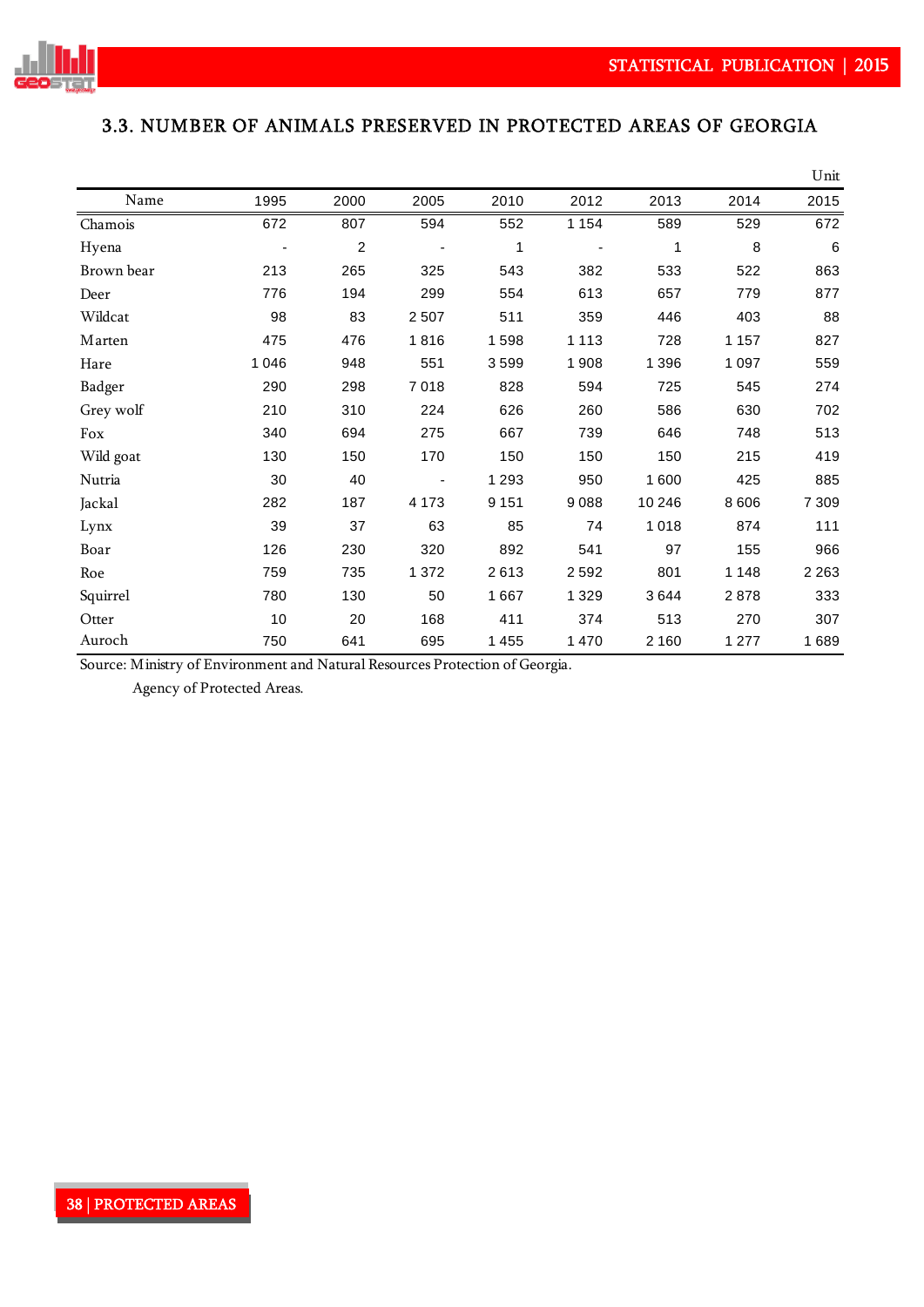

## 3.4. NUMBER OF BIRDS PRESERVED IN PROTECTED AREAS OF GEORGIA

|                    |          |         |         |          |          |         |          | Unit      |
|--------------------|----------|---------|---------|----------|----------|---------|----------|-----------|
| Name               | 1995     | 2000    | 2005    | 2010     | 2012     | 2013    | 2014     | 2015      |
| Mountain eagle     | 79       | 55      | 38      | 51       | 16       | 79      | 60       | 36        |
| Gorge eagle        |          | 2       | 10      | 46       | 17       | 42      | 60       | 54        |
| Field eagle        |          | 10      | 10      | $\cdots$ | $\cdots$ |         | $\ldots$ | $\ldots$  |
| Owl                | 176      | 419     | 531     | 30       | 441      | 714     | 562      | 198       |
| Nightingale        | 60       | 90      | 40      | $\cdots$ | $\cdots$ |         | 40       | $\cdots$  |
| Grey partridge     | $\cdots$ |         | 100     | $\cdots$ | 85       |         | .        | $\cdots$  |
| Partridge          | 890      | 365     | 2 1 2 0 | 4670     | 695      | 2514    | 3898     | 2 2 3 5   |
| Woodpecker         | 2894     | 449     | 504     | 2 3 1 1  | 1 2 2 0  | 321     | 1992     | 871       |
| Sparrowhawk        | 46       | 97      | 75      | 403      | 226      | 276     | 342      | 96        |
| Gyps               | 15       | 28      | 80      | 116      | 26       | 191     | 233      | 114       |
| Caucasian grouse   | 412      | 780     | 982     | 845      | 439      | 1 1 4 6 | 894      | 966       |
| Cinereous vulture  | $\cdots$ | 12      | 42      | 184      | 41       | 267     | 211      | 159       |
| Eurasian woodcock  | 252      | 692     | 528     | 950      | 280      | 447     | 670      | 3 3 0 0   |
| Black ring dove    | 670      |         | 375     | 362      | 5 1 4 0  | 3 3 9 6 | 2477     | $\ddotsc$ |
| Hawk               | 60       | 75      | 35      | 608      | 770      | 772     | 511      | 380       |
| <b>Black stork</b> | $\cdots$ |         | 10      | 20       | 20       | 137     | 125      | 1 0 8 4   |
| Blackbird          | 2970     | 1930    | 1842    | 3652     | 3 2 8 0  | 1951    | 3724     | 5 0 0 0   |
| Falcon             | 12       |         | 16      | 18       | 212      | 59      | 63       | 62        |
| Caucasian snowcock | 641      | 702     | 766     | 645      | 280      | 575     | 625      | 886       |
| Crow               | 90       | 310     | 150     | 35       | 4782     | 1550    | $\cdots$ | 2 0 0 0   |
| M istle thrush     | 2 3 4 0  | 1 3 8 0 | 1 1 0 0 | 210      | $\cdots$ |         | .        | 1 0 0 0   |
| Eurasian jay       | 1440     | 1 1 0 0 | 779     | 2 1 5 8  | 300      | 3435    | 3 3 2 2  | 1900      |
| Pheasant           | 20       | 45      | 166     | 647      | $\cdots$ | 2658    | 1772     | 700       |
| <b>Black kite</b>  |          |         | 50      | 17       | 219      | 56      | 39       | 39        |

Source: Ministry of Environment and Natural Resources Protection of Georgia.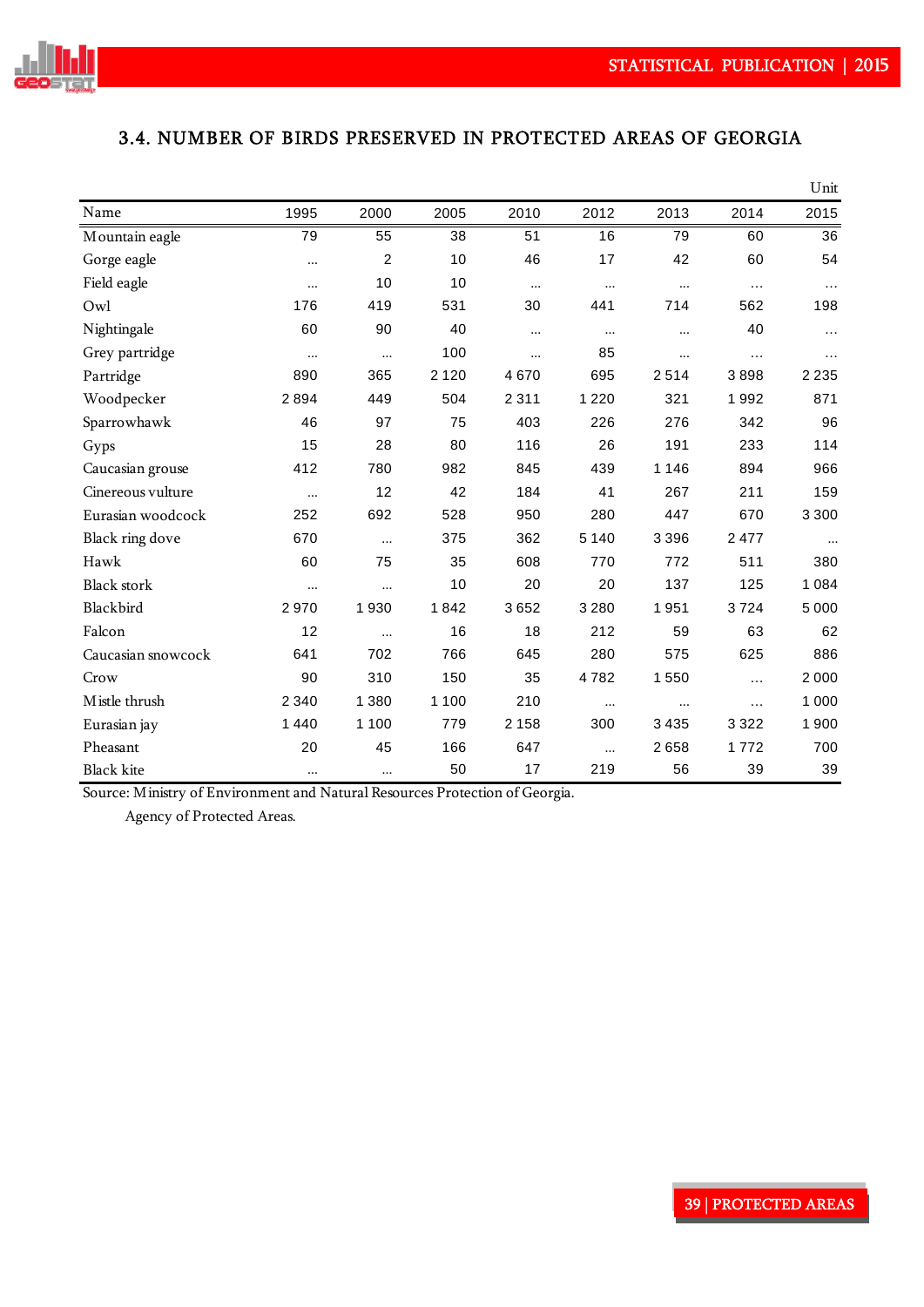

## 3.5. EXPENSES ON MAINTENANCE OF PROTECTED AREAS AND NUMBER OF EMPLOYEES, 2015

|                                     |                           |                        | Of which                           |                |                |                                                                      |                                                              |                                                       |
|-------------------------------------|---------------------------|------------------------|------------------------------------|----------------|----------------|----------------------------------------------------------------------|--------------------------------------------------------------|-------------------------------------------------------|
| Administration                      | Total number of employees | Head of administration | Specialist of natural<br>resources | Security staff | Other staff    | maintenance of protected<br>areas (thousand GEL<br>Total expenses on | from state budget (thousand<br>Employee compensation<br>GEL) | other sources (thousand GEL)<br>Employee compensation |
| Total in Georgia                    | 467                       | 20                     | 26                                 | 297            | 124            | 6951.6                                                               | 2810.2                                                       | 1366.3                                                |
| <b>Agency Protected Areas</b>       | 34                        | 0                      | 3                                  | 0              | 31             | 1512.6                                                               | 495.7                                                        | 437.1                                                 |
| Borjomi-Kharagauli National Park    | 75                        | 1                      | 2                                  | 60             | 12             | 915.1                                                                | 388.2                                                        | 192.5                                                 |
| Tusheti Protected Areas             | 33                        | $\mathbf{1}$           | 1                                  | 25             | 6              | 419.3                                                                | 181.7                                                        | 88.6                                                  |
| Vashlovani Protected Areas          | 33                        | 1                      | 1                                  | 26             | 5              | 413.2                                                                | 176.1                                                        | 131.0                                                 |
| Kintrishi Protected Areas           | 11                        | 1                      | 1                                  | $\overline{7}$ | $\overline{2}$ | 113.0                                                                | 62.4                                                         | 28.2                                                  |
| Lagodekhi Protected Areas           | 23                        | 1                      | 1                                  | 17             | 4              | 346.8                                                                | 133.8                                                        | 72.5                                                  |
| Mariamjvari Strict Nature Reserve   | 10                        | 1                      | 1                                  | 8              | $\pmb{0}$      | 86.4                                                                 | 56.0                                                         | 8.7                                                   |
| Batsara-Babaneuri Protected Areas   | 15                        | 1                      | 1                                  | 13             | 0              | 161.4                                                                | 82.2                                                         | 12.6                                                  |
| Kobuleti Protected Areas            | 9                         | 1                      | 1                                  | 3              | $\overline{4}$ | 82.3                                                                 | 50.4                                                         | 14.0                                                  |
| Imereti Caves Protected Areas       | 42                        | 1                      | 2                                  | 11             | 28             | 734.8                                                                | 208.9                                                        | 118.6                                                 |
| Mtirala National Park               | 19                        | 1                      | 1                                  | 13             | 4              | 225.0                                                                | 108.3                                                        | 52.0                                                  |
| Algeti National Park                | 14                        | 1                      | 1                                  | 9              | 3              | 139.1                                                                | 76.9                                                         | 37.8                                                  |
| Kazbegi National Park               | 11                        | 1                      | 1                                  | 6              | 3              | 119.5                                                                | 66.5                                                         | 29.8                                                  |
| Tbilisi National Park               | 41                        | 1                      | $\overline{2}$                     | 33             | 5              | 349.1                                                                | 225.8                                                        | 37.6                                                  |
| Kolkheti National Park              | 34                        | 1                      | $\overline{c}$                     | 25             | 6              | 296.9                                                                | 185.0                                                        | 26.2                                                  |
| Ajameti Managed Nature Reserve      | 18                        | 1                      | 1                                  | 16             | $\pmb{0}$      | 145.0                                                                | 101.6                                                        | 11.6                                                  |
| Chachuna Managed Nature Reserve     | 6                         | 1                      | $\mathbf{1}$                       | 3              | $\mathbf{1}$   | 75.8                                                                 | 37.0                                                         | 9.1                                                   |
| Liakhvi Strict Nature Reserve       | 10                        | 1                      | 1                                  | 6              | 2              | 138.2                                                                | 60.4                                                         | 29.5                                                  |
| Machakhela National Park            | 18                        | $\mathbf{1}$           | $\mathbf{1}$                       | 13             | 3              | 146.1                                                                | 98.8                                                         | 17.9                                                  |
| Samegrelo Natural Monuments'        |                           |                        |                                    |                |                |                                                                      |                                                              |                                                       |
| Complex and Okatse Natural Monument | 7                         | 1                      | 0                                  | 2              | 4              | 522.3                                                                | 9.5                                                          | 7.0                                                   |
| Pshav-Khevsureti National Park      | 4                         | 1                      | 1                                  | $\mathbf{1}$   | 1              | 9.8                                                                  | 5.0                                                          | 3.9                                                   |

Source: Ministry Environment and Natural Resources Protection Georgia.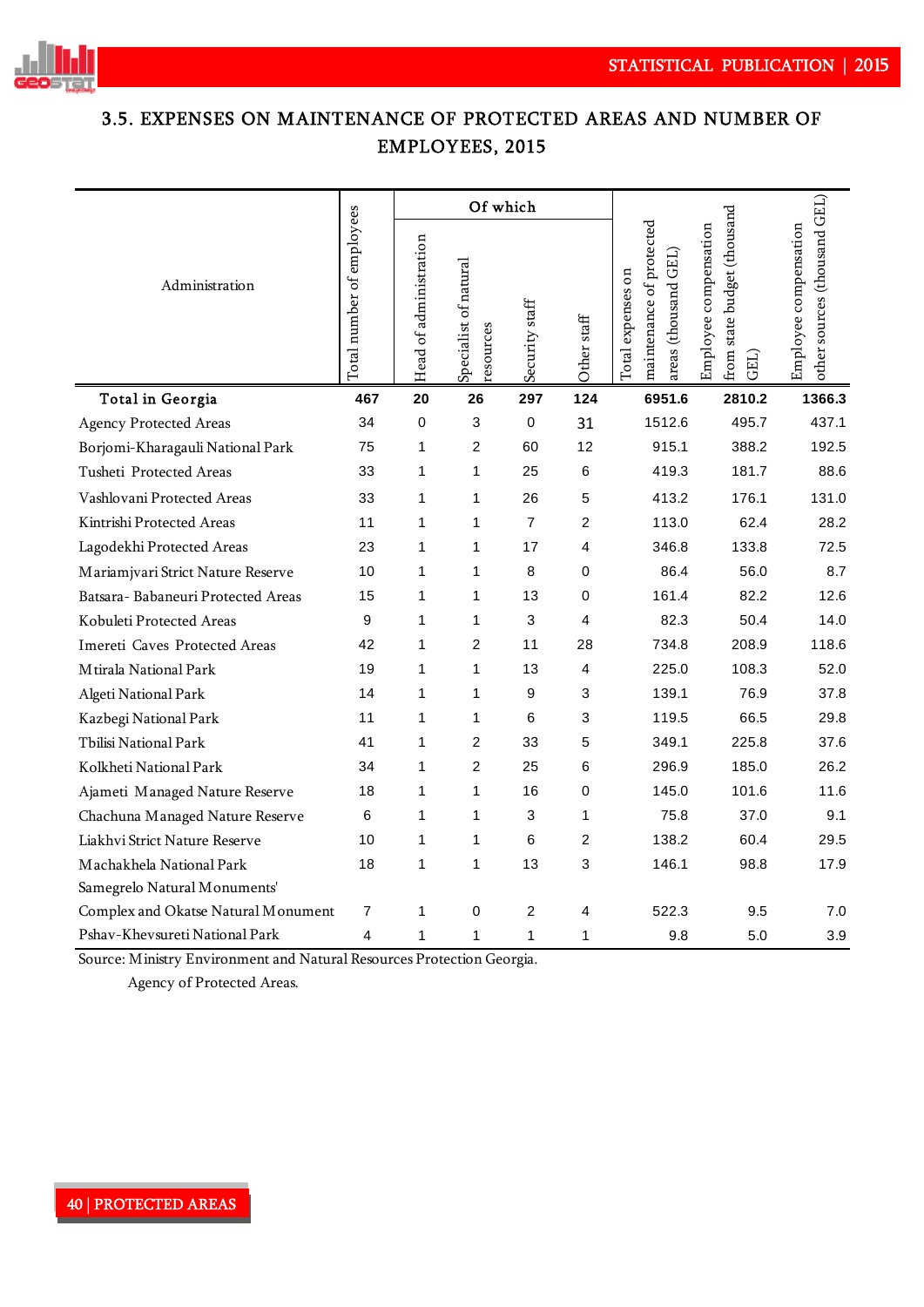

# 4. WATER RESOURCES 4. WATER RESOURCES

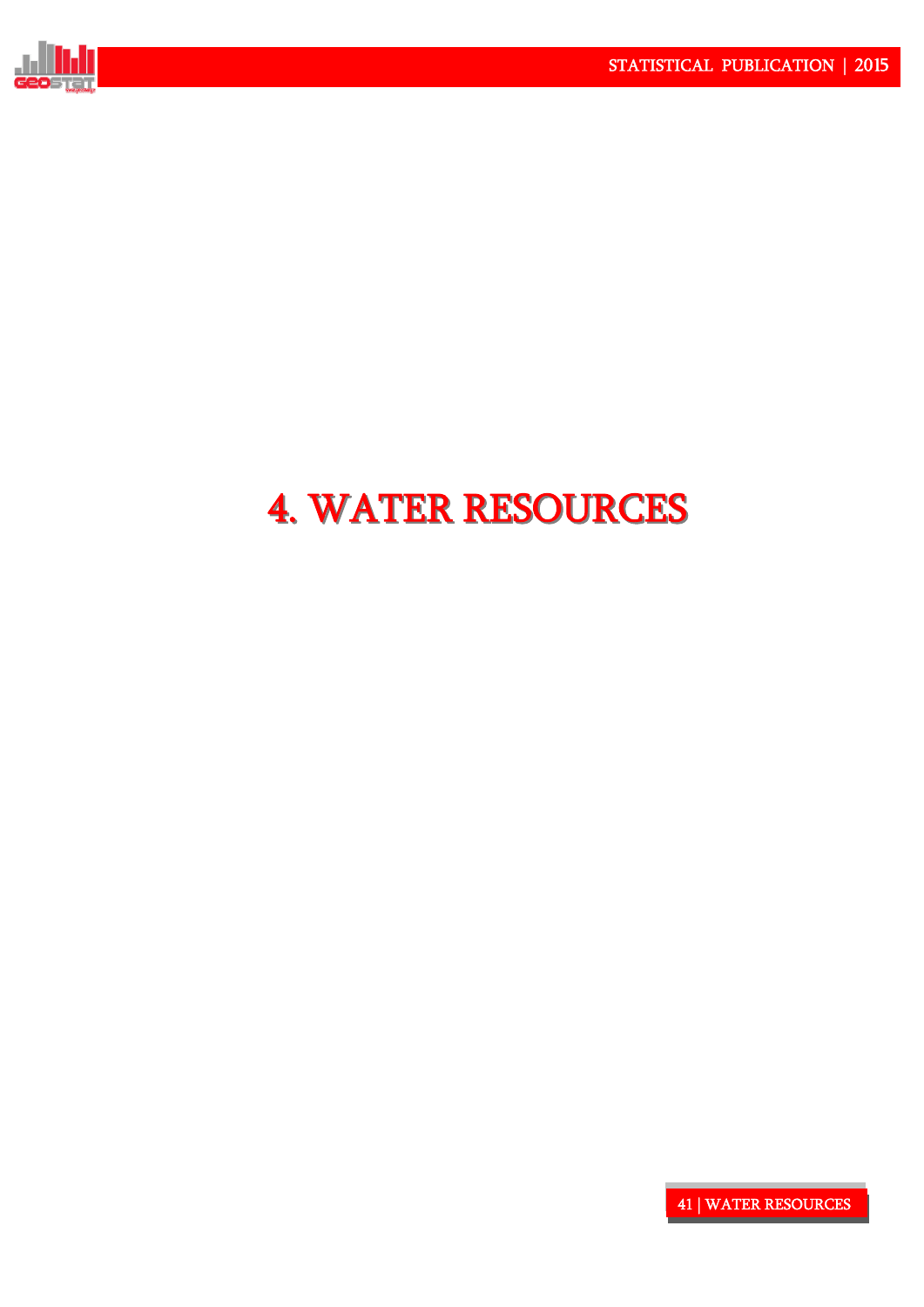

Area of the earth surface is 510.0 million square kilometres, its 71%, that is 362.1 million square kilometres, is occupied by the ocean that creates illusion of abundance of water resources. In fact 97.5% of the total hydrosphere reserve (1 353.3 million cubic kilometres) is almost useless for economic activities, due to its salinity (the World Ocean, the salty lakes and the wetlands). Share of the fresh water that exists in form of rivers, glaciers, ground waters, lakes, reservoirs and wetlands, is just 2.5% or 34.7 million cubic metres. Today only 12% of total fresh water stock, or 4.16 cubic metres is being used, that clearly demonstrates problem of fresh water deficit.

According to internal waters (rivers, lakes, ground waters, glaciers, and wetlands) Georgia was one of the leading countries in the Soviet Union. However, rivers are unequally distributed between eastern and western Georgia. In western Georgia run-off of rivers (together with transit run-off) is 49.8 km<sup>3</sup>, and in eastern Georgia –  $16.5$  km<sup>3</sup>.

The problem of water consumption has a great importance among the factors having an impact on the river ecosystem, since using of water for economic activities, especially for irrigation causes lowering the water level, i.e. reduction of water resources.

Increasing level of hydrosphere pollution is even more important and problematic. The main reasons for worsening of water quality are the following: irrigation, melioration of salty soils, wastewater, and improperly arraigned reservoir caves. Importance of this problem can be justified by the following general examples: even those wastewaters which, after treatment return to the primary sources, require 15 fold dilutions with clean water in order to restore natural quality of water.

Annual volume of wastewater of any types pollutes 12-15 times more natural water in general, that is a significant part of river run-off. Quality of river and reservoir water of Georgia is alarming. Even in 1986 pollution level per unit of river run-off was 17 times more than an average world index.

Sharp decrease in industrial production in recent years implied only one positive result: amount of hazardous substances emitted into the atmosphere and pollution level in wastewaters decreased.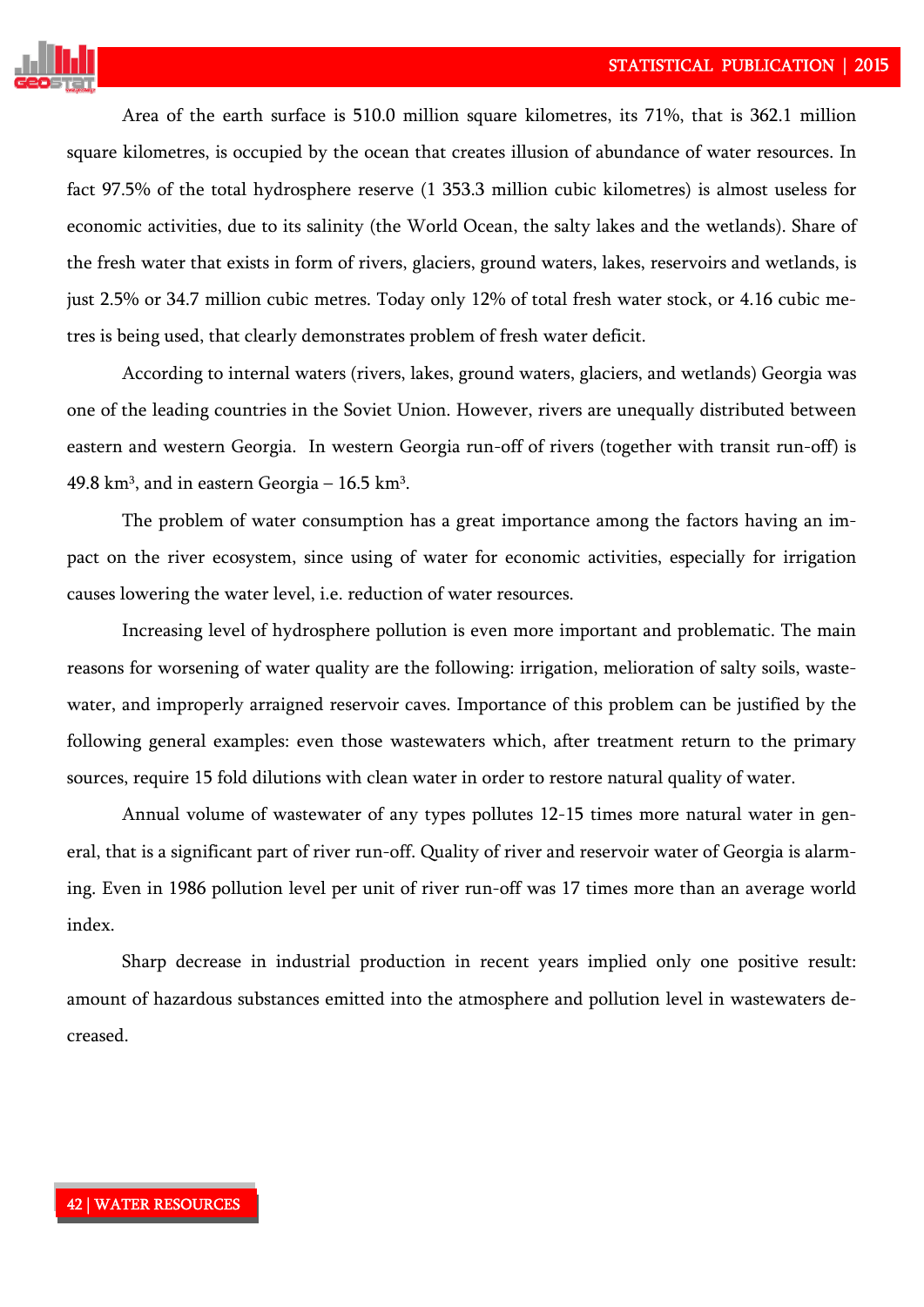

Inland water resources located on the country territory are the state property and can be used only on the basis of the licenses issued by authorized agencies. Ownership of the land does not imply permission for water use. Throwing or burring industrial, household, toxic, radiatial and other hazardous waste into the water bodies or nearby areas is prohibited as well as discharge of wastewater without having an appropriate license.

Despite of great importance of administrative-legislative policies, economically grounded scientific-technical activities play decisive role in environmental protection. For example, rational allocation of industrial objects according to availability of water resources and its quality and implementing the technologies, that ensures getting the production with minimal consumption of natural resources and minimizing potential industrial waste.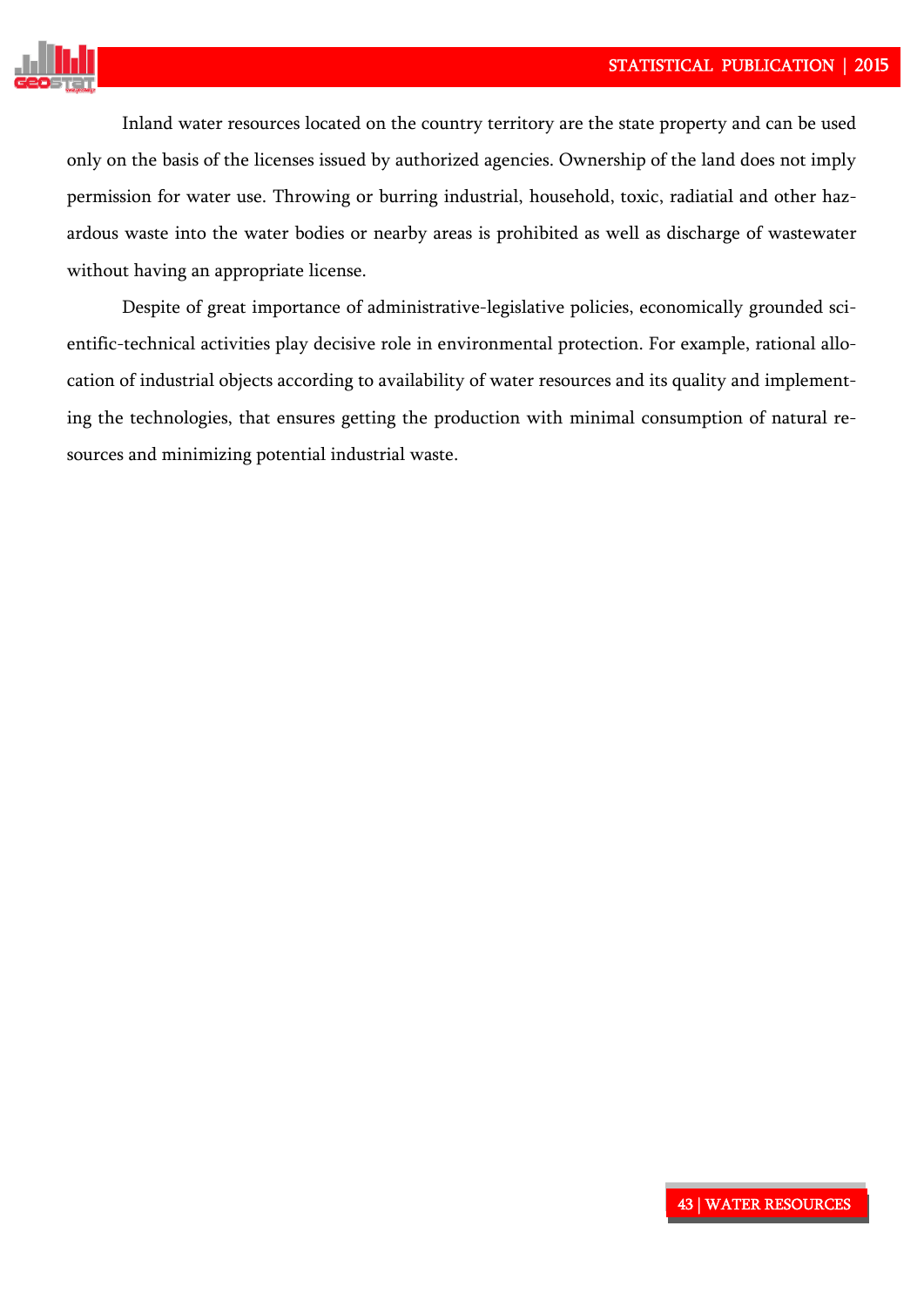

#### DEFINITION OF TERMS USED IN TABLES!

Water extraction from natural water bodies

Water use for household needs

Water use for irrigation

Water use for agricultural needs

Water use for industrial needs

Volume of water taken from surface water bodies (rivers, lakes and seas) and groundwater bodies for further use. This indicator does not include volume of transit water supplied to big channels and volume of water taken by population from wells, natural reservoirs, etc.

Wastewater **I** Industrial and household water (including mine, fossil and draining waters) discharged to surface water bodies with no or insufficient treatment. It contains much more polluting substances than admissible amount. Wastewater flowing down to the surface water bodies is divided into three categories: polluted (not treated or insufficiently treated), normatively clean (without treatment) and normatively treated.

Water use Use of water resources abstracted from different sources (surface, main, ground, sea, etc.) for various needs; volume of used water does not include cycling water supply, wastewater of secondary use as well as wastewater controlling draining waters.

> Volume of water used by population and employees of enterprises and organizations (excluding agricultural ones) for economic, household and communal needs.

Volume of water supplied for all types of irrigation.

Volume of water used by rural population and in agriculture for drinking, economic and industrial purposes.

Total volume of water used for industrial needs (excluding agriculture) and for filling the cycling water supply systems.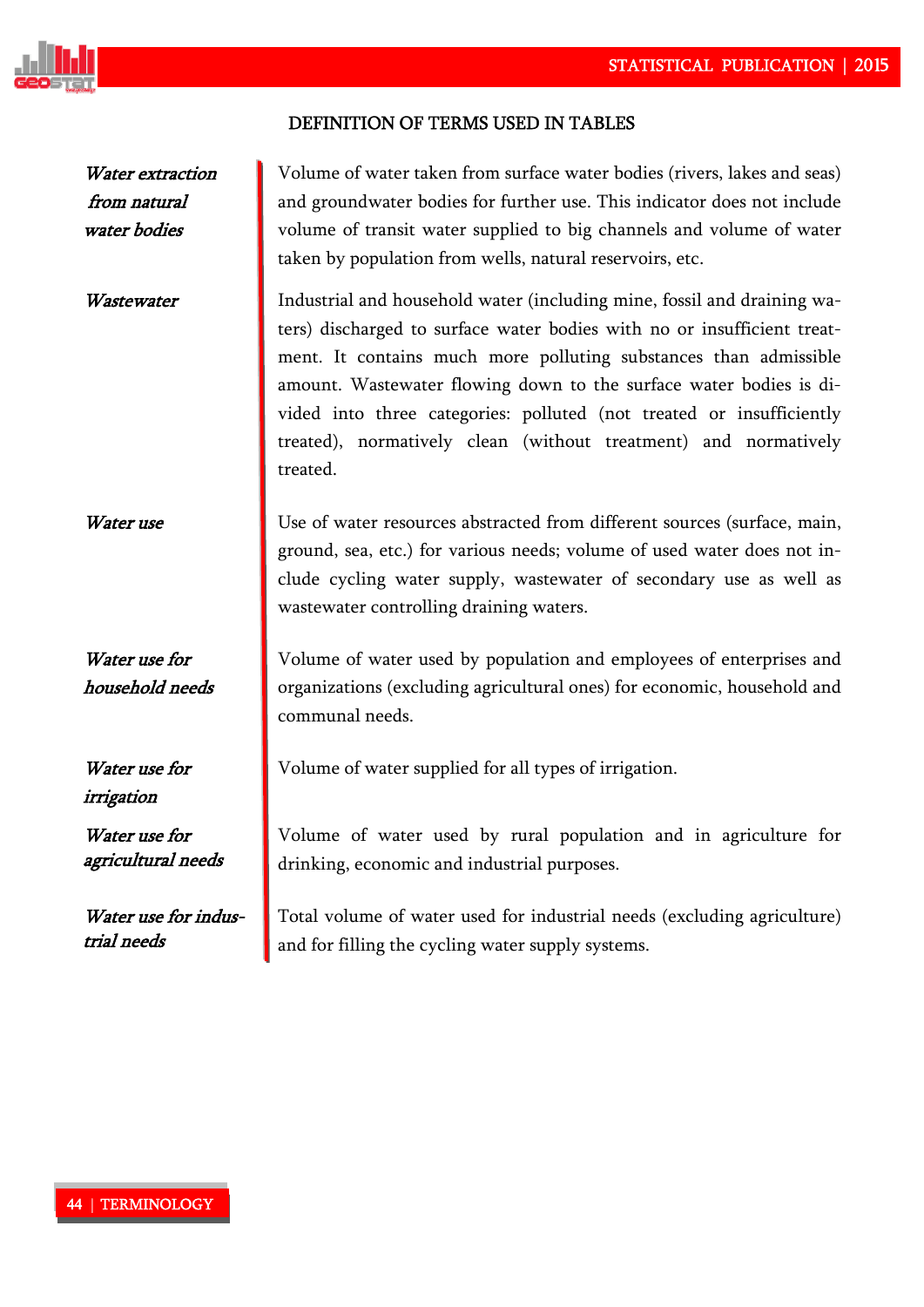

|                | Length of the river*, |                     | Corresponding sea |
|----------------|-----------------------|---------------------|-------------------|
| Name           | km                    | River basin, sq. km | basin             |
| Alazani        | 362                   | 11800               | The Caspian Sea   |
| Rioni          | 327                   | 13400               | The Black Sea     |
| Iori           | 320                   | 4650                | The Caspian Sea   |
| Mtkvari        | 326                   | 118 000             | The Caspian Sea   |
| Enguri         | 213                   | 4060                | The Black Sea     |
| Ktsia-Khrami   | 200                   | 8 3 4 0             | The Caspian Sea   |
| Tskhenistskali | 176                   | 2 1 2 0             | The Black Sea     |
| Khobi          | 150                   | 1 340               | The Black Sea     |
| Kvirila        | 140                   | 3630                | The Black Sea     |
| Algeti         | 118                   | 763                 | The Caspian Sea   |
| <b>Bzipi</b>   | 110                   | 1510                | The Black Sea     |
| Kodori         | 110                   | 2030                | The Black Sea     |
| Supsa          | 108                   | 1 1 3 0             | The Black Sea     |
| Tekhura        | 101                   | 1 040               | The Black Sea     |
| Didi Liakhvi   | 98                    | 2440                | The Caspian Sea   |
| Acharistskali  | 90                    | 1 540               | The Black Sea     |
| Psou           | 89                    | 885                 | The Black Sea     |
| Ksani          | 84                    | 885                 | The Caspian Sea   |
| Dzirula        | 83                    | 1 2 7 0             | The Black Sea     |
| Paravani       | 74                    | 2 3 5 0             | The Caspian Sea   |
| Aragvi         | 66                    | 2740                | The Caspian Sea   |
| Abasha         | 66                    | 350                 | The Black Sea     |
| Mashavera      | 66                    | 1 3 9 0             | The Caspian Sea   |
| Patara Liakhvi | 63                    | 513                 | The Caspian Sea   |
| Natanebi       | 60                    | 657                 | The Black Sea     |
| Khanistskali   | 57                    | 914                 | The Black Sea     |
| Okumi          | 56                    | 559                 | The Black Sea     |
| Ghalidzga      | 53                    | 483                 | The Black Sea     |
| Tedzami        | 51                    | 404                 | The Caspian Sea   |
| Mokvi          | 50                    | 356                 | The Black Sea     |
| Chorokhi       | 26                    | 22 100              | The Black Sea     |

## 4.1. BIG AND MEDIUM RIVERS OF GEORGIA

Source: Ministry of Environment and Natural Resources Protection of Georgia.

\*Length of the river on the territory of Georgia.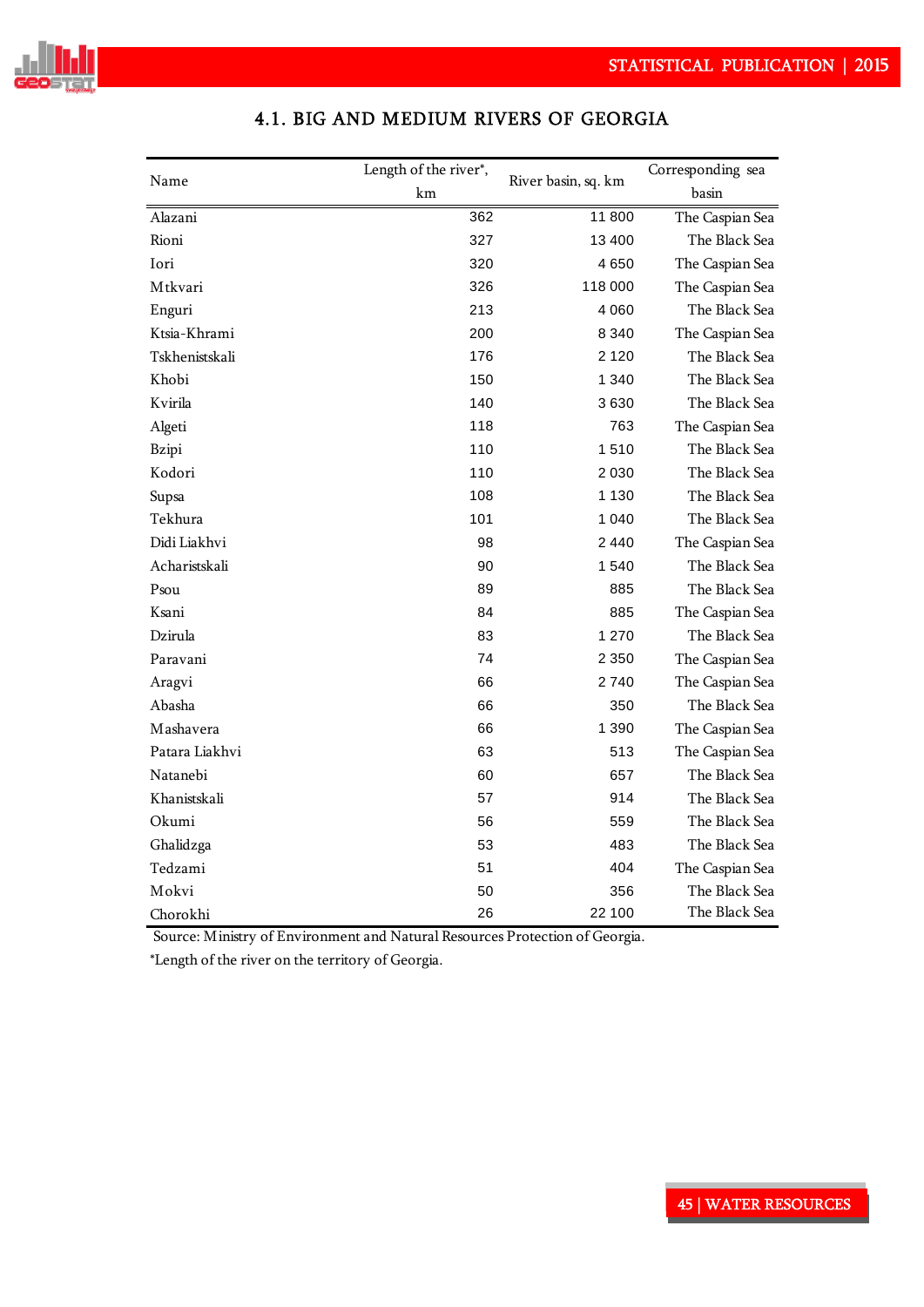

| Name              | Surface area, | Volume, million | Depth, metre |         |  |
|-------------------|---------------|-----------------|--------------|---------|--|
|                   | sq. km        | cubic metre     | Average      | Maximum |  |
| Lake Bazaleti     | 1.2           | 5.6             | 4.5          | 7.0     |  |
| Gali Reservoir    | 8.0           | 145.0           | 17.0         | 52.0    |  |
| Enguri Reservoir  | 13.5          | 1 0 9 2.0       | 115.0        | 230.0   |  |
| Lisi Lake         | 0.5           | 1.2             | 2.6          | 4.0     |  |
| Lake Paliastomi   | 18.2          | 52.0            | 2.1          | 3.2     |  |
| Jinvali Reservoir | 11.5          | 52.0            | 50.0         | 98.0    |  |
| Lake Ritza        | 1.5           | 94.0            | 63.1         | 101.0   |  |
| Samgori Reservoir | 11.8          | 308.0           | 26.2         | 45.0    |  |
| Lake Sagamo       | 4.8           | 7.7             | 1.6          | 2.3     |  |
| Sioni Reservoir   | 12.0          | 325.0           | 25.4         | 67.5    |  |
| Lake Tabatskuri   | 14.2          | 221.0           | 15.6         | 40.0    |  |
| Tkibuli Reservoir | 11.5          | 84.0            | 16.0         | 32.0    |  |
| Lake Paravani     | 37.5          | 90.8            | 2.4          | 3.3     |  |
| Shaori Reservoir  | 13.2          | 90.0            | 6.8          | 11.5    |  |
| Tsalka Reservoir  | 33.7          | 312.0           | 9.3          | 25.0    |  |
| Khozapini Lake    | 26.3          | 19.3            | 0.7          | 1.0     |  |
| Lake Jandara      | 12.5          | 52.0            | 4.6          | 7.2     |  |

# 4.2. MAIN LAKES AND RESERVOIRS OF GEORGIA

Source: Ministry of Environment and Natural Resources Protection of Georgia.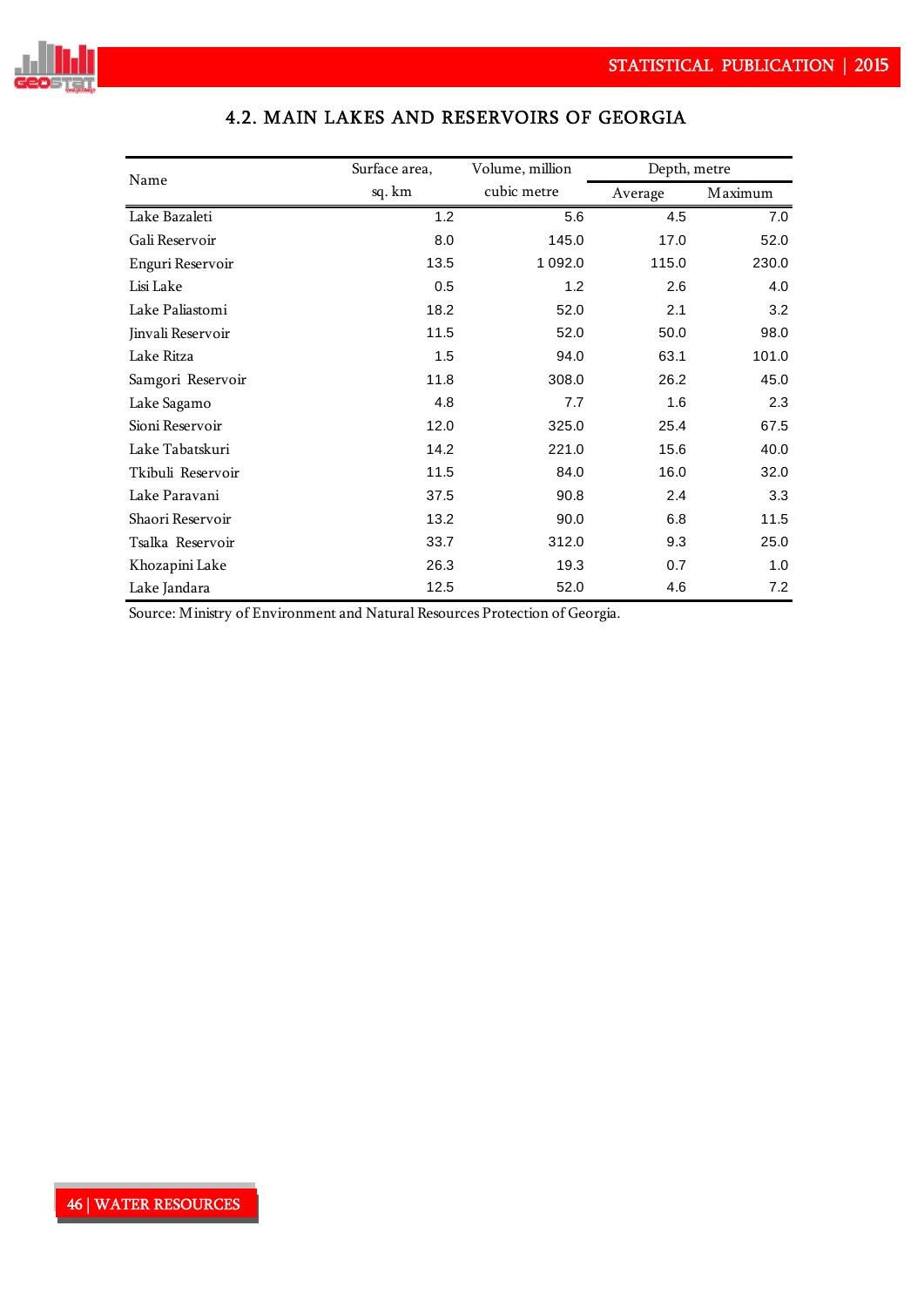

## 4.3. MAIN INDICATORS FOR PROTECTION AND USE OF WATER RESOURCES

|                                                         |          |          |          | Million cubic metre |
|---------------------------------------------------------|----------|----------|----------|---------------------|
|                                                         | 2012     | 2013     | 2014     | 2015                |
| Water extraction from natural water bodies, total*      | 29 209.5 | 28 632.1 | 32 080.8 | 30 615.9            |
| Of which from ground water bodies                       | 367.8    | 403.2    | 399.0    | 498.5               |
| Water use, total*                                       | 28 570.9 | 27 436.8 | 30 407.8 | 29 831.5            |
| Of which for the following needs:                       |          |          |          |                     |
| Household                                               | 330.2    | 448.2    | 434.4    | 381.5               |
| Industrial                                              | 362.5    | 324.6    | 1924.0   | 354.8               |
| Irrigation, agricultural and other*                     | 27 878.2 | 26 664.0 | 28 049.5 | 29 095.2            |
| Waste water discharge into surface water bodies, total* | 27 235.1 | 27 144.0 | 30 090.6 | 29 20 2.4           |
| Of which polluted*                                      | 475.3    | 438.2    | 477.7    | 93.4                |
| Losses on water transportation                          | 445.1    | 395.5    | 486.9    | 725.9               |
| Cycling and secondary water supply                      | 224.0    | 309.0    | 316.0    | 226.8               |

Source: Ministry of Environment and Natural Resources Protection of Georgia.

Water Resources Management Service.

\*Including the water used by hydroelectric power plants.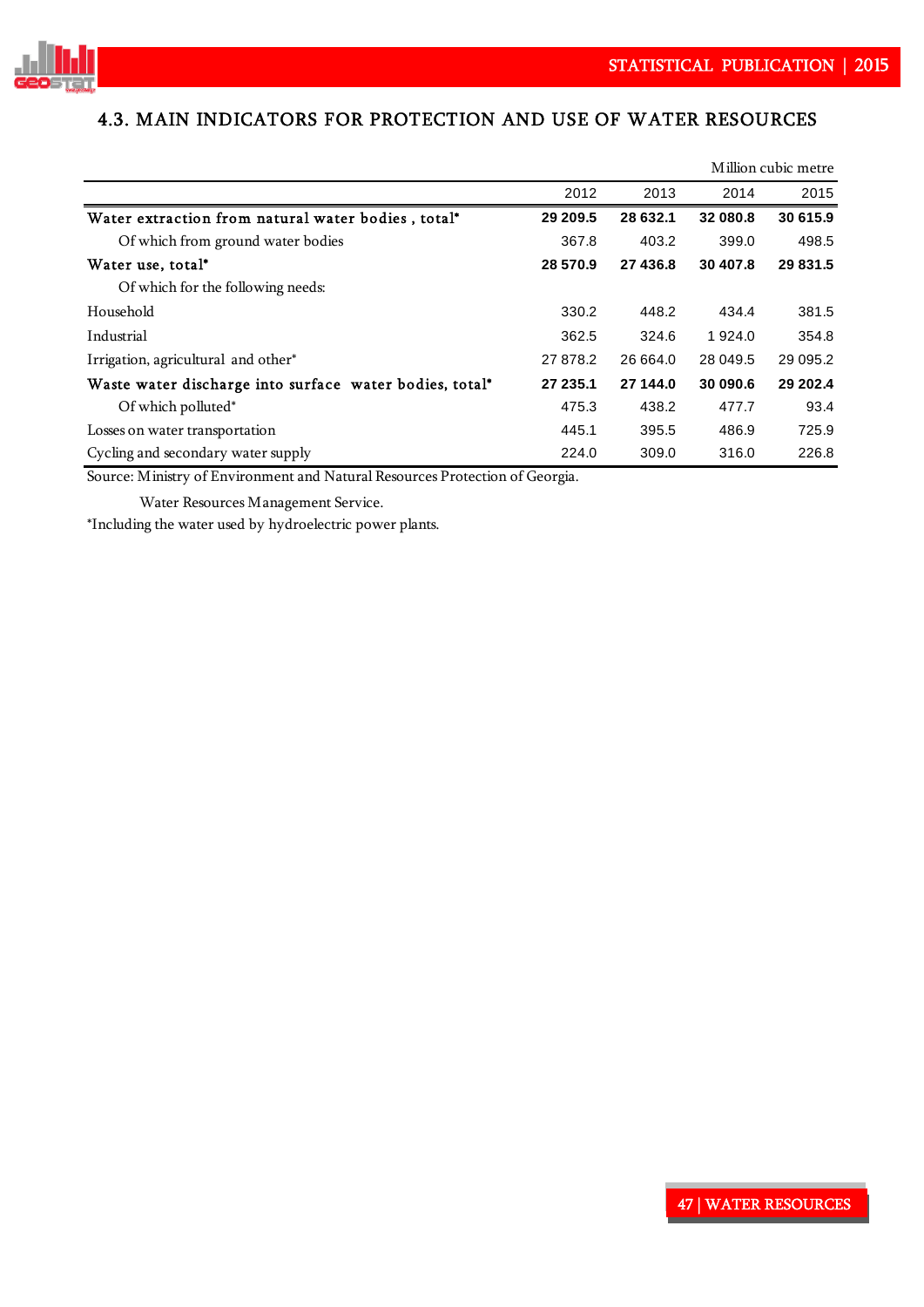

## 4.4. INDICATORS FOR WATER EXCTRACTION, USE, AND DISCHARGED WASTEWATERS BY ADMINISTRATIVE-TERRITORIAL UNITS, 2015

|                                   |                                                  |           | Million cubic metre                                   |
|-----------------------------------|--------------------------------------------------|-----------|-------------------------------------------------------|
|                                   | Water extraction<br>from natural<br>water bodies | Water use | Wastewater<br>discharged into<br>surface water bodies |
| Georgia, total                    | 30 615.9                                         | 29 831.5  | 29 202.4                                              |
| Tbilisi                           | 4 3 0 8.7                                        | 3843.5    | 3815.0                                                |
| Abkhazia A/R                      | $\cdots$                                         | $\cdots$  |                                                       |
| Adjara A/R                        | 893.4                                            | 897.9     | 869.1                                                 |
| Samegrelo-Zemo Svaneti            | 391.3                                            | 428.8     | 369.1                                                 |
| Guria                             | 100.4                                            | 99.6      | 98.3                                                  |
| Imereti                           | 14 544.9                                         | 14 482.6  | 14 4 64.6                                             |
| Racha-Lechkhumi and Kvemo Svaneti | 1 2 9 5.7                                        | 1 295.2   | 1 2 9 4 .6                                            |
| Shida Kartli                      | 225.8                                            | 108.6     | 110.7                                                 |
| M tskheta-M tianeti               | 4 8 9 5.5                                        | 4 6 5 3.2 | 4 5 8 1 .6                                            |
| Kakheti                           | 926.9                                            | 762.9     | 936.8                                                 |
| Kvemo Kartli                      | 1 327.8                                          | 1 555.5   | 961.6                                                 |
| Samtskhe-Javakheti                | 1705.4                                           | 1703.8    | 1701.0                                                |

Source: Ministry of Environment and Natural Resources Protection of Georgia.

Water Resources Management Service.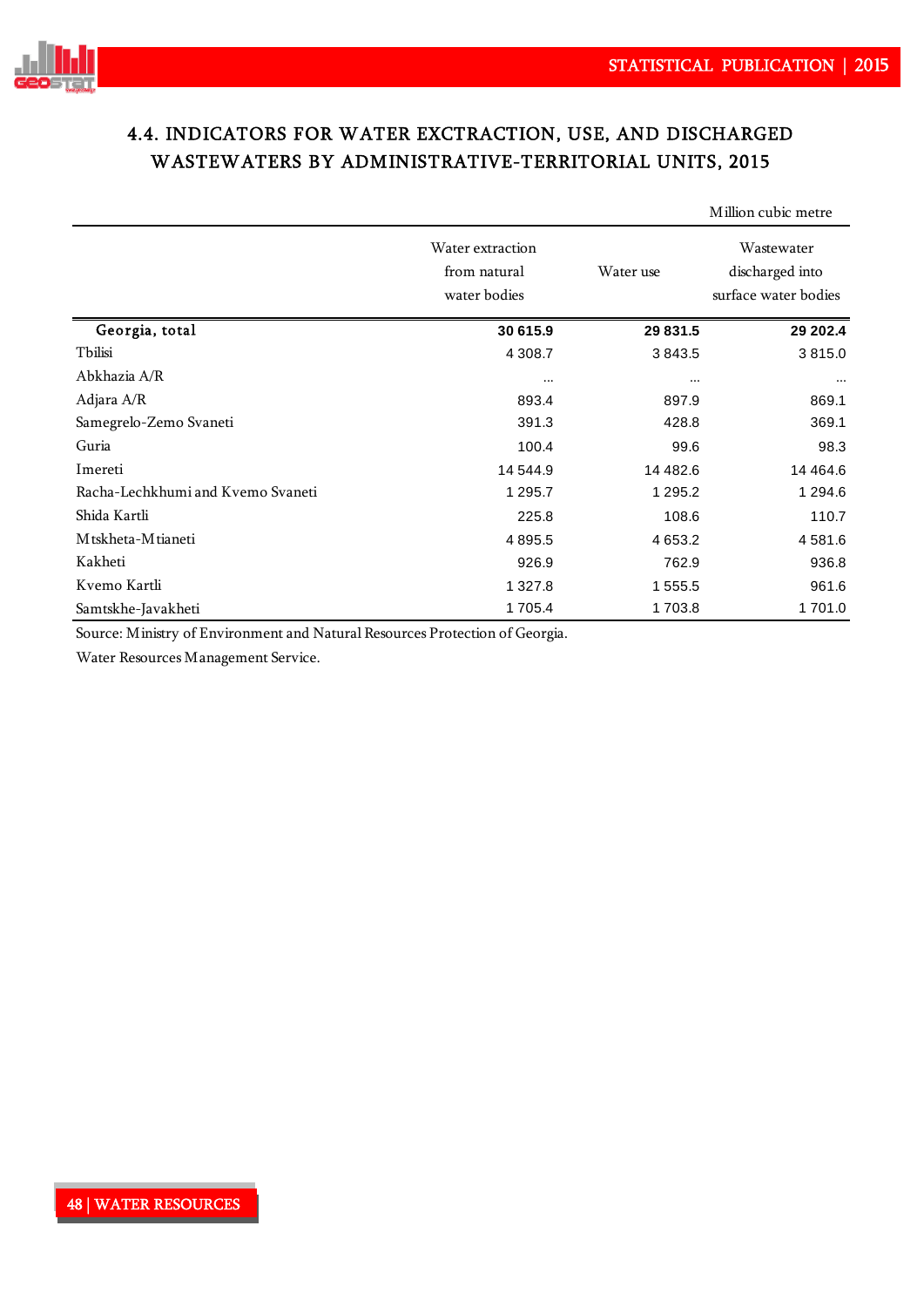

# 5. AMBIENT AIR PROTECTION 5. AMBIENT AIR PROTECTION !

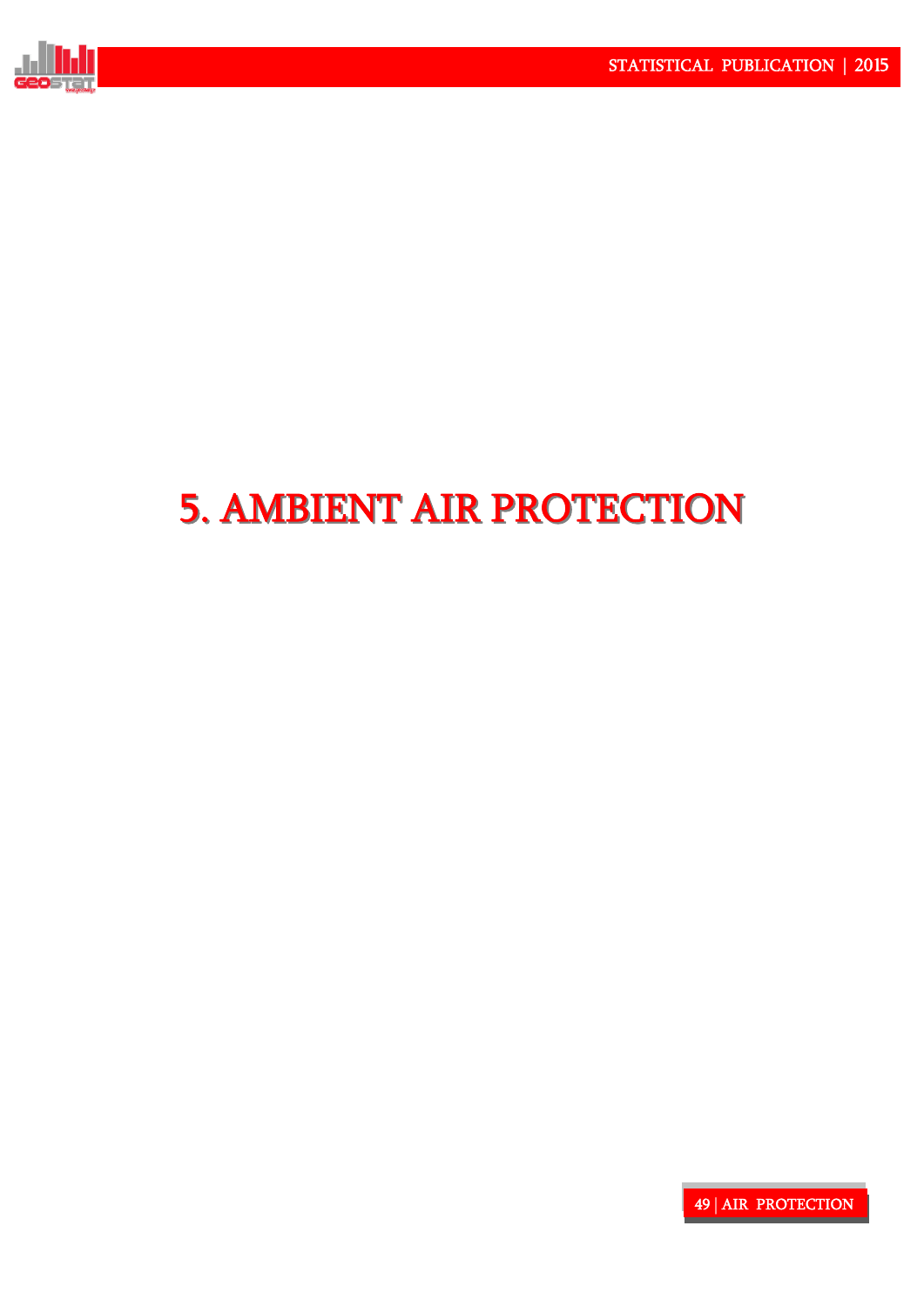

Atmospheric air that surrounds the earth is one of the main components of environment and represents source of life on our planet. Atmosphere protects the earth from destructive impact of meteorites: most of them burn while flying through the dense layers of atmosphere; it also detains a large share of ultraviolet radiation and ensures life existence on the earth. Atmosphere basically consists of nitrogen (78.084%) and oxygen (20.976%). Carbon dioxide has a very small share in the atmosphere (0.0314%), but plays a special role since it absorbs and releases long wave radiation. Moreover, carbon dioxide is essential for plants.

Atmosphere always contains water steam in different quantities and its role is significant in atmospheric events: water steam condensation causes creation of clouds and precipitation, and its transformation is followed by absorption or emission of big amount of warmth. It is well known that a person daily consumes about 1 kg food, 1.5 litre water and 12 kg air in relaxed condition. It is possible to check the quality of water or food and treat them when needed, but the air is consumed as it is in the environment. This is a good example for realizing importance of protecting of atmospheric air form hazardous substances.

 Air pollution is spread in several kilometres vertically. During the last decades the amount of polluting substances into atmospheric air increased twenty times. Atmosphere is highly polluted by the enterprises of black and coloured metallurgy, and chemical industry that emit sulphur gases, carbon dioxide, dust and other substances.

Transport emissions have a significant share in total air pollution. One of the alternatives for reducing transport emission can be improvement of internal combustion engine and petrol quality, use of electro mobiles, etc. In the near future the substance substituting mentioned types of fuel will be hydrogen, which is cheaper and more flexible than electricity. In combustion process it mixes with oxygen and without smoke develops steam in insignificant amount.

 Greening industrial sites and development of forestry economy has a great importance for implementation of measures aiming protection of atmospheric air. One hectare forest filters about 50 – 70 tonnes of dust per year. The forest is directly connected to improvement of the health of atmospheric air and protection of water resources, since oxygen is basically filled by photosynthesis. 1 hectare forest emits 10-15 times more oxygen than any phitocenosis.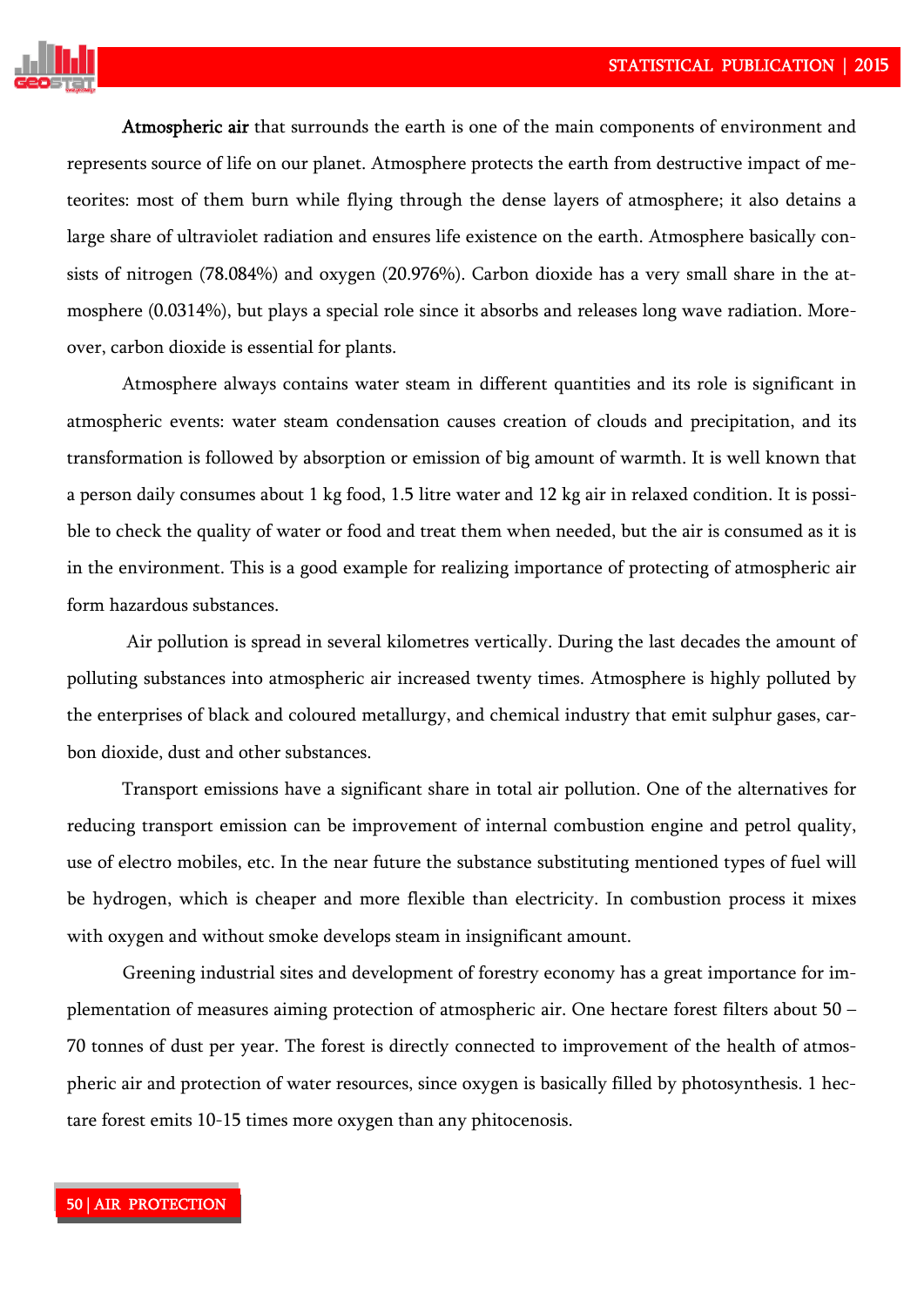

#### DEFINITION OF TERMS USED IN TABLES

Decontaminated hazardous substances Amount of hazardous substances collected as a result of decontamination of gas and air emitted from stationary sources. It does not include hazardous substances used in technological processes of production in form of raw materials or intermediate products.

Hazardous substances emitted into the atmosphere from stationary sources

Stationary sources emitting hazardous substances into the atmosphere

Total amount of all hazardous substances emitted into the atmosphere as a result of incomplete filtration and cleaning by abatement equipment. This does not include hazardous materials generated as a result of erosion, forest fire, etc.

These sources can be organized and non-organized; organized sources are immobile sources out of which hazardous substances are emitted from gas and air discharging systems (chimneys, ventilation devices, etc.). The system gives possibility to use gas cleaning and dust collection equipment, for decontamination of hazardous substances. The source is considered non-organized when hazardous substances directly go into the atmosphere due to non-hermetic protection of technological aggregates, loading systems (for example: places for loading cement, etc.).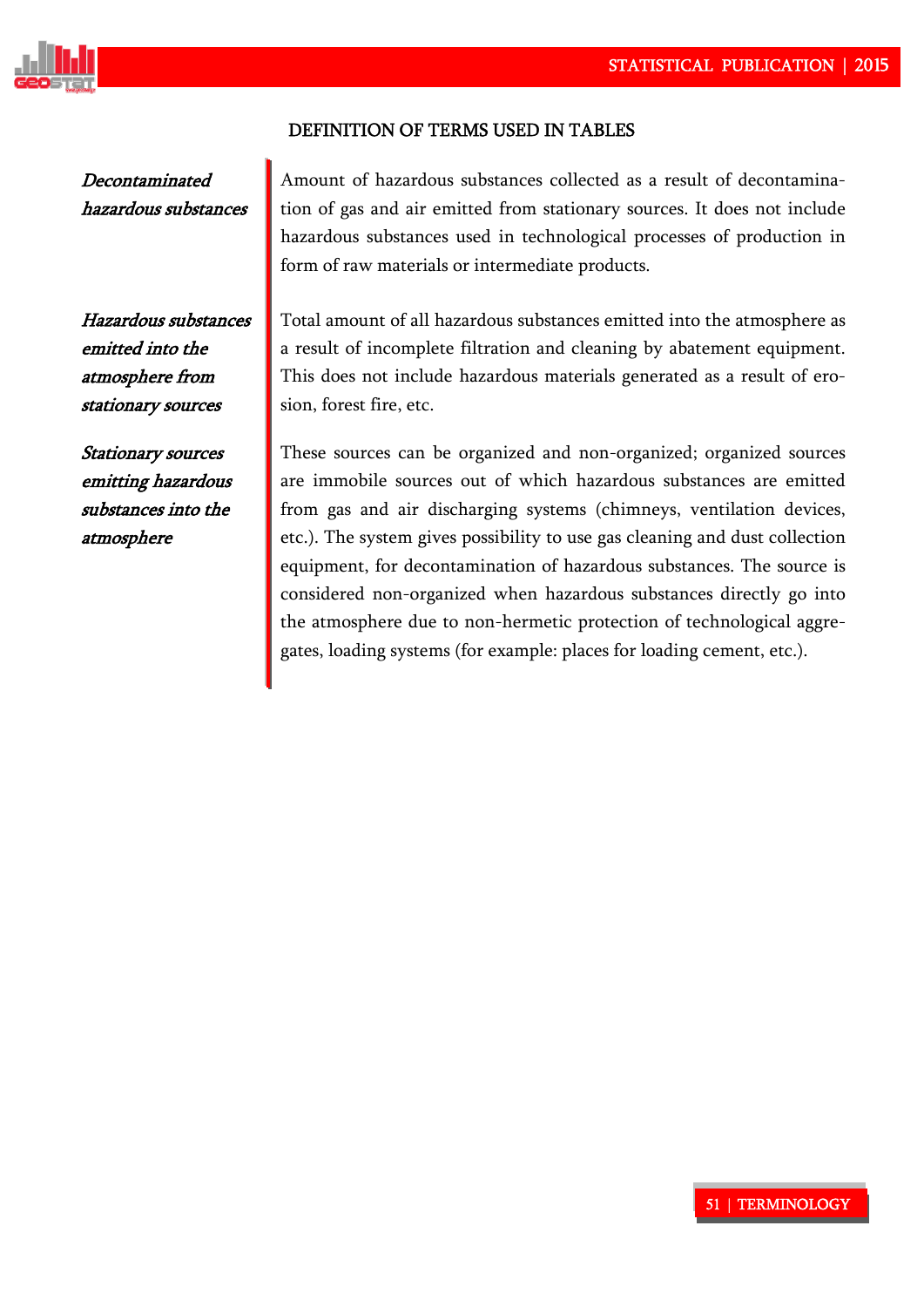



## 5.1. NUMBER OF STATIONARY SOURCES EMITTING POLLUTANT SUBSTANCES

|                                       |      |      |      |      |         |       |           |      | Unit  |
|---------------------------------------|------|------|------|------|---------|-------|-----------|------|-------|
|                                       | 1990 | 1995 | 2000 | 2005 | 2010    | 2012  | 2013      | 2014 | 2015  |
| Stationary sources emitting hazardous |      |      |      |      |         |       |           |      |       |
| substances                            | 405  | 132  | 117  | 153  | 1 0 9 9 | 1 398 | 1835 2486 |      | 2 695 |

Source: Ministry of Environment and Natural Resources Protection of Georgia.

Air Protection Service.

## 5.2. MAIN INDICATORS OF GENERATION OF HAZARDOUS SUBSTANCES IN STATIONARY SOURCES AND PROTECTION OF ATMOSPHERIC AIR

|                                         |       |      |      |      |       |       |       |       | Thousand ton |
|-----------------------------------------|-------|------|------|------|-------|-------|-------|-------|--------------|
|                                         | 1990  | 1995 | 2000 | 2005 | 2010  | 2012  | 2013  | 2014  | 2015         |
| Hazardous substances developed in       | 766.7 | 30.4 | 28.7 | 57.3 | 661.0 | 799.8 | 852.0 | 938.7 | 802.2        |
| stationary sources, total               |       |      |      |      |       |       |       |       |              |
| Of which:                               |       |      |      |      |       |       |       |       |              |
| Decontaminated hazardous substances     | 412.6 | 15.0 | 10.0 | 33.2 | 630.7 | 761.3 | 808.3 | 893.9 | 757.3        |
| Share of decontaminated hazardous       |       |      |      |      |       |       |       |       |              |
| substances in total generated hazardous | 53.8  | 49.3 | 35.0 | 57.9 | 95.4  | 95.2  | 94.9  | 95.2  | 94.4         |
| substances $(\% )$                      |       |      |      |      |       |       |       |       |              |

Source: Ministry of Environment and Natural Resources Protection of Georgia.

Air Protection Service.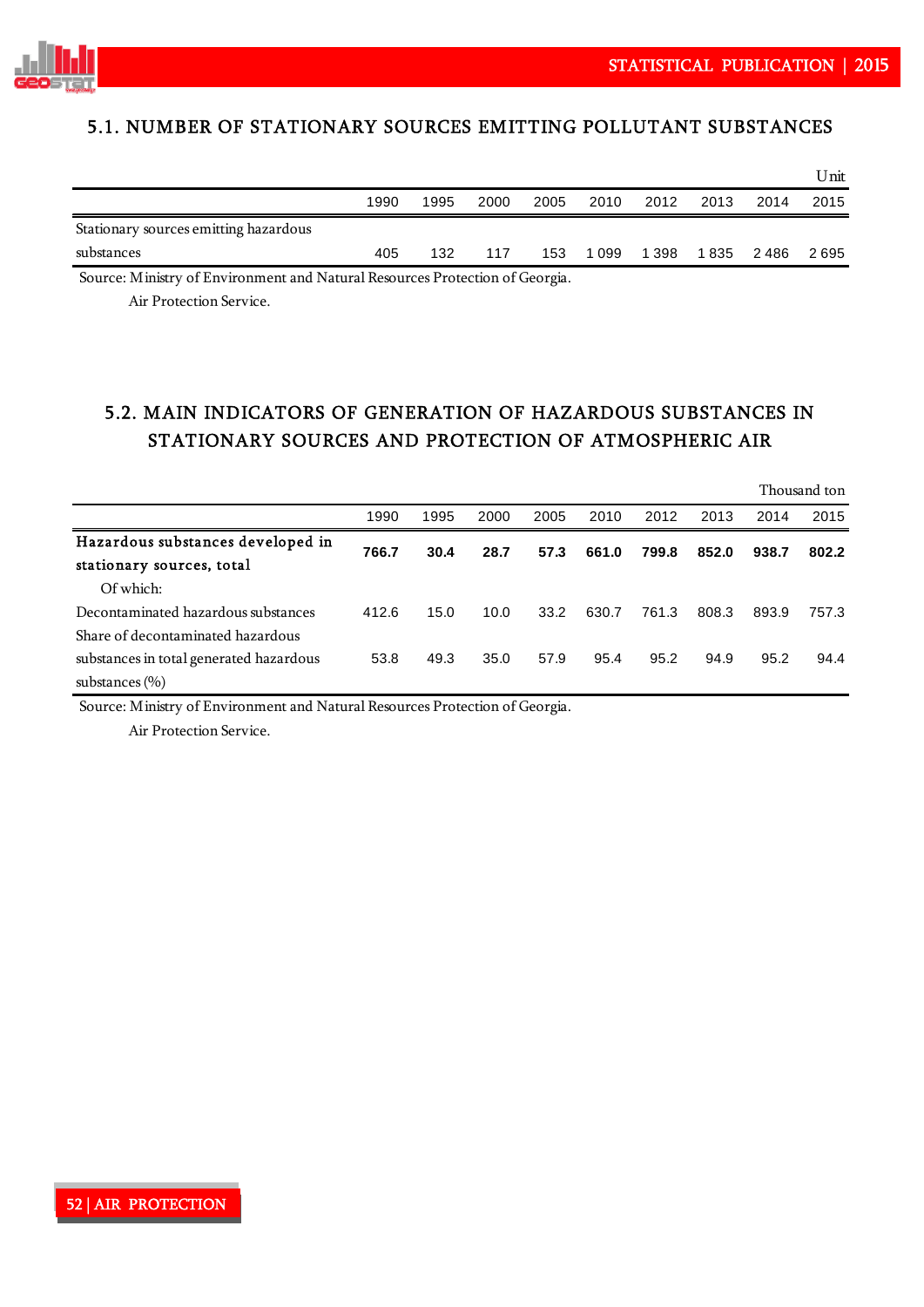

## 5.3. DECONTAMINATION OF HAZARDOUS SUBSTANCES GENERATED IN STATIONARY SOURCES AND EMISSION INTO THE ATMOSPHERE

|                             |                                                            |                                           |                                                        | Thousand ton                                                |
|-----------------------------|------------------------------------------------------------|-------------------------------------------|--------------------------------------------------------|-------------------------------------------------------------|
|                             | Hazardous                                                  |                                           | Of which:                                              |                                                             |
|                             | substances<br>generated in<br>stationary sources,<br>total | Decontaminated<br>hazardous<br>substances | Hazardous<br>substances emitted<br>into the atmosphere | Share of decontaminated<br>hazardous substances in<br>total |
|                             |                                                            | 2000                                      |                                                        |                                                             |
| Hazardous substances, total | 28.7                                                       | 10.0                                      | 18.7                                                   | 35.0                                                        |
| Of which:                   |                                                            |                                           |                                                        |                                                             |
| Solid                       | 9.2                                                        | 5.9                                       | 3.3                                                    | 64.6                                                        |
| Gaseous or liquid           | 19.5                                                       | 4.1                                       | 15.4                                                   | 21.1                                                        |
| Of which:                   |                                                            |                                           |                                                        |                                                             |
| Sulphur dioxide             | 0.4                                                        |                                           | 0.4                                                    |                                                             |
| Carbon oxides               | 3.7                                                        | 1.9                                       | 1.8                                                    | 51.0                                                        |
| Nitrogen oxides             | 4.1                                                        | 1.0                                       | 3.1                                                    | 23.5                                                        |
| Hydrocarbon                 | 8.1                                                        |                                           | 8.1                                                    |                                                             |
| Other                       | 3.2                                                        | 1.2                                       | 2.0                                                    | 0.8                                                         |
|                             |                                                            | 2005                                      |                                                        |                                                             |
| Hazardous substances, total | 57.3                                                       | 33.2                                      | 24.1                                                   | 57.9                                                        |
| Of which:                   |                                                            |                                           |                                                        |                                                             |
| Solid                       | 34.5                                                       | 29.6                                      | 4.9                                                    | 85.8                                                        |
| Gaseous or liquid           | 22.8                                                       | 3.6                                       | 19.2                                                   | 15.8                                                        |
| Of which:                   |                                                            |                                           |                                                        |                                                             |
| Sulphur dioxide             | 0.9                                                        |                                           | 0.9                                                    |                                                             |
| Carbon oxides               | 12.1                                                       | 2.6                                       | 9.5                                                    | 21.5                                                        |
| Nitrogen oxides             | 2.8                                                        | 0.7                                       | 2.1                                                    | 25.0                                                        |
| Hydrocarbon                 | 6.6                                                        |                                           | 6.6                                                    |                                                             |
| Other                       | 0.4                                                        | 0.3                                       | 0.1                                                    | 0.0                                                         |
|                             |                                                            | 2010                                      |                                                        |                                                             |
| Hazardous substances, total | 661.0                                                      | 630.7                                     | 30.1                                                   | 95.4                                                        |
| Of which:                   |                                                            |                                           |                                                        |                                                             |
| Solid                       | 631.6                                                      | 628.0                                     | 3.7                                                    | 99.4                                                        |
| Gaseous or liquid           | 29.3                                                       | $2.8\,$                                   | 26.5                                                   | 9.6                                                         |
| Of which:                   |                                                            |                                           |                                                        |                                                             |
| Sulphur dioxide             | 1.8                                                        |                                           | 1.8                                                    |                                                             |
| Carbon oxides               | 15.1                                                       | 1.5                                       | 13.7                                                   | 10.0                                                        |
| Nitrogen oxides             | 4.0                                                        | 1.0                                       | $3.0\,$                                                | 25.0                                                        |
| Hydrocarbon                 | $7.5\,$                                                    |                                           | $7.5\,$                                                |                                                             |
| Other                       | $1.0$                                                      | 0.4                                       | $0.5\,$                                                | 40.0                                                        |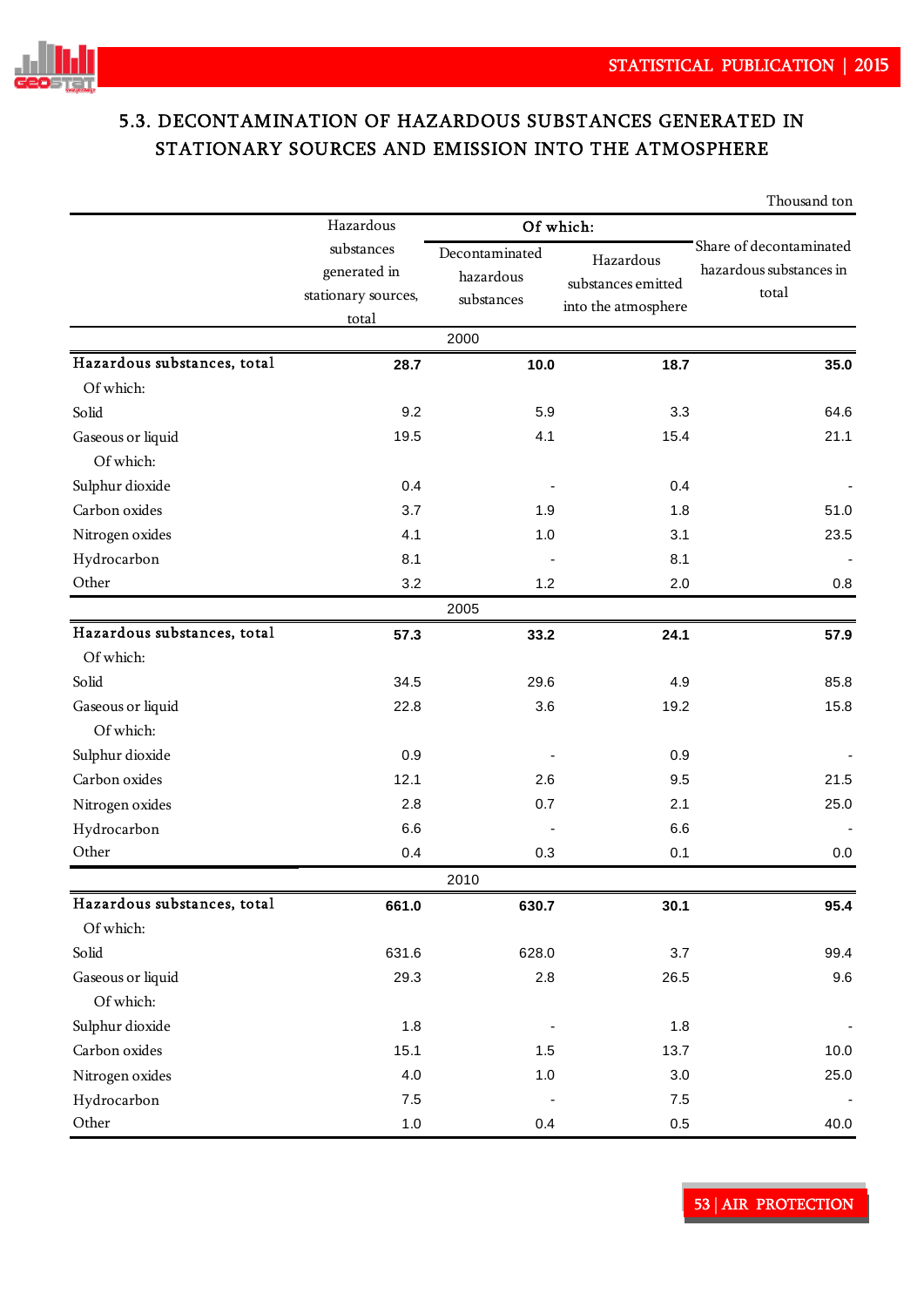

|                             |                                                            |                                           |                                                        | continued                                                   |
|-----------------------------|------------------------------------------------------------|-------------------------------------------|--------------------------------------------------------|-------------------------------------------------------------|
|                             | Hazardous                                                  |                                           | Of which:                                              |                                                             |
|                             | substances<br>generated in<br>stationary sources,<br>total | Decontaminated<br>hazardous<br>substances | Hazardous<br>substances emitted<br>into the atmosphere | Share of decontaminated<br>hazardous substances in<br>total |
|                             |                                                            | 2013                                      |                                                        |                                                             |
| Hazardous substances, total | 852.0                                                      | 808.3                                     | 43.7                                                   | 94.8                                                        |
| Of which:                   |                                                            |                                           |                                                        |                                                             |
| Solid                       | 808.5                                                      | 804.0                                     | 4.5                                                    | 99.4                                                        |
| Gaseous or liquid           | 43.5                                                       | 4.3                                       | 39.2                                                   | 9.9                                                         |
| Of which:                   |                                                            |                                           |                                                        |                                                             |
| Sulphur dioxide             | 2.1                                                        | 0.0                                       | 2.1                                                    | 0.0                                                         |
| Carbon oxides               | 22.8                                                       | 2.6                                       | 20.3                                                   | 11.4                                                        |
| Nitrogen oxides             | 7.0                                                        | 0.8                                       | 6.2                                                    | 11.4                                                        |
| Hydrocarbon                 | 5.8                                                        | 0.1                                       | 5.7                                                    | 1.7                                                         |
| Other                       | 5.7                                                        | 0.8                                       | 4.9                                                    | 14.0                                                        |
|                             |                                                            | 2014                                      |                                                        |                                                             |
| Hazardous substances, total | 938.7                                                      | 893.9                                     | 44.7                                                   | 95.2                                                        |
| Of which:                   |                                                            |                                           |                                                        |                                                             |
| Solid                       | 895.7                                                      | 890.0                                     | 5.7                                                    | 99.3                                                        |
| Gaseous or liquid           | 43.0                                                       | 3.9                                       | 39.0                                                   | 9.1                                                         |
| Of which:                   |                                                            |                                           |                                                        |                                                             |
| Sulphur dioxide             | 2.6                                                        | 0.1                                       | 2.5                                                    | 3.8                                                         |
| Carbon oxides               | 21.8                                                       | 2.3                                       | 19.6                                                   | 10.6                                                        |
| Nitrogen oxides             | 7.8                                                        | 1.1                                       | 6.7                                                    | 14.1                                                        |
| Hydrocarbon                 | 7.8                                                        | 0.0                                       | 7.8                                                    | 0.1                                                         |
| Other                       | 3.0                                                        | 0.4                                       | 2.5                                                    | 13.3                                                        |
|                             |                                                            | 2015                                      |                                                        |                                                             |
| Hazardous substances, total | 802.2                                                      | 757.3                                     | 44.9                                                   | 94.4                                                        |
| Of which:                   |                                                            |                                           |                                                        |                                                             |
| Solid                       | 758.2                                                      | 752.6                                     | 5.6                                                    | 99.3                                                        |
| Gaseous or liquid           | 44.0                                                       | 4.7                                       | 39.3                                                   | 10.7                                                        |
| Of which:                   |                                                            |                                           |                                                        |                                                             |
| Sulphur dioxide             | 6.3                                                        | 0.1                                       | 6.2                                                    | 2.1                                                         |
| Carbon oxides               | 17.5                                                       | 2.4                                       | 15.0                                                   | 14.0                                                        |
| Nitrogen oxides             | 7.3                                                        | 1.2                                       | 6.1                                                    | 15.8                                                        |
| Hydrocarbon                 | 9.7                                                        | 0.1                                       | 9.6                                                    | 1.3                                                         |
| Other                       | 3.2                                                        | 0.8                                       | 2.4                                                    | 25.8                                                        |

Source: Ministry of Environment and Natural Resources Protection of Georgia.

Air Protection Service.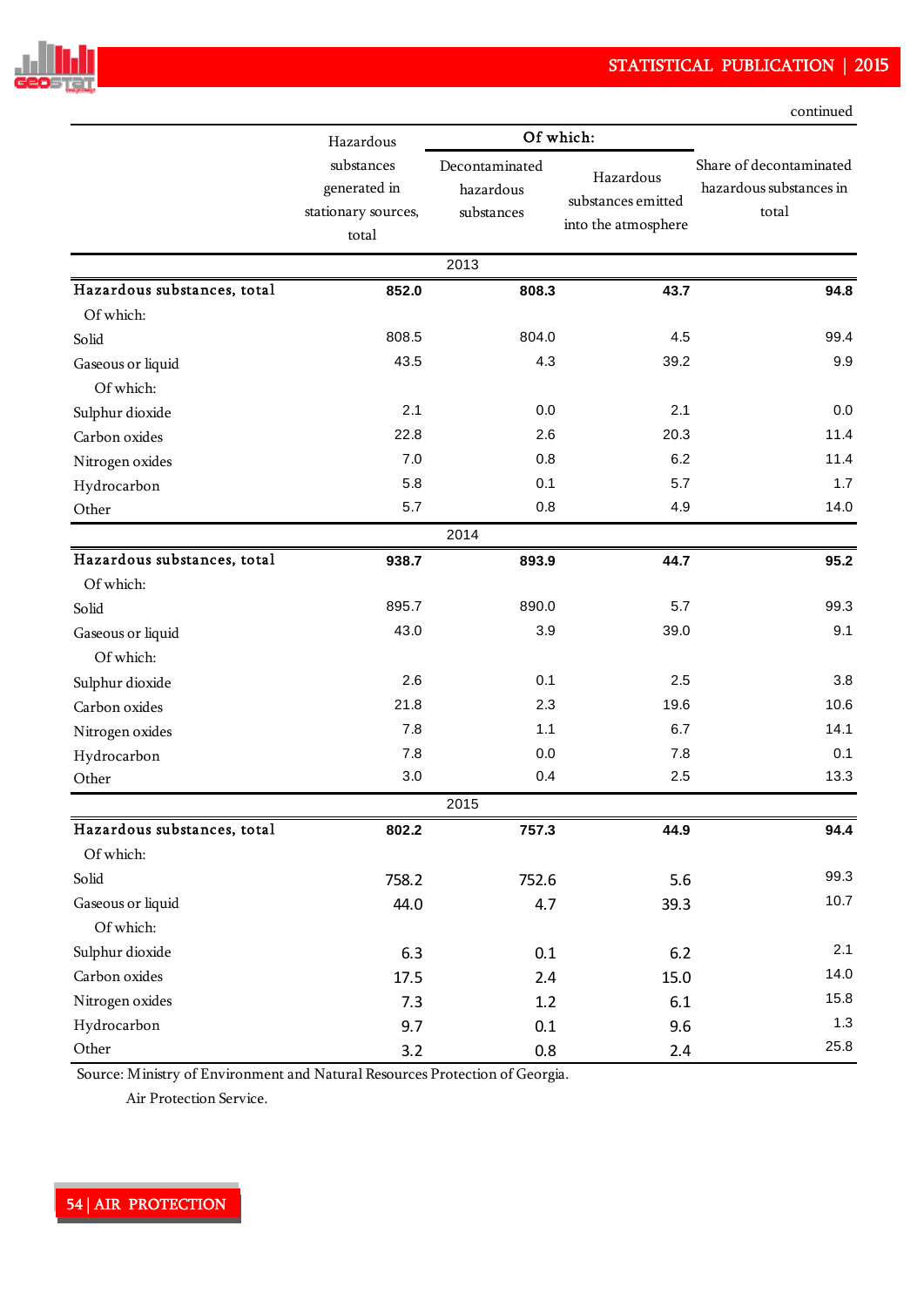

# 5.4. DECONTAMINATION AND EMISSION INTO THE ATMOSPHERE OF HAZARDOUS SUBSTANCES GENERATED IN STATIONARY SOURCES, BY REGIONS

|                                   |                         |                | Thousand ton     |  |  |
|-----------------------------------|-------------------------|----------------|------------------|--|--|
|                                   | Hazardous substances    | Of which:      |                  |  |  |
|                                   | generated in stationary |                | Emitted into the |  |  |
|                                   | sources, total          | Decontaminated | atmosphere       |  |  |
|                                   | 2000                    |                |                  |  |  |
| Georgia, total                    | 28.7                    | 10.0           | 18.7             |  |  |
| Tbilisi                           | 0.8                     | 0.2            | 0.6              |  |  |
| Abkhazia A/R                      | $\cdots$                | $\cdots$       |                  |  |  |
| Adjara A/R                        | 9.8                     | 0.0            | 9.8              |  |  |
| Samegrelo-Zemo Svaneti            | 0.5                     | 0.0            | 0.4              |  |  |
| Guria                             | 0.0                     | 0.0            | 0.0              |  |  |
| Imereti                           | 3.6                     | 3.1            | 0.5              |  |  |
| Racha-Lechkhumi and Kvemo Svaneti |                         |                |                  |  |  |
| Shida Kartli                      | 0.2                     | 0.1            | 0.1              |  |  |
| Mtskheta-Mtianeti                 | 0.2                     |                | 0.2              |  |  |
| Kakheti                           | 0.0                     | 0.0            | 0.0              |  |  |
| Kvemo Kartli                      | 13.5                    | 6.7            | 6.8              |  |  |
| Samtskhe-Javakheti                | 0.0                     |                | 0.0              |  |  |
|                                   | 2005                    |                |                  |  |  |
| Georgia, total                    | 57.3                    | 33.2           | 24.1             |  |  |
| Tbilisi                           | 3.0                     | 0.1            | 2.9              |  |  |
| Abkhazia A/R                      |                         |                | $\cdots$         |  |  |
| Adjara A/R                        | 4.1                     | 0.0            | 4.0              |  |  |
| Samegrelo-Zemo Svaneti            | 0.3                     |                | 0.3              |  |  |
| Guria                             |                         |                |                  |  |  |
| Imereti                           | 27.8                    | 19.2           | 8.6              |  |  |
| Racha-Lechkhumi and Kvemo Svaneti |                         |                |                  |  |  |
| Shida Kartli                      | 11.0                    | 8.2            | 2.8              |  |  |
| Mtskheta-Mtianeti                 | 0.8                     | 0.4            | 0.4              |  |  |
| Kakheti                           | 0.0                     | 0.0            | 0.0              |  |  |
| Kvemo Kartli                      | 10.2                    | 5.4            | 4.8              |  |  |
| Samtskhe-Javakheti                | 0.0                     | 0.0            | 0.0              |  |  |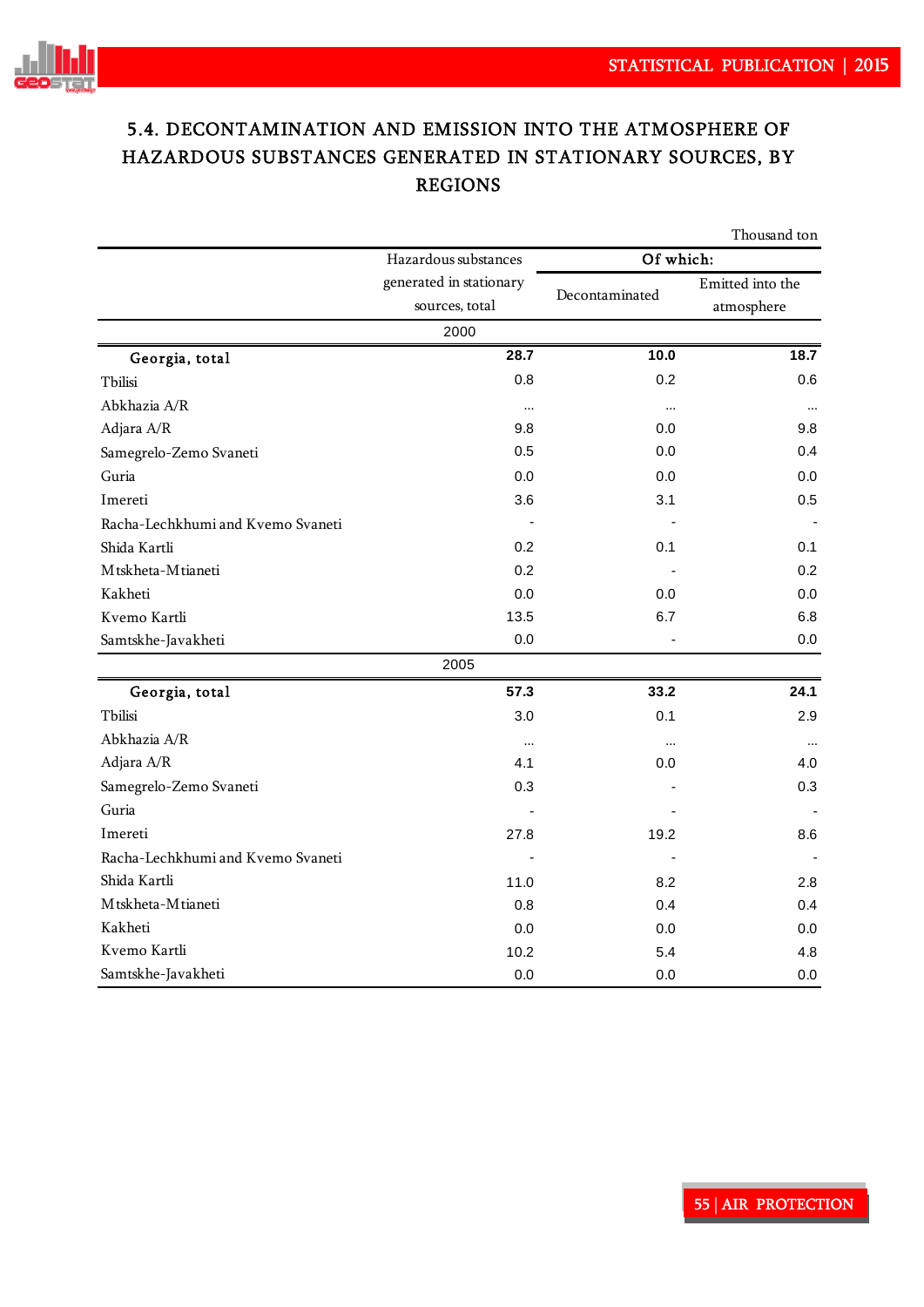

|                                   |                                           |                | continued                      |  |
|-----------------------------------|-------------------------------------------|----------------|--------------------------------|--|
|                                   | Hazardous substances                      | Of which:      |                                |  |
|                                   | generated in stationary<br>sources, total | Decontaminated | Emitted into the<br>atmosphere |  |
|                                   | 2010                                      |                |                                |  |
| Georgia, total                    | 661.0                                     | 630.7          | 30.1                           |  |
| Tbilisi                           | 26.0                                      | 24.8           | 1.2                            |  |
| Abkhazia A/R                      | $\cdots$                                  |                | $\cdots$                       |  |
| Adjara A/R                        | 4.2                                       | 2.1            | 2.1                            |  |
| Samegrelo-Zemo Svaneti            | 5.4                                       | 4.3            | 1.1                            |  |
| Guria                             | 0.0                                       |                | 0.0                            |  |
| Imereti                           | 20.5                                      | 5.7            | 14.8                           |  |
| Racha-Lechkhumi and Kvemo Svaneti | 0.0                                       |                | 0.0                            |  |
| Shida Kartli                      | 237.0                                     | 232.8          | 4.2                            |  |
| Mtskheta-Mtianeti                 | 8.7                                       | 8.3            | 0.4                            |  |
| Kakheti                           | 3.8                                       | 3.3            | 0.5                            |  |
| Kvemo Kartli                      | 355.0                                     | 349.0          | 6.0                            |  |
| Samtskhe-Javakheti                | 0.5                                       | 0.4            | 0.1                            |  |
|                                   | 2013                                      |                |                                |  |
| Georgia, total                    | 852.0                                     | 808.3          | 43.7                           |  |
| Tbilisi                           | 20.3                                      | 16.8           | 3.5                            |  |
| Abkhazia A/R                      | $\cdots$                                  |                | $\cdots$                       |  |
| Adjara A/R                        | 3.3                                       | 1.2            | 2.1                            |  |
| Samegrelo-Zemo Svaneti            | 5.7                                       | 5.1            | 0.6                            |  |
| Guria                             | 1.3                                       | 0.4            | 0.8                            |  |
| Imereti                           | 80.6                                      | 65.7           | 14.9                           |  |
| Racha-Lechkhumi and Kvemo Svaneti | 0.8                                       | 0.8            | 0.1                            |  |
| Shida Kartli                      | 311.3                                     | 304.2          | 7.1                            |  |
| Mtskheta-Mtianeti                 | 37.1                                      | 36.5           | 0.6                            |  |
| Kakheti                           | 2.2                                       | 1.7            | 0.5                            |  |
| Kvemo Kartli                      | 388.8                                     | 375.4          | 13.4                           |  |
| Samtskhe-Javakheti                | 0.6                                       | 0.5            | 0.1                            |  |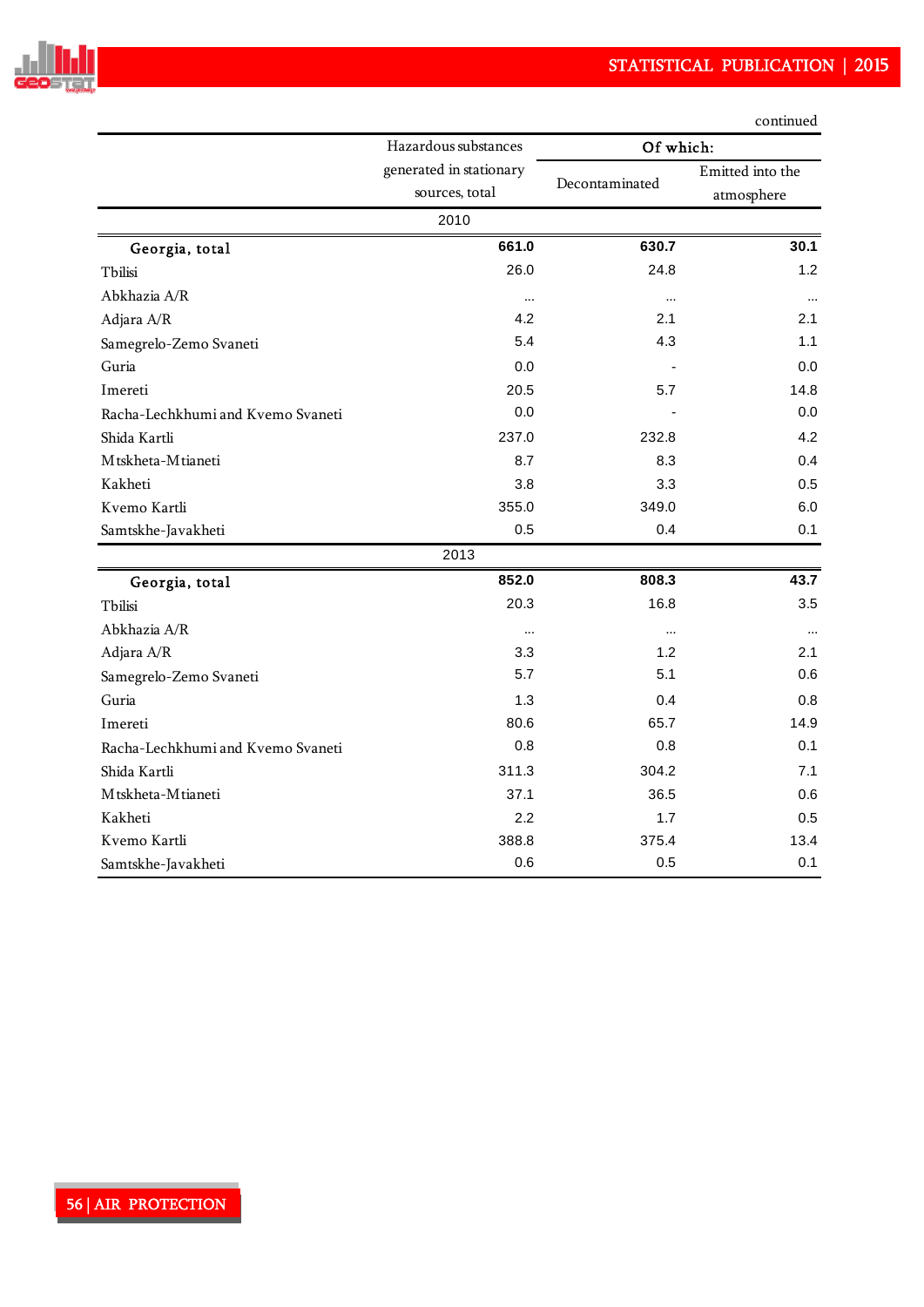

|                                   | Hazardous substances                      | Of which:      |                                |  |  |
|-----------------------------------|-------------------------------------------|----------------|--------------------------------|--|--|
|                                   | generated in stationary<br>sources, total | Decontaminated | Emitted into the<br>atmosphere |  |  |
|                                   | 2014                                      |                |                                |  |  |
| Georgia, total                    | 938.7                                     | 893.9          | 44.7                           |  |  |
| Tbilisi                           | 21.4                                      | 17.4           | 4.0                            |  |  |
| Abkhazia A/R                      |                                           |                | $\cdots$                       |  |  |
| Adjara A/R                        | 2.6                                       | 1.1            | 1.5                            |  |  |
| Samegrelo-Zemo Svaneti            | 6.1                                       | 5.4            | 0.7                            |  |  |
| Guria                             | 1.3                                       | 0.4            | 0.8                            |  |  |
| Imereti                           | 62.1                                      | 47.9           | 14.2                           |  |  |
| Racha-Lechkhumi and Kvemo Svaneti | 0.8                                       | 0.7            | 0.1                            |  |  |
| Shida Kartli                      | 366.3                                     | 358.8          | 7.5                            |  |  |
| Mtskheta-Mtianeti                 | 2.5                                       | 1.7            | 0.8                            |  |  |
| Kakheti                           | 2.8                                       | 2.0            | 0.8                            |  |  |
| Kvemo Kartli                      | 471.8                                     | 457.6          | 14.2                           |  |  |
| Samtskhe-Javakheti                | 1.0                                       | 0.9            | 0.1                            |  |  |
|                                   | 2015                                      |                |                                |  |  |
| Georgia, total                    | 802.2                                     | 757.3          | 44.9                           |  |  |
| Tbilisi                           | 85.5                                      | 83.6           | 1.9                            |  |  |
| Abkhazia A/R                      |                                           |                | $\cdots$                       |  |  |
| Adjara A/R                        | 1.3                                       | 0.3            | 1.0                            |  |  |
| Samegrelo-Zemo Svaneti            | 13.1                                      | 8.7            | 4.4                            |  |  |
| Guria                             | 5.9                                       | 5.3            | 0.6                            |  |  |
| Imereti                           | 50.7                                      | 37.2           | 13.5                           |  |  |
| Racha-Lechkhumi and Kvemo Svaneti | 0.5                                       | 0.4            | 0.1                            |  |  |
| Shida Kartli                      | 289.0                                     | 281.4          | 7.6                            |  |  |
| Mtskheta-Mtianeti                 | 9.8                                       | 8.6            | 1.2                            |  |  |
| Kakheti                           | 7.0                                       | 2.5            | 4.5                            |  |  |
| Kvemo Kartli                      | 338.3                                     | 328.3          | 10.0                           |  |  |
| Samtskhe-Javakheti                | 1.2                                       | 1.0            | 0.2                            |  |  |

continued

Source: Ministry of Environment and Natural Resources Protection of Georgia.

Air Protection Service.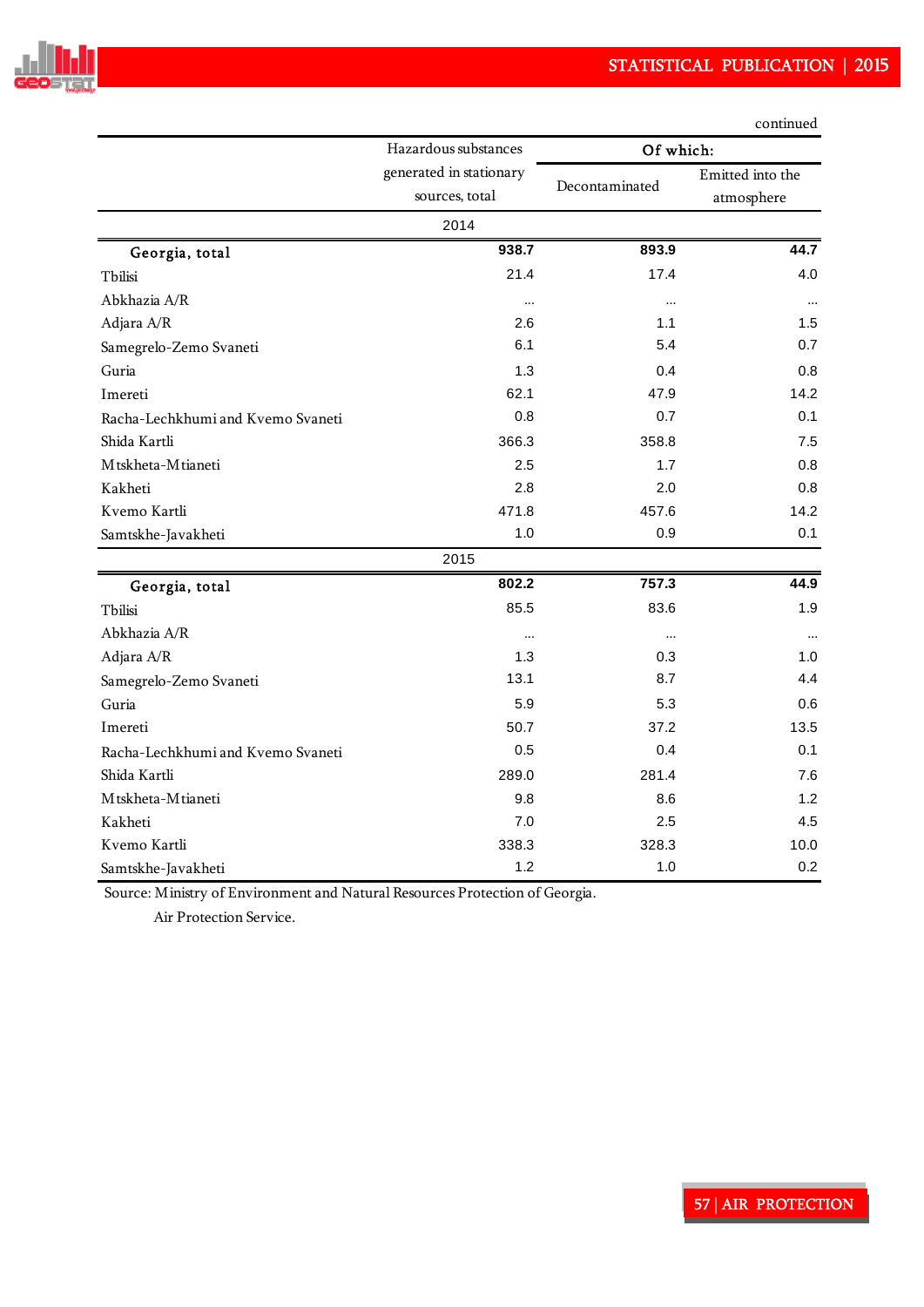Thousand ton



# 5.5. DECONTAMINATED AND EMITTED HAZARDOUS SUBSTANCES GENERATED IN STATIONARY SOURCES IN CITIES, AND THEIR SHARE IN POLLUTION OF ATMOSPHERIC AIR OF REGION AND COUNTRY, 2015

|           |           |                      |         |                        | 1 110 usanu wii |  |  |
|-----------|-----------|----------------------|---------|------------------------|-----------------|--|--|
|           |           | Hazardous substances |         |                        |                 |  |  |
|           |           | Of which             |         | City share, percentage |                 |  |  |
| City      | Generated |                      |         | In pollution of        | In pollution of |  |  |
|           |           | Decontaminated       | Emitted | atmospheric air        | atmospheric air |  |  |
|           |           |                      |         | of region              | of country      |  |  |
| Tbilisi   | 85.5      | 83.6                 | 1.9     | 100.0                  | 4.2             |  |  |
| Kutaisi   | 0.3       | 0.0                  | 0.3     | 2.0                    | 0.6             |  |  |
| Rustavi   | 325.5     | 318.8                | 6.8     | 67.8                   | 15.1            |  |  |
| Batumi    | 1.1       | 0.3                  | 0.8     | 84.7                   | 1.8             |  |  |
| Zestaponi | 37.3      | 29.0                 | 8.3     | 62.0                   | 18.6            |  |  |
| Kaspi     | 273.5     | 267.1                | 6.4     | 84.1                   | 14.2            |  |  |
| Gardabani | 1.8       | 0.0                  | 1.8     | 18.0                   | 4.0             |  |  |
| Poti      | 8.0       | 7.5                  | 0.5     | 10.9                   | 1.1             |  |  |
|           |           |                      |         |                        |                 |  |  |

Source: Ministry of Environment and Natural Resources Protection of Georgia.

Air Protection Service.

## 5.6. EXHAUST EMISSIONS FROM ROAD TRANSPORT BY TYPE

|                             |       |       |       |       |       |       |      | Thousand ton |
|-----------------------------|-------|-------|-------|-------|-------|-------|------|--------------|
| Hazardous substances        | 2007  | 2008  | 2009  | 2010  | 2011  | 2012  | 2013 | 2014         |
| Carbon oxides (CO)          | 123.8 | 129.7 | 129.7 | 118.0 | 108.0 | 100.3 | 95.1 | 91.1         |
| Nitrogen oxides (NO2)       | 19.3  | 19.5  | 19.6  | 20.1  | 21.2  | 22.2  | 22.9 | 23.5         |
| Hydrocarbons (NmVOC)        | 16.1  | 16.3  | 16.4  | 15.5  | 14.8  | 14.3  | 13.9 | 13.6         |
| Patriculate matters (PM10)  | 1.0   | 1.0   | 1.0   | 1.1   | 1.1   | 1.2   | 1.2  | 1.2          |
| Patriculate matters (PM2.5) | 0.9   | 0.9   | 0.9   | 0.9   | 1.0   | 1.0   | 1.1  | 1.1          |
| Soot $(EC)$                 | 0.4   | 0.4   | 0.4   | 0.4   | 0.4   | 0.4   | 0.5  | 0.5          |
| Ammonia (NH3)               | 0.1   | 0.1   | 0.2   | 0.2   | 0.2   | 0.3   | 0.3  | 0.3          |
| Sulphur dioxide (SO2)       | 0.5   | 0.5   | 0.5   | 0.4   | 0.5   | 0.4   | 0.4  | 0.2          |
| Other hazardous substances  | 0.0   | 0.0   | 0.0   | 0.0   | 0.0   | 0.0   | 0.0  | 0.0          |

Source: Ministry of Environment and Natural Resources Protection of Georgia.

Air Protection Service.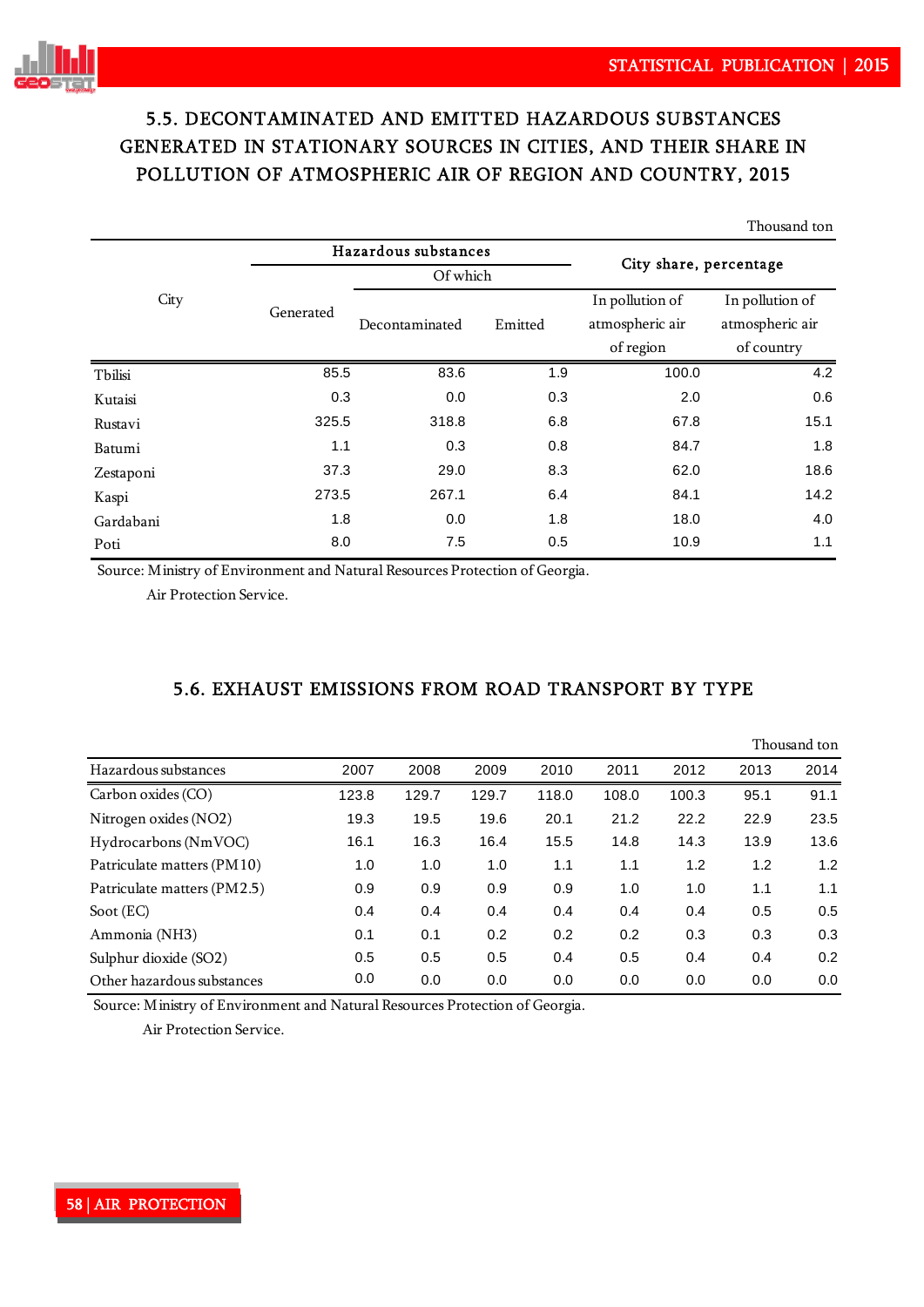

# 6. NATURAL HAZARDS 6. NATURAL HAZARDS

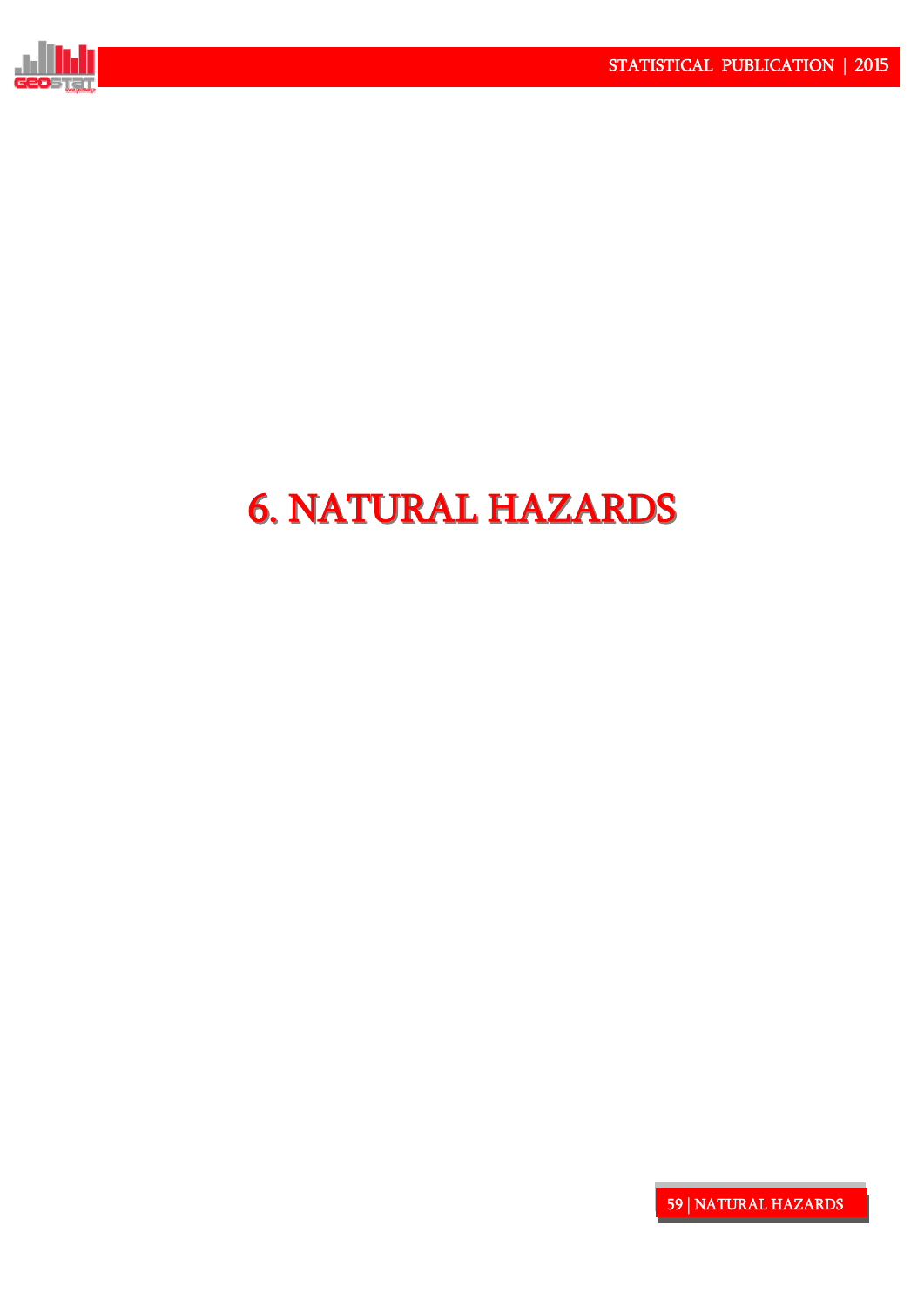

## DEFINITION OF TERMS USED IN TABLES!

| Avalanche   | A rapid flow of snow or land down a sloping surface.                                                                                                                             |  |  |  |  |  |  |  |  |
|-------------|----------------------------------------------------------------------------------------------------------------------------------------------------------------------------------|--|--|--|--|--|--|--|--|
| Flash Flood | A sudden raise f water level caused by heavy rains and intensive snow melting.                                                                                                   |  |  |  |  |  |  |  |  |
| Flood       | An overflow of river water that submerges land (during heavy rains or melting<br>of snow).                                                                                       |  |  |  |  |  |  |  |  |
| Hail        | A form of solid precipitation that consists of ball or irregular lumps of ice.                                                                                                   |  |  |  |  |  |  |  |  |
| Hurricane   | Very strong wind, velocity of which exceeds 20 mpc and which causes strong<br>storm on the sea and damage of buildings on the ground.                                            |  |  |  |  |  |  |  |  |
| Landslide   | A geological phenomenon which includes a wide range of ground movements,<br>such as rockfalls and deep failure of slopes. Its primary driving force is the<br>action of gravity. |  |  |  |  |  |  |  |  |
| Mudflow     | A downhill movement of soft wet and debris, made fluid by rain or melted<br>snow and often building up great speed.                                                              |  |  |  |  |  |  |  |  |
| Squall      | Short hurricane.                                                                                                                                                                 |  |  |  |  |  |  |  |  |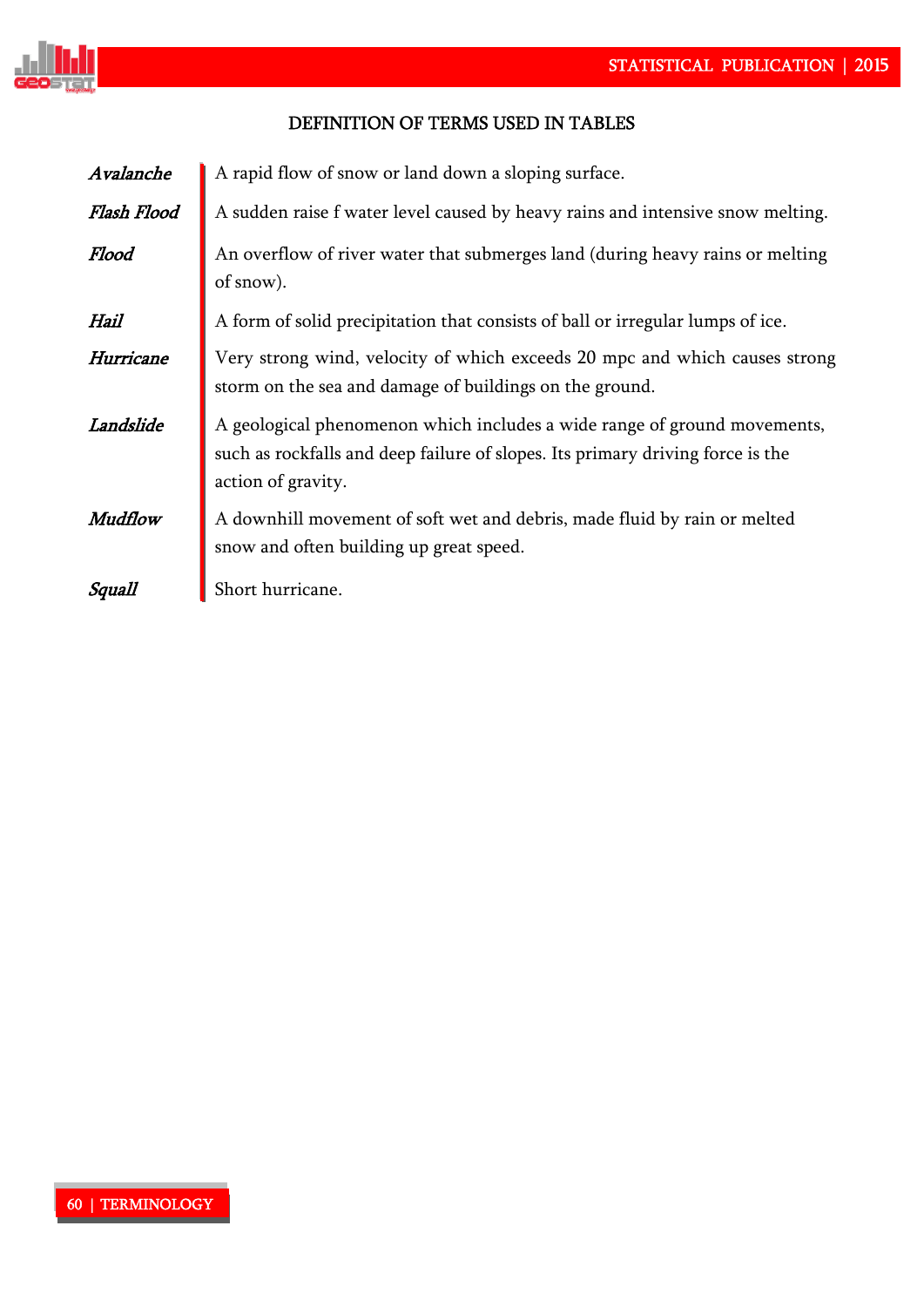

## 6.1. FREQUENCY OF GEOLOGICAL PHENOMENA (LANDSLIDE, MUDFLOW), NUMBER OF HUMAN FATALITIES AND VULNERABLE OBJECTS IN 1995-2015 YEARS

| Year | Landslide                                                |                               | Mudflow            |                               | Vulnerable objects         |                                                      |                     |  |
|------|----------------------------------------------------------|-------------------------------|--------------------|-------------------------------|----------------------------|------------------------------------------------------|---------------------|--|
|      | Number of landslides<br>(activated or newly<br>occurred) | Number of human<br>fatalities | Number of mudflows | Number of human<br>fatalities | Affected agricultural land | Vulnerable objects<br>Number of human<br>settlements | Number of buildings |  |
| 1995 | 670                                                      | $\,6$                         | 250                | 12                            | 179                        | 274                                                  | 195                 |  |
| 1996 | 610                                                      | 3                             | 165                | 5                             | 232                        | 403                                                  | 626                 |  |
| 1997 | 871                                                      | $\boldsymbol{2}$              | 335                | $\overline{7}$                | 337                        | 458                                                  | 227                 |  |
| 1998 | 543                                                      | 5                             | 173                | 6                             | 230                        | 370                                                  | 159                 |  |
| 1999 | 56                                                       | 1                             | 27                 |                               | 138                        | 157                                                  | 314                 |  |
| 2000 | 65                                                       | 1                             | 23                 |                               | 162                        | 240                                                  | 207                 |  |
| 2001 | 75                                                       |                               | 26                 | ÷                             | 128                        | 191                                                  | 127                 |  |
| 2002 | 69                                                       | 1                             | 23                 | $\overline{c}$                | 148                        | 203                                                  | 193                 |  |
| 2003 | 71                                                       | 3                             | 28                 | ٠                             | 107                        | 90                                                   | 207                 |  |
| 2004 | 949                                                      | 4                             | 258                | $\overline{c}$                | 16 289                     | 755                                                  | 6042                |  |
| 2005 | 603                                                      |                               | 155                | 4                             | 7590                       | 473                                                  | 3682                |  |
| 2006 | 356                                                      | 1                             | 63                 |                               | 3 1 7 3                    | 531                                                  | 2066                |  |
| 2007 | 136                                                      |                               | 104                |                               | 1 3 8 9                    | 269                                                  | 707                 |  |
| 2008 | 311                                                      | 10                            | 126                | 8                             | 1 3 8 8                    | 392                                                  | 1 1 9 8             |  |
| 2009 | 323                                                      | 1                             | 193                | 3                             | 8 2 3 2                    | 521                                                  | 2696                |  |
| 2010 | 250                                                      | $\ensuremath{\mathsf{3}}$     | 81                 | $\overline{2}$                | 1 1 5 5                    | 366                                                  | 822                 |  |
| 2011 | 94                                                       | 3                             | 37                 | 8                             | 652                        | 181                                                  | 463                 |  |
| 2012 | 325                                                      | 1                             | 88                 | 5                             | 1 2 5 5                    | 239                                                  | 845                 |  |
| 2013 | 336                                                      |                               | 93                 |                               | 1413                       | 739                                                  | 1 2 6 9             |  |
| 2014 | 727                                                      |                               | 141                | 10                            | .                          | 1 0 4 1                                              | 962                 |  |
| 2015 | 936                                                      | 4                             | 167                | 19                            | .                          | 931                                                  | 1014                |  |

Source: Ministry of Environment and Natural Resources Protection of Georgia.

National Environmental Agency.